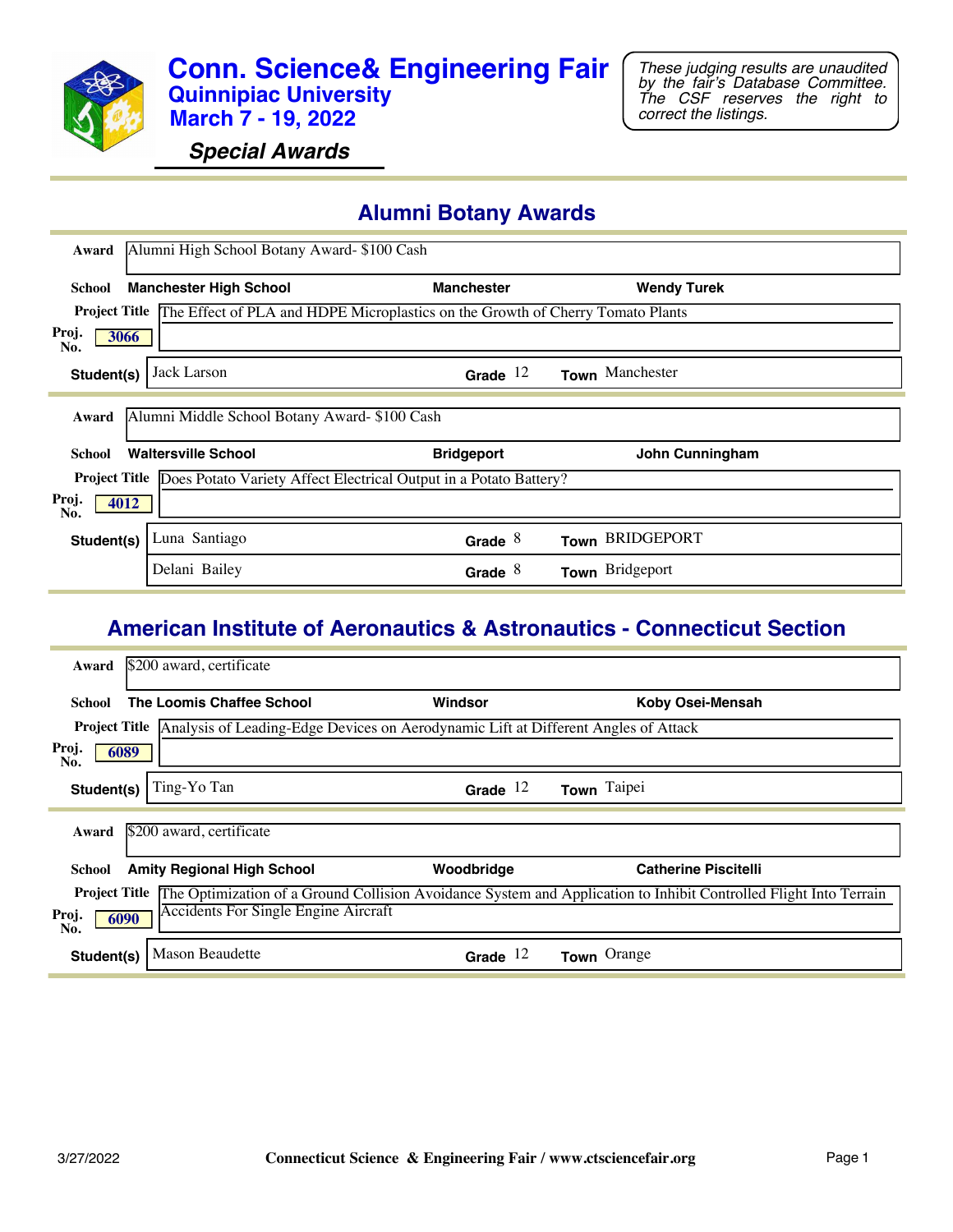# **American Meteorological Society**

|                      | Certificate $\&$ \$25 gift card given by CSEF           |                   |                                                                                                                                                       |
|----------------------|---------------------------------------------------------|-------------------|-------------------------------------------------------------------------------------------------------------------------------------------------------|
| <b>School</b>        | Engineering and Science University Magnet New Haven     |                   | <b>Roger Rushworth</b>                                                                                                                                |
|                      |                                                         |                   | Project Title Implementing Nontoxic Modified Magnetic Metal Oxide Nanoparticle Enhanced Biochar Filtration for the Efficient                          |
| Proj.<br>3009<br>No. | Removal of Emerging Contaminants in an Aqueous Solution |                   |                                                                                                                                                       |
| Student(s)           | Snigtha Mohanraj                                        | Grade $9$         | Town Ansonia                                                                                                                                          |
| Award                | Certificate & \$25 gift card given by CSEF              |                   |                                                                                                                                                       |
| School               | <b>Brunswick School</b>                                 | Greenwich         | <b>Dana Montanez</b>                                                                                                                                  |
|                      |                                                         |                   | <b>Project Title</b> $\overline{A}$ comparative analysis of the presence of microplastics in soil and rainwater between rural areas, urban areas, and |
| Proj.<br>3510<br>No. | areas adjacent to trash burning facilities              |                   |                                                                                                                                                       |
| Student(s)           | Jackson Wolfram                                         | Grade $11$        | Town Riverside                                                                                                                                        |
|                      | Tomas Delgado                                           | Grade $11$        | Town Riverside                                                                                                                                        |
|                      |                                                         |                   |                                                                                                                                                       |
| Award                | Certificate $&$ \$25 gift card given by CSEF            |                   |                                                                                                                                                       |
| <b>School</b>        | <b>Greenwich High School</b>                            | Greenwich         | <b>Andrew Bramante</b>                                                                                                                                |
|                      |                                                         |                   | Project Title Simple Remediation of Heavy Metal and Fertilizer Runoff Water Contaminants via Carbon Nanotube Infused Pinus                            |
| Proj.<br>6027<br>No. | strobus Xylem Filtration                                |                   |                                                                                                                                                       |
| Student(s)           |                                                         |                   |                                                                                                                                                       |
|                      | Justin Bernstein                                        | Grade $9$         | Town Greenwich                                                                                                                                        |
| Award                | Certificate & \$25 gift card given by CSEF              |                   |                                                                                                                                                       |
| School               | <b>Amity Regional High School</b>                       | Woodbridge        | <b>Catherine Piscitelli</b>                                                                                                                           |
|                      |                                                         |                   | <b>Project Title</b> Modeling Investigation on Amines and Sea-salt Aerosol Interactions to Assess Their Potential Climate Impacts                     |
| Proj.<br>6041<br>No. |                                                         |                   |                                                                                                                                                       |
| Student(s)           | Pranav Sundararajan                                     | Grade $12$        | Town Orange                                                                                                                                           |
| Award                | Certificate $\&$ \$25 gift card given by CSEF           |                   |                                                                                                                                                       |
| <b>School</b>        | <b>Bridgeport Aquaculture Center</b>                    | <b>Bridgeport</b> | <b>Kirk Shadle</b>                                                                                                                                    |
|                      |                                                         |                   | <b>Project Title</b> Utilizing Rooftop Gardens as a Means of Geothermal Energy Through Ground to Air Heat Transfer Systems                            |
| Proj.<br>6063<br>No. |                                                         |                   |                                                                                                                                                       |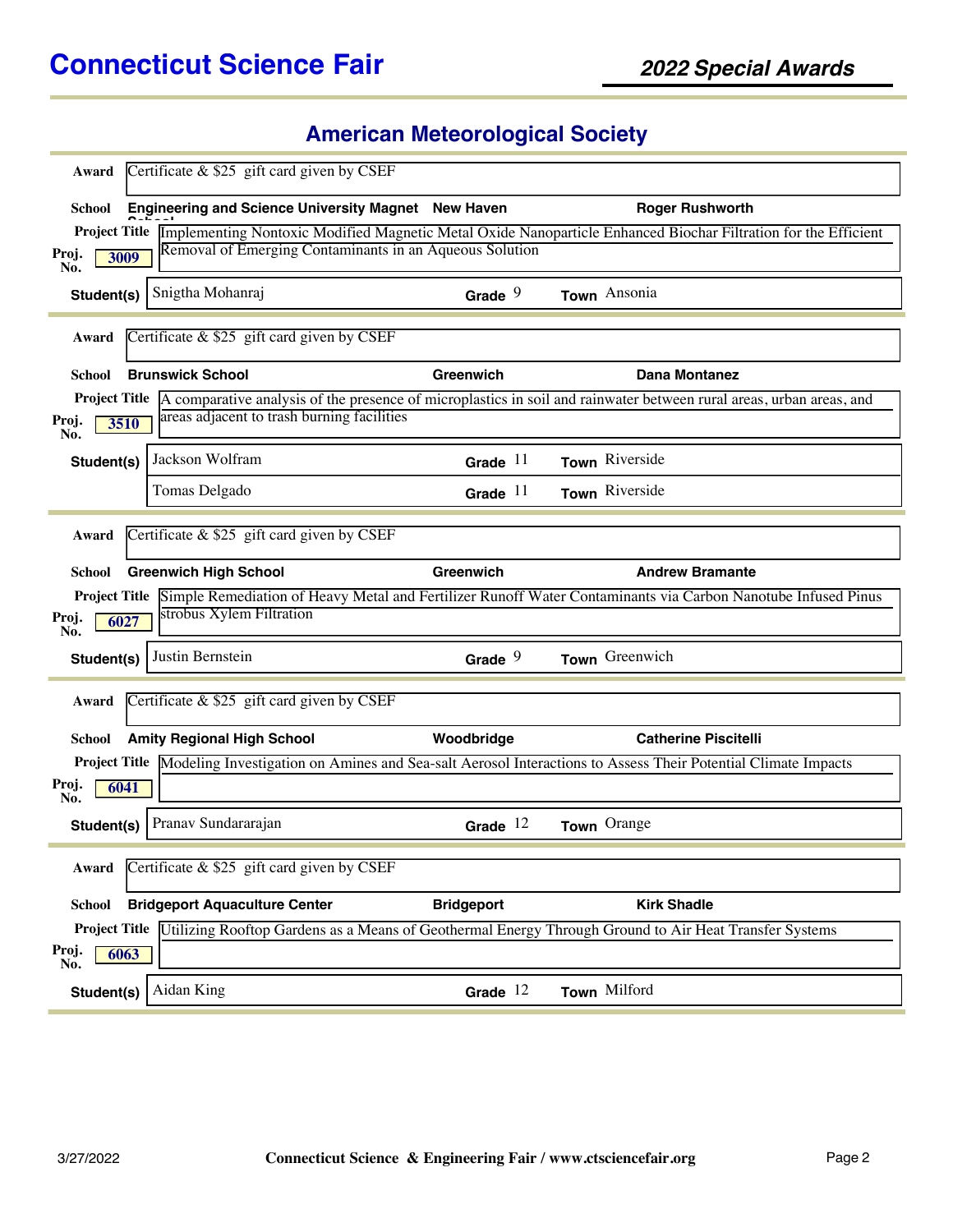|                      | <b>Award</b> Certificate $\&$ \$25 gift card given by CSEF                                                                                                       |            |                    |  |  |
|----------------------|------------------------------------------------------------------------------------------------------------------------------------------------------------------|------------|--------------------|--|--|
| School               | <b>Sacred Heart Greenwich</b>                                                                                                                                    | Greenwich  | Joan Fei           |  |  |
| Proj.<br>No.<br>6091 | Project Title Designing and Testing an Activated Carbon Cloth Storm Drain Filter to Reduce the Prevalence of Phosphates and<br>Nitrates in the Long Island Sound |            |                    |  |  |
|                      | <b>Student(s)</b>   Abby Barnett                                                                                                                                 | Grade $12$ | <b>Town</b> Darien |  |  |

## **American Psychological Association**

| Award                       | Certificate, \$25 gift card given by CSEF                   |                   |                     |  |
|-----------------------------|-------------------------------------------------------------|-------------------|---------------------|--|
| <b>School</b>               | <b>Chiaravalle Academy</b>                                  | <b>Enfield</b>    | Mrs. Quinby         |  |
|                             | <b>Project Title</b> How music affects pill bugs behaviors. |                   |                     |  |
| Proj.<br><b>1008</b><br>No. |                                                             |                   |                     |  |
| Student(s)                  | Anna Burnham                                                | Grade $7$         | Town Suffield       |  |
|                             | <b>Hadley Buttrey</b>                                       | Grade $7$         | Town Windsor        |  |
| Award                       | Certificate, \$25 gift card given by CSEF                   |                   |                     |  |
| <b>School</b>               | <b>Shelton Intermediate School</b>                          | <b>Shelton</b>    | <b>Erica Napoli</b> |  |
|                             | Project Title Moon Madness?                                 |                   |                     |  |
|                             |                                                             |                   |                     |  |
| Proj.<br><b>1011</b><br>No. |                                                             |                   |                     |  |
| Student(s)                  | Kurtlene Dela Rosa                                          | Grade $7$         | Town Shelton        |  |
|                             | Enja Abo-Alaial                                             | Grade $7$         | Town shelton        |  |
|                             |                                                             |                   |                     |  |
| Award                       | Certificate, \$25 gift card given by CSEF                   |                   |                     |  |
| <b>School</b>               | <b>John Winthrop School</b>                                 | <b>Bridgeport</b> | Ms. Beres           |  |
| <b>Project Title</b>        | Which Filtration Material Leads to the Best Drinking Water? |                   |                     |  |
| Proj.<br>2516<br>No.        |                                                             |                   |                     |  |

# **American Society of Safety Professionals, CT Valley Chapter**

|                     | Award \$150 grade 7-8 project                                                     |       |                              |  |
|---------------------|-----------------------------------------------------------------------------------|-------|------------------------------|--|
| School              | <b>Talcott Mountain Academy</b>                                                   | Avon  | <b>Brigette Zacharczenko</b> |  |
|                     | <b>Project Title</b> Well-being in middle schoolers using intervention strategies |       |                              |  |
| Proj<br>2018<br>No. |                                                                                   |       |                              |  |
| Student(s)          | Nandini Panigrahi                                                                 | Grade | Town west hartford           |  |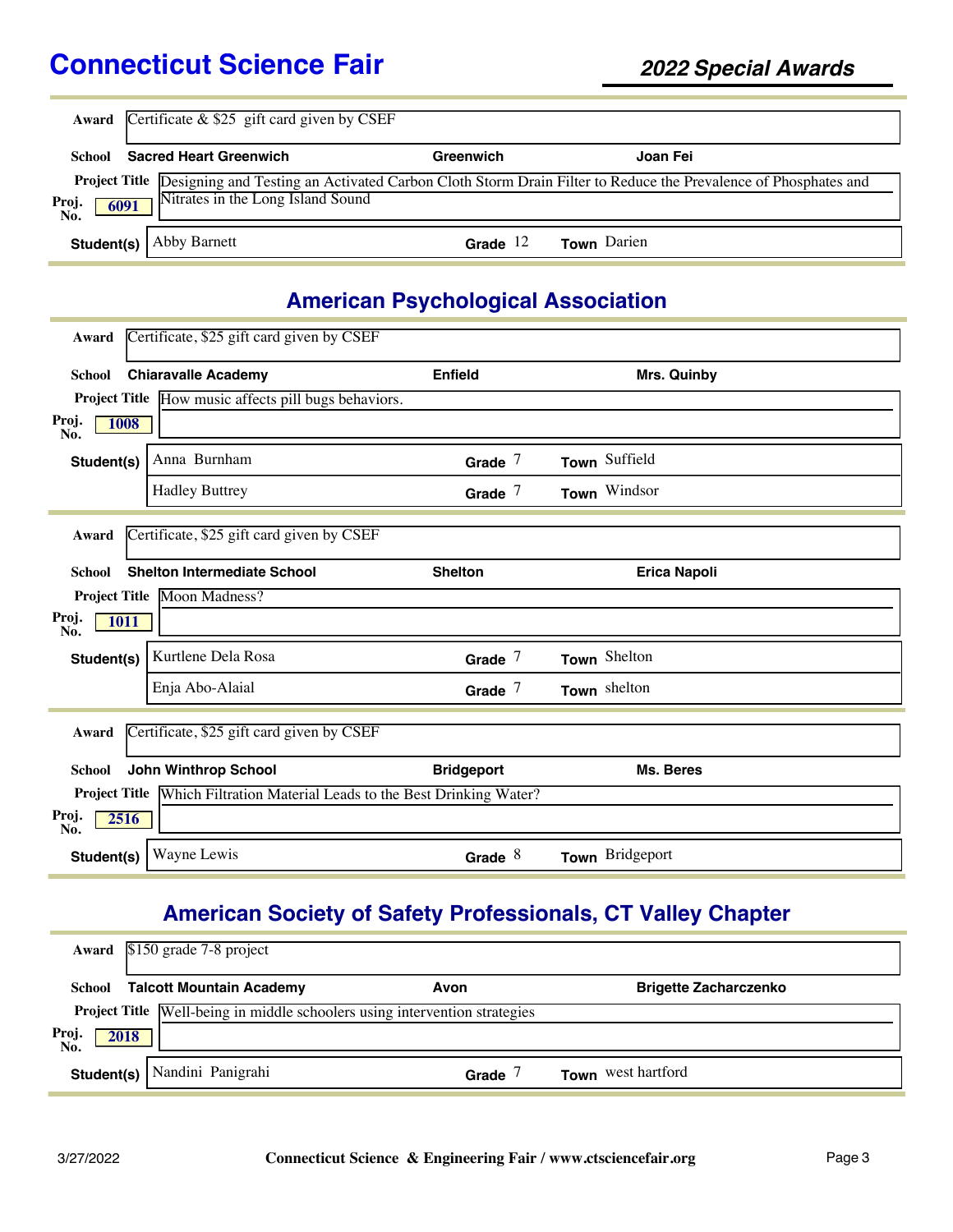| \$150 grade 7-8 project<br>Award                                                                                           |                 |                              |
|----------------------------------------------------------------------------------------------------------------------------|-----------------|------------------------------|
|                                                                                                                            |                 |                              |
| <b>St. Bridget School</b><br>School                                                                                        | <b>Cheshire</b> | <b>Mrs. Michelle Carol</b>   |
| Project Title Electrolyte Challenge                                                                                        |                 |                              |
| Proj.<br>5504<br>No.                                                                                                       |                 |                              |
| Hailey Greasley<br>Student(s)                                                                                              | Grade $8$       | Town Naugatuck               |
| \$150 grade 7-8 project<br>Award                                                                                           |                 |                              |
| <b>Hamden Hall Country Day School</b><br>School                                                                            | Hamden          | <b>Doctor Frank Gasparro</b> |
| <b>Project Title iAAA</b> band (Impact-absorbing and alerting band)                                                        |                 |                              |
| Proj.<br>5515<br>No.                                                                                                       |                 |                              |
| Ravindu Karunaratne<br>Student(s)                                                                                          | Grade $8$       | Town Hamden                  |
| \$200 grade 9-12 project<br>Award                                                                                          |                 |                              |
| <b>Henry Abbott Technical High School</b><br>School                                                                        | <b>Danbury</b>  | andrew ipkovich              |
|                                                                                                                            |                 |                              |
| Project Title ways to safely provide lightening service to cosmetology customers using safer chemicals or organic products |                 |                              |
| Proj.<br>3048<br>No.                                                                                                       |                 |                              |
| Ruth Pacheco<br>Student(s)                                                                                                 | Grade $11$      | Town danbury                 |
| \$200 grade 9-12 project<br>Award                                                                                          |                 |                              |
| <b>Greenwich High School</b><br>School                                                                                     | Greenwich       | <b>Andrew Bramante</b>       |
| Project Title Design of a Wearable, Skin-Specific UVB Sensor for Instantaneous Detection of Skin-Damaging Radiation        |                 |                              |
| Proj.<br>3063<br>No.                                                                                                       |                 |                              |
| Yurika Sakai<br>Student(s)                                                                                                 | Grade $11$      | Town Greenwich               |
| \$200 grade 9-12 project<br>Award                                                                                          |                 |                              |
| <b>Choate Rosemary Hall</b><br><b>School</b>                                                                               | Wallingford     | Jan Cook                     |
| Project Title Application of Soft Robots in Building Collapse Rescues                                                      |                 |                              |
| Proj.<br>6011<br>No.                                                                                                       |                 |                              |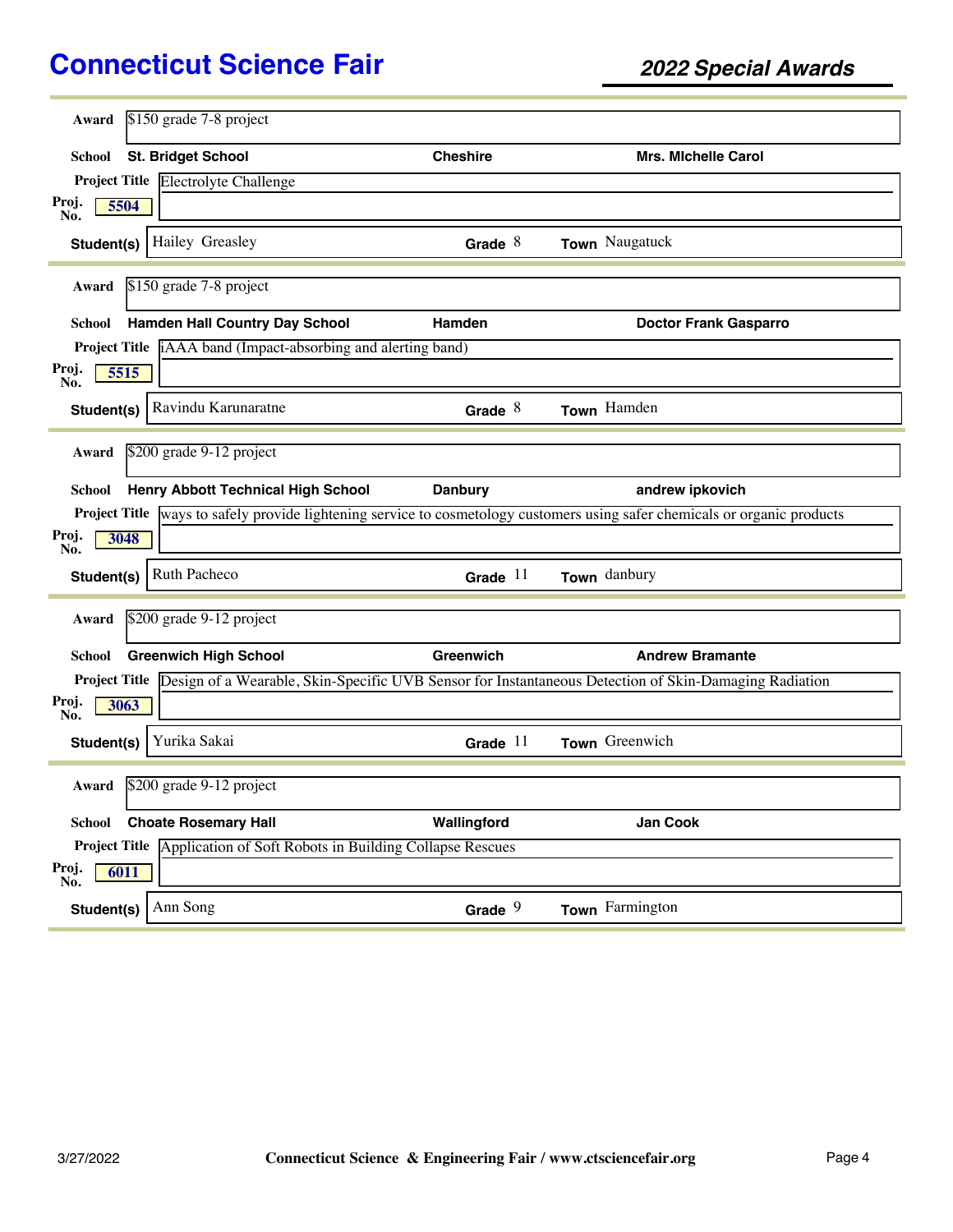## **Arthur & Ruth Mensing Award**

| Award                | Mensing Award Excellence in the Physical Sciences - \$500 |            |                                                                                                              |  |  |
|----------------------|-----------------------------------------------------------|------------|--------------------------------------------------------------------------------------------------------------|--|--|
| School               | <b>Staples High School</b>                                | Westport   | <b>Nick Morgan</b>                                                                                           |  |  |
|                      |                                                           |            | Project Title Finding Gravitationally Lensed Quasar Systems by using a Polar Shapelet Decomposition Approach |  |  |
| Proj.<br>No.<br>6016 |                                                           |            |                                                                                                              |  |  |
| Student(s)           | Ishan Prasad                                              | Grade $12$ | <b>Town</b> Westport                                                                                         |  |  |

#### **ASM Materials Education Foundation**

| Award                | Certificate & \$25 gift card given by CSEF                                                           |                  |                                                                                                                                     |
|----------------------|------------------------------------------------------------------------------------------------------|------------------|-------------------------------------------------------------------------------------------------------------------------------------|
| School               | <b>Amity Regional High School</b>                                                                    | Woodbridge       | <b>Catherine Piscitelli</b>                                                                                                         |
|                      | <b>Project Title</b> Designing and Optimizing a More Efficient Optical Component for Thermal Cameras |                  |                                                                                                                                     |
| Proj.<br>6044<br>No. |                                                                                                      |                  |                                                                                                                                     |
| Student(s)           | <b>Anthony Sharonov</b>                                                                              | Grade $11$       | Town Bethany                                                                                                                        |
| Award                | Certificate $\&$ \$25 gift card given by CSEF                                                        |                  |                                                                                                                                     |
| School               | <b>Academy of Aerospace &amp; Engineering</b>                                                        | Windsor          | Dr. Michelle Bellinger                                                                                                              |
|                      |                                                                                                      |                  | Project Title The Effect Of Altering The Material Composition in Ultra High-Performance Concrete (UHPC) With Regional               |
| Proj.<br>6502<br>No. | Materials On Compressive Strength                                                                    |                  |                                                                                                                                     |
| Student(s)           | Justin Ho                                                                                            | Grade $11$       | Town Suffield                                                                                                                       |
|                      | Nathan Magold                                                                                        | Grade $11$       | Town Southington                                                                                                                    |
| Award                | Certificate $\&$ \$25 gift card given by CSEF                                                        |                  |                                                                                                                                     |
| <b>School</b>        | <b>Engineering and Science University Magnet</b>                                                     | <b>New Haven</b> | <b>Roger Rushworth</b>                                                                                                              |
|                      |                                                                                                      |                  | <b>Project Title Implementing Nontoxic Modified Magnetic Metal Oxide Nanoparticle Enhanced Biochar Filtration for the Efficient</b> |
| Proj.<br>3009<br>No. | Removal of Emerging Contaminants in an Aqueous Solution                                              |                  |                                                                                                                                     |
| Student(s)           | Snigtha Mohanraj                                                                                     | Grade $9$        | Town Ansonia                                                                                                                        |

### **Association for Women Geoscientists**

|                     | Award Certificate $&$ \$25 gift card given by CSEF |            |                                                                                                                            |  |  |
|---------------------|----------------------------------------------------|------------|----------------------------------------------------------------------------------------------------------------------------|--|--|
| School              | <b>Greenwich High School</b>                       | Greenwich  | <b>Andrew Bramante</b>                                                                                                     |  |  |
| Proj<br>3012<br>No. | Phosphorus Absorption.                             |            | Project Title Synthesis of Polysaccharide-Encapsulated Hydroxyapatite Nanocomposites to Stimulate Plant Growth and Promote |  |  |
| Student(s)          | Isabella Gega                                      | Grade $11$ | Town Greenwich CT                                                                                                          |  |  |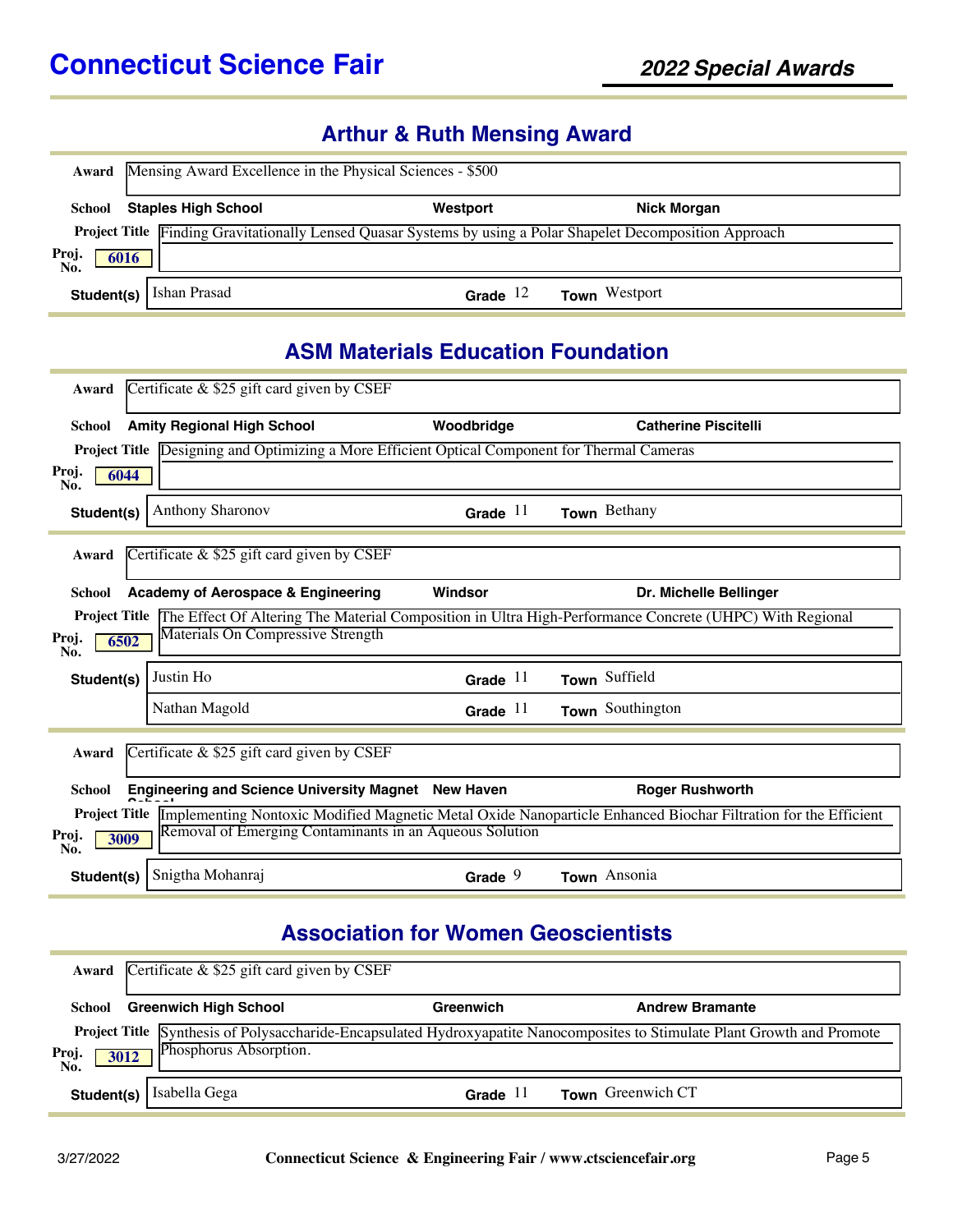| Award                | Certificate $\&$ \$25 gift card given by CSEF |            |                                                                                                                       |
|----------------------|-----------------------------------------------|------------|-----------------------------------------------------------------------------------------------------------------------|
|                      |                                               |            |                                                                                                                       |
|                      |                                               |            |                                                                                                                       |
| School               | <b>Greenwich High School</b>                  | Greenwich  | <b>Andrew Bramante</b>                                                                                                |
| <b>Project Title</b> |                                               |            | Controlled Delivery of Sulfoxaflor Pesticide via Cinnamaldehyde-infused Hydrogels to Reduce Toxicity to Honey         |
|                      | and Wild Bee Pollinators                      |            |                                                                                                                       |
| Proj.                | 6042                                          |            |                                                                                                                       |
| No.                  |                                               |            |                                                                                                                       |
| Student(s)           | Elizabeth Wallace                             | Grade $11$ | Town Old Greenwich                                                                                                    |
|                      |                                               |            |                                                                                                                       |
|                      |                                               |            |                                                                                                                       |
|                      |                                               |            |                                                                                                                       |
| Award                |                                               |            |                                                                                                                       |
|                      | Certificate & \$25 gift card given by CSEF    |            |                                                                                                                       |
|                      |                                               |            |                                                                                                                       |
| School               | <b>Greenwich High School</b>                  | Greenwich  | <b>Andrew Bramante</b>                                                                                                |
|                      |                                               |            | Project Title Biomimetic Removal of Microspheres Water Contaminants, via Calcite-Infused, Coral-like Melamine Sponges |
|                      |                                               |            |                                                                                                                       |
| Proj.                | 6082                                          |            |                                                                                                                       |
| No.                  |                                               |            |                                                                                                                       |
| Student(s)           | Naomi Park                                    | Grade $10$ | Town Riverside                                                                                                        |

### **Astronomical Society of Greater Hartford - The Charles Hammond Award for**

| Award                |                            | Senior Project-\$150, subscription to Sky and Telescope, ASGH membership and meeting invitation |                                                                                                |
|----------------------|----------------------------|-------------------------------------------------------------------------------------------------|------------------------------------------------------------------------------------------------|
| School               | <b>Staples High School</b> | Westport                                                                                        | <b>Nick Morgan</b>                                                                             |
| <b>Project Title</b> |                            |                                                                                                 | Finding Gravitationally Lensed Quasar Systems by using a Polar Shapelet Decomposition Approach |
| Proj.<br>6016<br>No. |                            |                                                                                                 |                                                                                                |
| Student(s)           | Ishan Prasad               | Grade $12$                                                                                      | Town Westport                                                                                  |
|                      |                            |                                                                                                 |                                                                                                |
| Award                |                            | Senior Project-\$150, subscription to Sky and Telescope, ASGH membership and meeting invitation |                                                                                                |
| School               | <b>Newtown High School</b> | <b>Sandy Hook</b>                                                                               | <b>Timothy DeJulio</b>                                                                         |
| <b>Project Title</b> |                            | Accessible program and system to accurately align a star tracking mount using a camera.         |                                                                                                |
| Proj.<br>6086<br>No. |                            |                                                                                                 |                                                                                                |
| Student(s)           | Sam Staubly                | Grade $12$                                                                                      | Town Newtown                                                                                   |

## **Banning Family Life Science Award**

|                      | Award For excellence in invasive species research, \$100 cash                                                   |                   |                    |  |  |
|----------------------|-----------------------------------------------------------------------------------------------------------------|-------------------|--------------------|--|--|
| School               | <b>Bridgeport Aquaculture Center</b>                                                                            | <b>Bridgeport</b> | <b>Kirk Shadle</b> |  |  |
|                      | <b>Project Title</b> Quantifying the interspecific impacts of the native relationships of the Long Island Sound |                   |                    |  |  |
| Proj.<br>No.<br>3002 |                                                                                                                 |                   |                    |  |  |
| Student(s)           | Sarah Davis                                                                                                     | Grade $12$        | Town Trumbull      |  |  |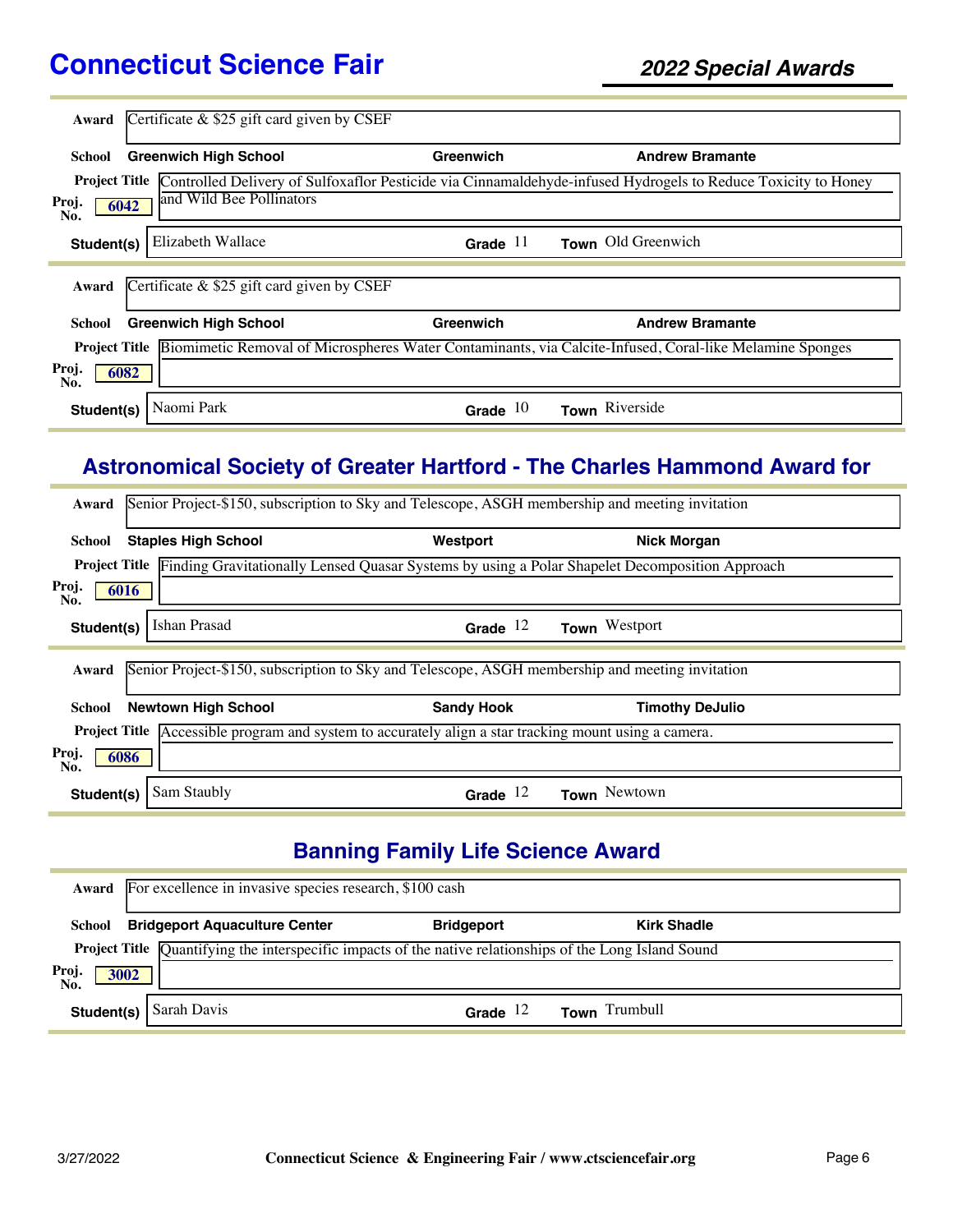## **Biophysical Society**

| Award               | Biophysics Award-\$100                   |                                                                                    |                             |  |
|---------------------|------------------------------------------|------------------------------------------------------------------------------------|-----------------------------|--|
|                     | <b>School</b> Amity Regional High School | Woodbridge                                                                         | <b>Catherine Piscitelli</b> |  |
|                     |                                          | <b>Project Title</b> Analyzing the Mechanisms of Bacteriophage P22 Genome Ejection |                             |  |
| Proj<br>3073<br>Nŏ. |                                          |                                                                                    |                             |  |
| Student(s)          | Aiden Tischer                            | Grade $12$                                                                         | <b>Town</b> Bethany         |  |

#### **Broadcom MASTERS**

| Award                                              | Invitation to compete in Broadcom MASTERS                                        |                |                        |  |
|----------------------------------------------------|----------------------------------------------------------------------------------|----------------|------------------------|--|
| School                                             | <b>Chiaravalle Academy</b>                                                       | <b>Enfield</b> | <b>Timothy Coleman</b> |  |
|                                                    | Project Title Comparing Kale Growth In Hydroponics Versus Potting Soil In Winter |                |                        |  |
| Proj.<br>1003<br>No.                               |                                                                                  |                |                        |  |
| Student(s)                                         | Carys Wilson                                                                     | Grade $7$      | Town Somers            |  |
|                                                    | Delphine Lamattina                                                               | Grade $7$      | Town West Hartford     |  |
| Award                                              | Invitation to compete in Broadcom MASTERS                                        |                |                        |  |
| School                                             | <b>Greenwich Catholic School</b>                                                 | Greenwich      | Mrs. Carol Lutz        |  |
|                                                    | Project Title Ready, Set, Grow                                                   |                |                        |  |
| Proj.<br>1007<br>No.                               |                                                                                  |                |                        |  |
| Student(s)                                         | Nicholas Barone                                                                  | Grade $7$      | Town Stamford          |  |
|                                                    | Luke Mannello                                                                    | Grade $7$      | Town Stamford          |  |
| Award                                              | Invitation to compete in Broadcom MASTERS                                        |                |                        |  |
| School                                             | <b>Middlebrook School</b>                                                        | Wilton         | <b>Carol Festa</b>     |  |
|                                                    | <b>Project Title</b> $\boxed{A}$ novel way to solve coral bleaching              |                |                        |  |
| Proj.<br>No.<br>1012                               |                                                                                  |                |                        |  |
| Student(s)                                         | Preethi Vijay                                                                    | Grade $8$      | Town Wilton            |  |
|                                                    | Trisha Prabhu                                                                    | Grade $8$      | Town Wilton            |  |
| Invitation to compete in Broadcom MASTERS<br>Award |                                                                                  |                |                        |  |
| School                                             | Engineering and Science University Magnet New Haven                              |                | <b>Roger Rushworth</b> |  |
|                                                    | <b>Project Title Catalace</b>                                                    |                |                        |  |
| Proj.<br>No.<br>2006                               |                                                                                  |                |                        |  |
| Student(s)                                         | Ethan Joseph                                                                     | Grade $7$      | Town West Haven        |  |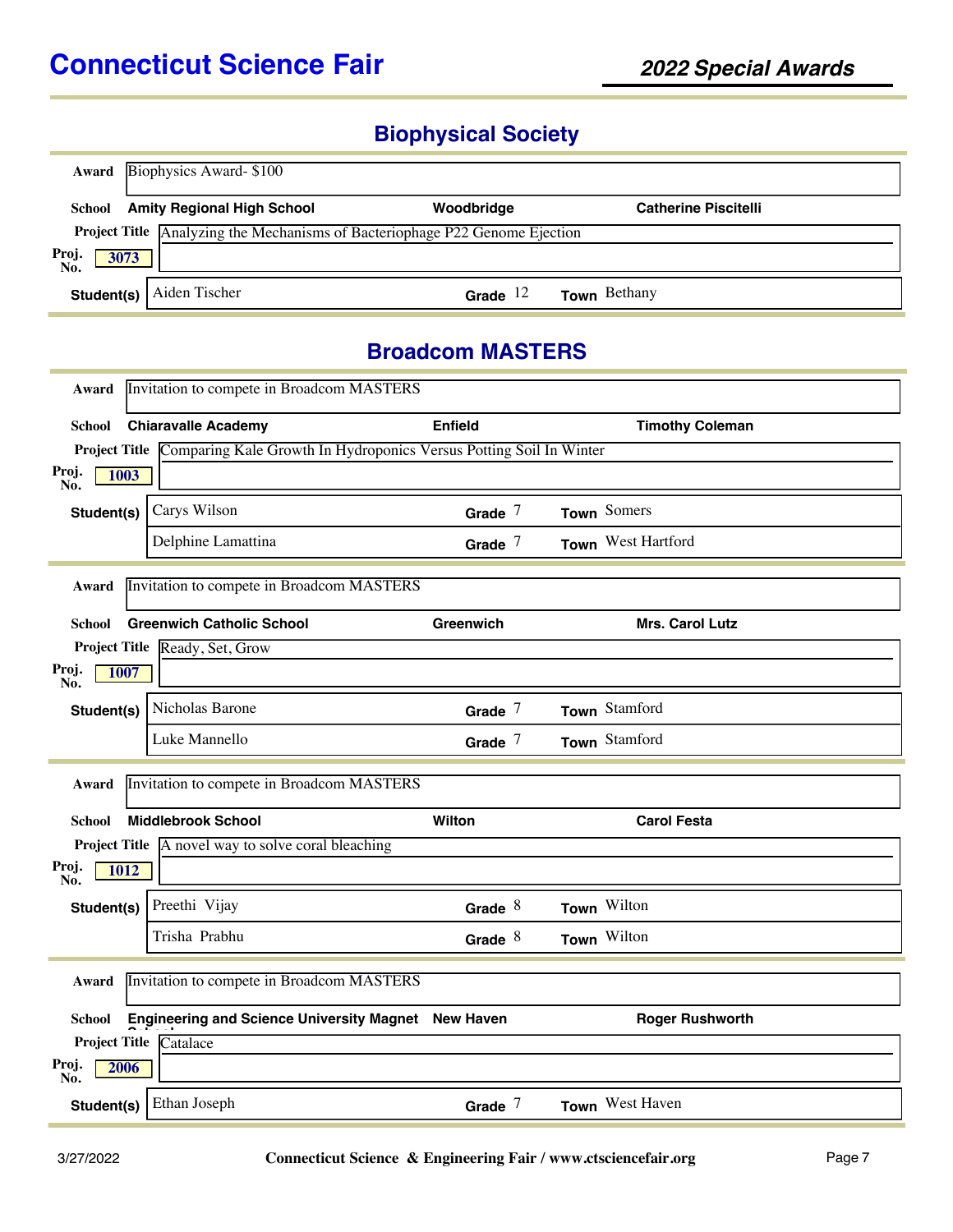| Award                | Invitation to compete in Broadcom MASTERS                                                         |                |                              |
|----------------------|---------------------------------------------------------------------------------------------------|----------------|------------------------------|
| School               | <b>Talcott Mountain Academy</b>                                                                   | Avon           | <b>Brigette Zacharczenko</b> |
|                      | Project Title How Ocean Acidification Affects Shelled Marine Life                                 |                |                              |
| Proj.<br>2019<br>No. |                                                                                                   |                |                              |
| Student(s)           | Rhea Doshi                                                                                        | Grade $7$      | Town Farmington              |
| Award                | Invitation to compete in Broadcom MASTERS                                                         |                |                              |
| <b>School</b>        | Hamden Hall Country Day School                                                                    | Hamden         | <b>Paulomi Aldo</b>          |
| <b>Project Title</b> | Copper Contamination of Freshwater sources which pollute and harm the ecosystem and its consumers |                |                              |
| Proj.<br>2509<br>No. | (Phytoremediation)                                                                                |                |                              |
| Student(s)           | Sophia Vash                                                                                       | Grade $8$      | Town Fairfield CT            |
| Award                | Invitation to compete in Broadcom MASTERS                                                         |                |                              |
| School               | <b>Talcott Mountain Academy</b>                                                                   | Avon           | Anya Jensen                  |
| <b>Project Title</b> | The RightSwitch: An Automatic Light Switch Sterilization Device                                   |                |                              |
| Proj.<br>2515<br>No. |                                                                                                   |                |                              |
| Student(s)           | Samuel Wu                                                                                         | Grade $8$      | Town Avon                    |
| Award                | Invitation to compete in Broadcom MASTERS                                                         |                |                              |
| School               | <b>Middlebrook School</b>                                                                         | Wilton         | <b>Kendra Norman</b>         |
|                      | Project Title School Bus Approach Alert System                                                    |                |                              |
| Proj.<br>4003<br>No. |                                                                                                   |                |                              |
| Student(s)           | Leonardo Kulon                                                                                    | Grade $7$      | Town Wilton                  |
|                      | Sanaka Dash                                                                                       | Grade $7$      | Town Wilton                  |
| Award                | Invitation to compete in Broadcom MASTERS                                                         |                |                              |
| School               | <b>Chiaravalle Academy</b>                                                                        | <b>Enfield</b> | <b>Timothy Coleman</b>       |
| <b>Project Title</b> | Can You Separate Solids and Liquids Going Down Your Sink                                          |                |                              |
| Proj.<br>4014<br>No. |                                                                                                   |                |                              |
| Student(s)           | Caleb Quinby                                                                                      | Grade $7$      | Town Windsor                 |
|                      | Holt Serrano                                                                                      | Grade $7$      | Town Somers                  |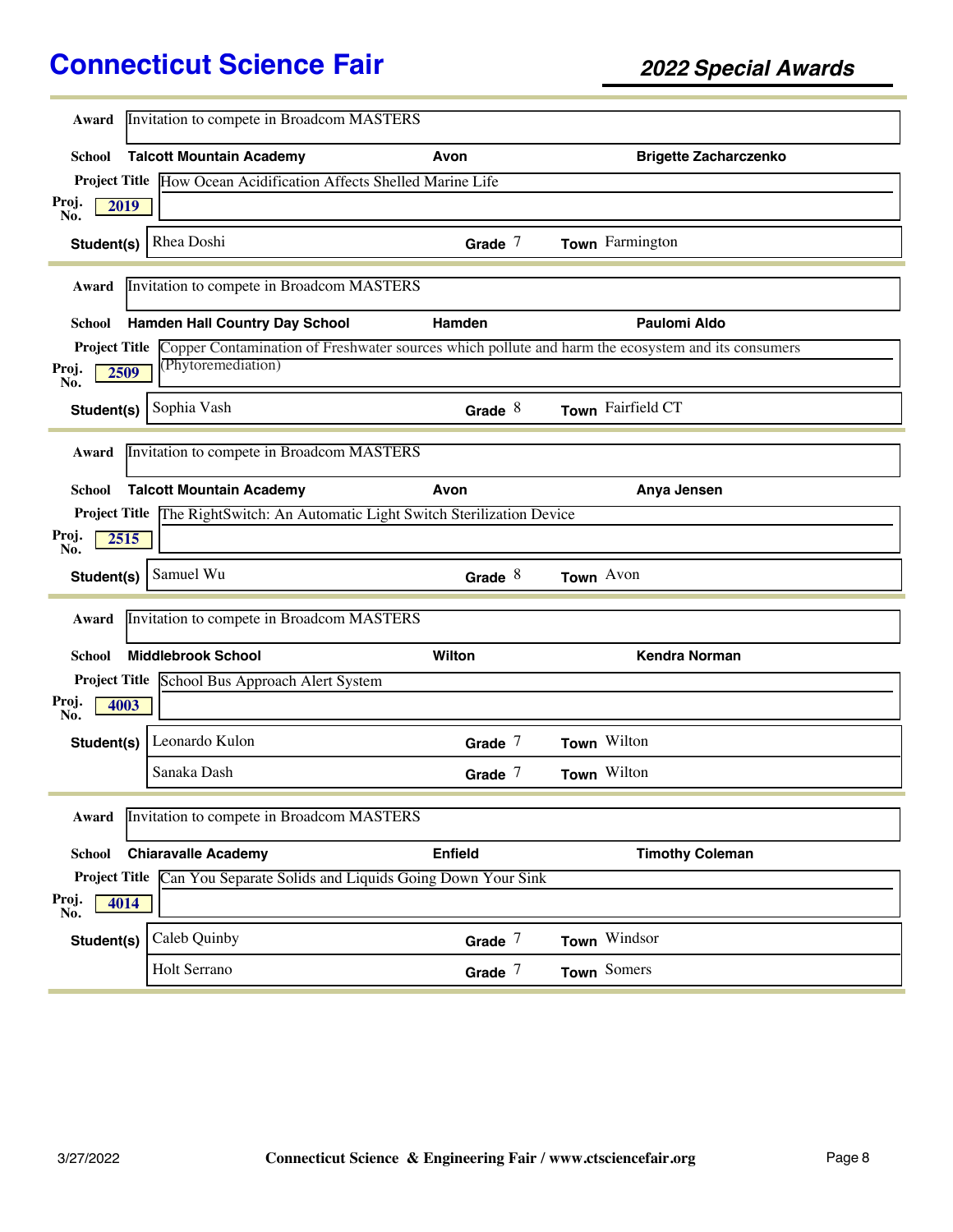| Invitation to compete in Broadcom MASTERS<br>Award                                                                            |                 |                           |
|-------------------------------------------------------------------------------------------------------------------------------|-----------------|---------------------------|
| <b>Ellington Middle School</b><br>School                                                                                      | Ellington       | <b>Scott Raiola</b>       |
| Project Title Wall climbing soft robot                                                                                        |                 |                           |
| Proj.<br>5007<br>No.                                                                                                          |                 |                           |
| Thomas Gerlach<br>Student(s)                                                                                                  | Grade $7$       | Town Ellington            |
| Invitation to compete in Broadcom MASTERS<br>Award                                                                            |                 |                           |
| <b>St. Bridget School</b><br>School                                                                                           | <b>Cheshire</b> | <b>Michelle, Carroll</b>  |
| Project Title Coding an Affordable Goat Identification System for All Farmers                                                 |                 |                           |
| Proj.<br>5011<br>No.                                                                                                          |                 |                           |
| Avery Fowler<br>Student(s)                                                                                                    | Grade $7$       | Town Cheshire             |
| Invitation to compete in Broadcom MASTERS<br>Award                                                                            |                 |                           |
| <b>Westside Middle School Academy</b><br>School                                                                               | <b>Danbury</b>  | <b>Jonathan Neuhausel</b> |
| Design and Testing of an Integrated 360 Degree Pi Camera System for Deep Well Rescue Mission<br><b>Project Title</b>          |                 |                           |
| Proj.<br>5505<br>No.                                                                                                          |                 |                           |
| Sandhya Sudarsanam<br>Student(s)                                                                                              | Grade $8$       | Town Danbury              |
| Invitation to compete in Broadcom MASTERS<br>Award                                                                            |                 |                           |
| <b>Dodd Middle School</b><br>School                                                                                           | <b>Cheshire</b> | <b>Clare Gonzalez</b>     |
| <b>Project Title</b> A Domestic Violence Alerting Device Comprised of an Analog Sound Level Meter OLED Display and iOS Mobile |                 |                           |
| App built using Swift<br>Proj.<br>5509<br>No.                                                                                 |                 |                           |
| Suchita Srinivasan<br>Student(s)                                                                                              | Grade $8$       | Town Cheshire             |
| Award Invitation to compete in Broadcom MASTERS                                                                               |                 |                           |
| <b>Westside Middle School Academy</b><br>School                                                                               | <b>Danbury</b>  | <b>Jon Neuhausel</b>      |
| Project Title The Effects of Ice Mitigation Strategies on Livestock Waterers                                                  |                 |                           |
| Proj.<br>5510<br>No.                                                                                                          |                 |                           |
| Sophia Blumenreich<br>Student(s)                                                                                              | Grade $8$       | Town Danbury              |
| Invitation to compete in Broadcom MASTERS<br>Award                                                                            |                 |                           |
| <b>Westside Middle School Academy</b><br>School                                                                               | <b>Danbury</b>  | <b>Jon Neuhausel</b>      |
| Model System Design For Technology-Assisted Insulin Regulation<br><b>Project Title</b>                                        |                 |                           |
| Proj.<br>5514<br>No.                                                                                                          |                 |                           |
|                                                                                                                               |                 |                           |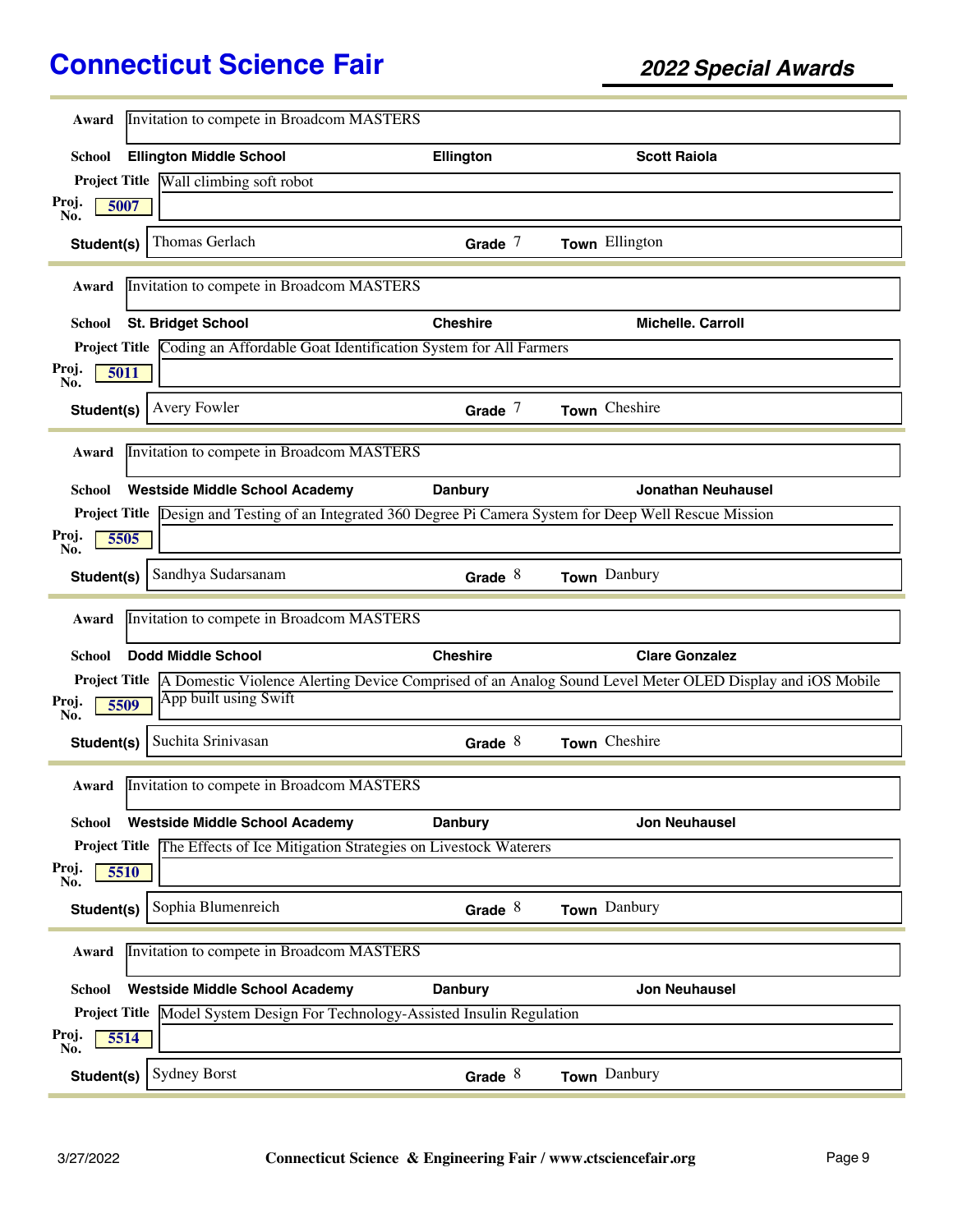|                      | <b>Award</b> Invitation to compete in Broadcom MASTERS |           |                                                                                                                            |  |  |
|----------------------|--------------------------------------------------------|-----------|----------------------------------------------------------------------------------------------------------------------------|--|--|
|                      | <b>School</b> Talcott Mountain Academy                 | Avon      | Lydia Gibb                                                                                                                 |  |  |
| Proj.<br>No.<br>5525 | <b>Binary Image Processing</b>                         |           | Project Title Pellet-"O"-Trap: Capturing Plastic Pellets Through a Multi-Filter System & Analyzing Their Progression Using |  |  |
|                      | Student(s) Sia Reddy                                   | Grade $8$ | Town Avon                                                                                                                  |  |  |

## **Connecticut Academy of Audiology**

| Award                                                                                                                            | \$200 Award HS- For Excellence in Audiology and Acoustics, opport to shadow an audiologist |                   |                              |  |  |
|----------------------------------------------------------------------------------------------------------------------------------|--------------------------------------------------------------------------------------------|-------------------|------------------------------|--|--|
| School                                                                                                                           | <b>Manchester High School</b>                                                              | <b>Manchester</b> | <b>Wendy Turek-Hernandez</b> |  |  |
| <b>Project Title</b>                                                                                                             | The Effects of Environmental Buffers on Traffic-Related Noise Pollution                    |                   |                              |  |  |
| Proj.<br>6088<br>No.                                                                                                             |                                                                                            |                   |                              |  |  |
| Student(s)                                                                                                                       | Emma Greenfield                                                                            | Grade $12$        | Town Manchester              |  |  |
| \$200 Award MS- For Excellence in Audiology and Acoustics, opport to shadow an audiologist<br>Award                              |                                                                                            |                   |                              |  |  |
| School                                                                                                                           | Dodd Middle School                                                                         | <b>Cheshire</b>   | <b>Clare Gonzalez</b>        |  |  |
| A Domestic Violence Alerting Device Comprised of an Analog Sound Level Meter OLED Display and iOS Mobile<br><b>Project Title</b> |                                                                                            |                   |                              |  |  |
| Proj.<br>5509<br>No.                                                                                                             | App built using Swift                                                                      |                   |                              |  |  |
| Student(s)                                                                                                                       | Suchita Srinivasan                                                                         | Grade $8$         | Cheshire<br>Town             |  |  |

## **Connecticut Association of Physics Teachers**

| Award                | \$100 Senior project                                                                                        |            |                       |  |
|----------------------|-------------------------------------------------------------------------------------------------------------|------------|-----------------------|--|
| School               | <b>Ridgefield High School</b>                                                                               | Ridgefield | <b>Patrick Hughes</b> |  |
| Proj.<br>No.<br>6056 | <b>Project Title</b> A Wavelet-based Method for Generalizing Molecular Latent Spaces for Assisted Traversal |            |                       |  |
| Student(s)           | Ian Murdock                                                                                                 | Grade $12$ | Town Ridgefield       |  |

### **Connecticut College-Physics, Astronomy, & Geophysics Dept.**

| Award               | Junior Award: Certificate, & teeshirt & \$25 Amazon Card from CSEF |                   |                    |  |  |
|---------------------|--------------------------------------------------------------------|-------------------|--------------------|--|--|
|                     | School St. James School                                            | <b>Manchester</b> | Ellen Oei          |  |  |
|                     | <b>Project Title Power to the Puck</b>                             |                   |                    |  |  |
| Proj<br>No.<br>5005 |                                                                    |                   |                    |  |  |
| Student(s)          | Jameson Fisher                                                     | Grade             | Town EAST HARTFORD |  |  |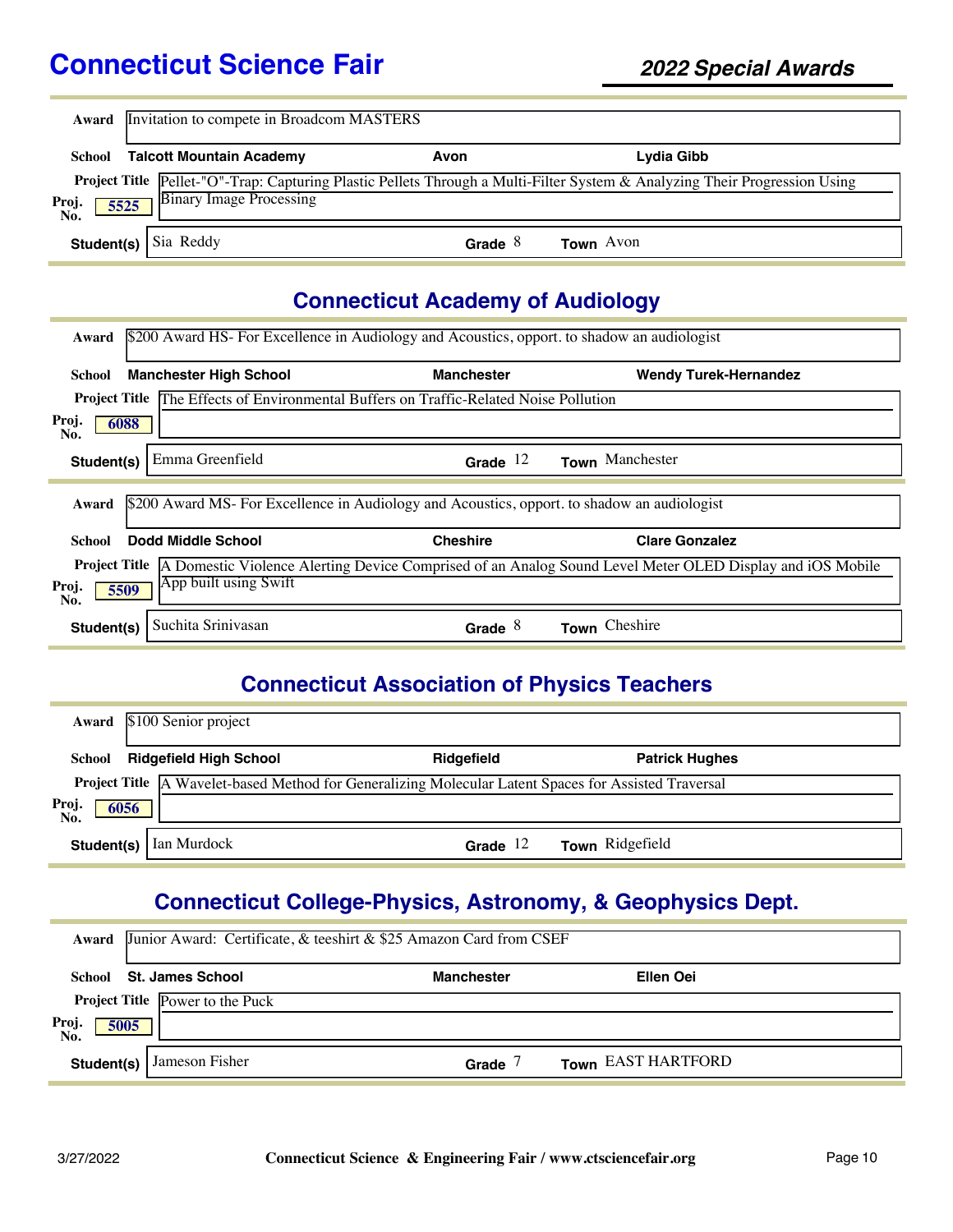|                      | Award Senior Award: Certificate, & teeshirt & \$25 Amazon Card from CSEF                                                                                         |            |                    |  |  |
|----------------------|------------------------------------------------------------------------------------------------------------------------------------------------------------------|------------|--------------------|--|--|
| School               | <b>Sacred Heart Greenwich</b>                                                                                                                                    | Greenwich  | Joan Fei           |  |  |
| Proj.<br>6091<br>No. | Project Title Designing and Testing an Activated Carbon Cloth Storm Drain Filter to Reduce the Prevalence of Phosphates and<br>Nitrates in the Long Island Sound |            |                    |  |  |
|                      | <b>Student(s)</b>   Abby Barnett                                                                                                                                 | Grade $12$ | <b>Town</b> Darien |  |  |

## **Connecticut Invention Convention "Next Step Inventors"**

| Next Step Inventor Trophy & Invitation to compete at the 2020 Invention Convention, May 2<br>Award |                                                                                           |            |                                                                                                                             |  |
|----------------------------------------------------------------------------------------------------|-------------------------------------------------------------------------------------------|------------|-----------------------------------------------------------------------------------------------------------------------------|--|
| School                                                                                             | <b>Middlebrook School</b>                                                                 | Wilton     | <b>Carol Festa</b>                                                                                                          |  |
|                                                                                                    | <b>Project Title</b> A novel way to solve coral bleaching                                 |            |                                                                                                                             |  |
| Proj.<br><b>1012</b><br>No.                                                                        |                                                                                           |            |                                                                                                                             |  |
| Student(s)                                                                                         | Preethi Vijay                                                                             | Grade $8$  | Town Wilton                                                                                                                 |  |
|                                                                                                    | Trisha Prabhu                                                                             | Grade $8$  | Town Wilton                                                                                                                 |  |
| Award                                                                                              | Next Step Inventor Trophy & Invitation to compete at the 2020 Invention Convention, May 2 |            |                                                                                                                             |  |
| School                                                                                             | <b>Talcott Mountain Academy</b>                                                           | Avon       | Anya Jensen                                                                                                                 |  |
| <b>Project Title</b>                                                                               | The RightSwitch: An Automatic Light Switch Sterilization Device                           |            |                                                                                                                             |  |
| Proj.<br>2515<br>No.                                                                               |                                                                                           |            |                                                                                                                             |  |
| Student(s)                                                                                         | Samuel Wu                                                                                 | Grade $8$  | Town Avon                                                                                                                   |  |
| Award                                                                                              | Next Step Inventor Trophy & Invitation to compete at the 2020 Invention Convention, May 2 |            |                                                                                                                             |  |
| School                                                                                             | <b>Hamden Hall Country Day School</b>                                                     | Hamden     | <b>Brian Christman</b>                                                                                                      |  |
|                                                                                                    | Project Title The Latch                                                                   |            |                                                                                                                             |  |
| Proj.<br>2517<br>No.                                                                               |                                                                                           |            |                                                                                                                             |  |
| Student(s)                                                                                         | Neev Makin                                                                                | Grade $8$  | Town Hamden                                                                                                                 |  |
| Next Step Inventor Trophy & Invitation to compete at the 2020 Invention Convention, May 2<br>Award |                                                                                           |            |                                                                                                                             |  |
| <b>School</b>                                                                                      | <b>Amity Regional High School</b>                                                         | Woodbridge | <b>Catherine Piscitelli</b>                                                                                                 |  |
| Proj.<br>3021<br>No.                                                                               | Spread of Mosquito-Borne Diseases                                                         |            | Project Title Creating a Frequency-Emitting Program to Enhance Mosquito Capture and Surveillance Efforts in Response to the |  |
| Student(s)                                                                                         | Daniel Liu                                                                                | Grade $11$ | Town Woodbridge                                                                                                             |  |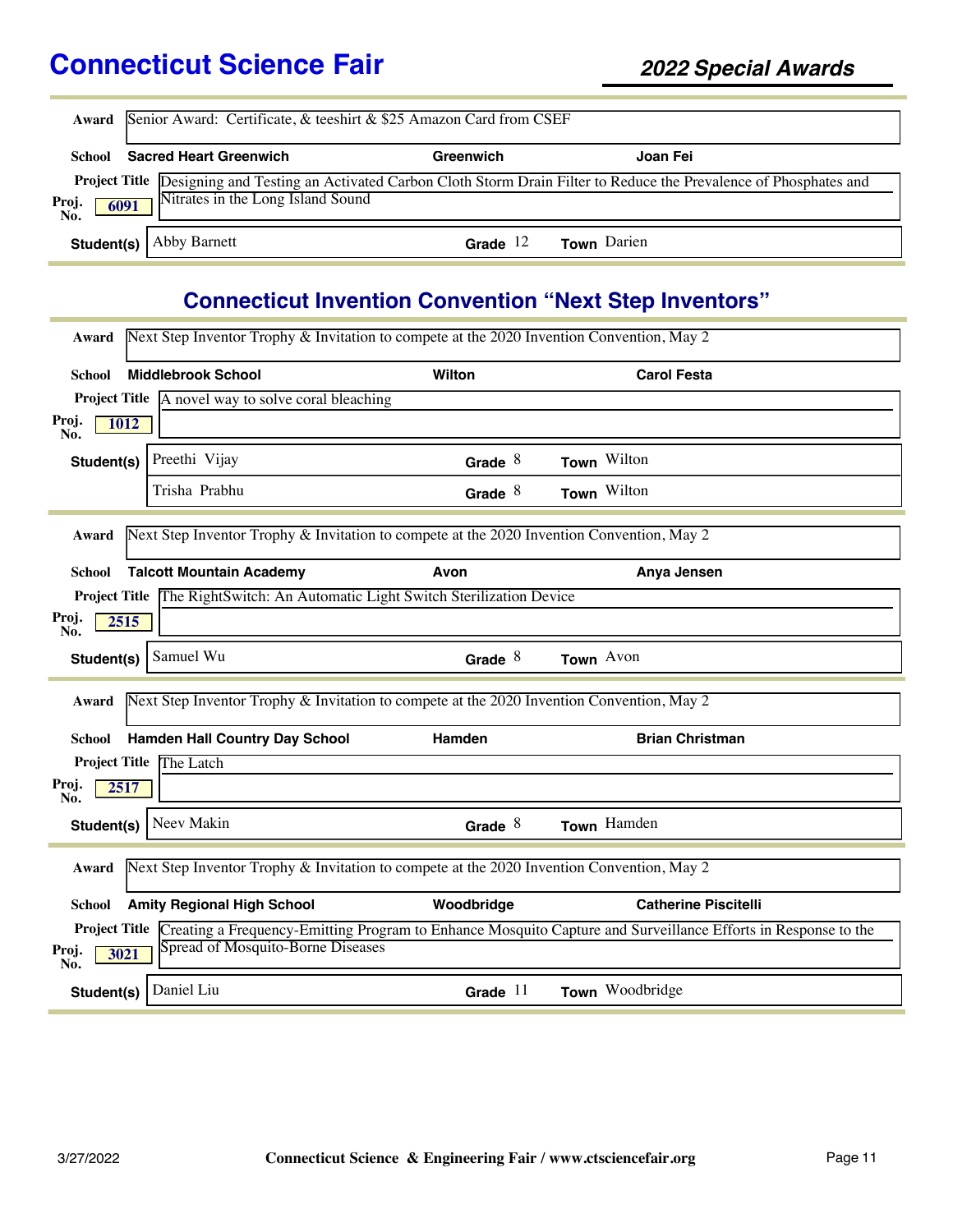| Award                                                                                                           | Next Step Inventor Trophy & Invitation to compete at the 2020 Invention Convention, May 2 |                      |  |  |  |
|-----------------------------------------------------------------------------------------------------------------|-------------------------------------------------------------------------------------------|----------------------|--|--|--|
| <b>King School</b><br>School                                                                                    | <b>Stamford</b>                                                                           | Victoria Schulman    |  |  |  |
| <b>Project Title</b> A Convolutional Neural Network for Real-Time Tick Classification and Disease Risk Analysis |                                                                                           |                      |  |  |  |
| Proj.<br>3032<br>No.                                                                                            |                                                                                           |                      |  |  |  |
| Antonia Kolb<br>Student(s)                                                                                      | Grade $10$                                                                                | Town New Canaan      |  |  |  |
| Next Step Inventor Trophy & Invitation to compete at the 2020 Invention Convention, May 2<br>Award              |                                                                                           |                      |  |  |  |
| <b>Suffield High School</b><br>School                                                                           | <b>Suffield</b>                                                                           | <b>Melanie Brown</b> |  |  |  |
| <b>Project Title</b> The Anticoagulant blood mixer and anti-stress device for patients donating blood           |                                                                                           |                      |  |  |  |
| Proj.<br>3036<br>No.                                                                                            |                                                                                           |                      |  |  |  |
| Ana-Lois Davis<br>Student(s)                                                                                    | Grade $10$                                                                                | Town Broad Brook     |  |  |  |

## **Connecticut Science Supervisors Association**

| Award                       | \$125 for a high school project                                                                            |                |                        |
|-----------------------------|------------------------------------------------------------------------------------------------------------|----------------|------------------------|
| School                      | <b>Greenwich High School</b>                                                                               | Greenwich      | <b>Andrew Bramante</b> |
|                             | Project Title Rapid, Visual Detection of Benadryl Cocktails via Competitive, Amine-Responsive Fluorophores |                |                        |
| Proj.<br>3025<br>No.        |                                                                                                            |                |                        |
| Student(s)                  | Angelina Fogarty                                                                                           | Grade $11$     | Town old greenwich     |
| Award                       | \$125 for a middle school project                                                                          |                |                        |
|                             |                                                                                                            |                |                        |
| School                      | <b>Chiaravalle Academy</b>                                                                                 | <b>Enfield</b> | Mr. Coleman            |
|                             | <b>Project Title</b> Optimum Composting For Eisenia fetida                                                 |                |                        |
| Proj.<br><b>1002</b><br>No. |                                                                                                            |                |                        |
| Student(s)                  | Sage Pierce                                                                                                | Grade $8$      | Town Enfield           |
|                             | Catherine Wilcox                                                                                           | Grade $8$      | Town Enfield           |

## **CSEF Board of Directors Award**

|                      | Award Certificate and \$200 cash from CT Science and Engineering Fair |                    |                                                                                                                              |  |  |  |
|----------------------|-----------------------------------------------------------------------|--------------------|------------------------------------------------------------------------------------------------------------------------------|--|--|--|
| School               | <b>Sound School</b>                                                   | <b>New Haven</b>   | <b>Chuck Mulligan</b>                                                                                                        |  |  |  |
| Proj.<br>No.<br>6068 |                                                                       |                    | <b>Project Title</b> Correlation between Rainfall and Suspended Sediment Levels in the Mill River System/New Haven Waterways |  |  |  |
| Student(s) $\vert$   | Cora FitzGerald                                                       | Grade <sup>9</sup> | Town Branford                                                                                                                |  |  |  |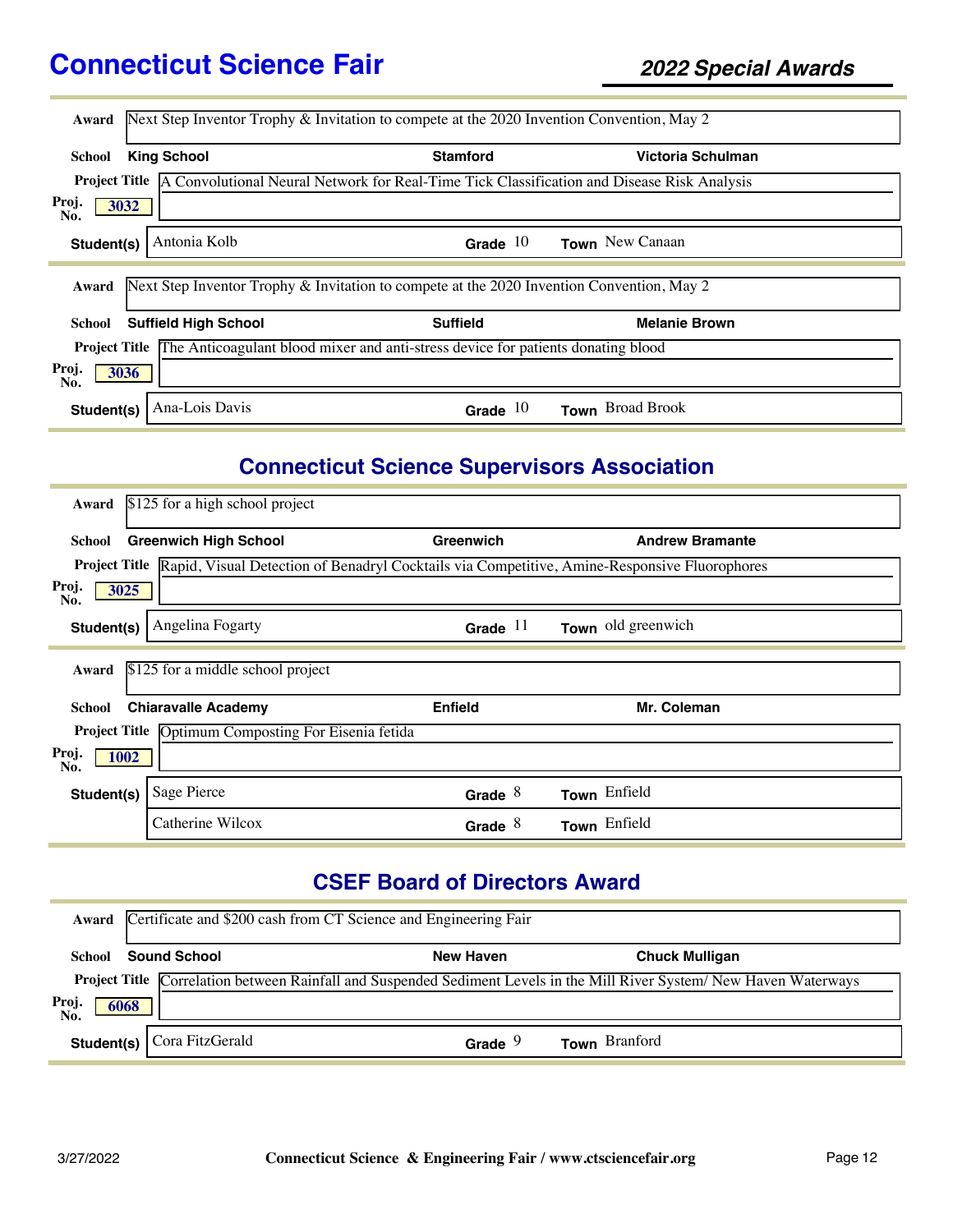| Award                | certificate and \$25 Amazon gift card given by CSF                                                                                                                          |                       |                    |  |
|----------------------|-----------------------------------------------------------------------------------------------------------------------------------------------------------------------------|-----------------------|--------------------|--|
| <b>School</b>        | <b>Fishers Island School</b>                                                                                                                                                | <b>Fishers Island</b> | <b>Carol Giles</b> |  |
| Proj.<br>No.<br>3083 | <b>Project Title The Effects Ocean Acidification has on the Antimicrobial properties of Sulfur Nanoparticles from the Marine Sponge</b><br>Species Halichondria Bowerbanki. |                       |                    |  |
| Student(s)           | Madeleine Hatfield                                                                                                                                                          | Grade $11$            | Town GROTON        |  |

## **CT Architecture Foundation - The William M. Mack, AIA Award**

| \$250 Gift Certificate to Barnes and Noble from the Connecticut Architecture Foundation, William M. Mack, AIA Award.<br>Award |                                                                                       |                  |                                                                                                                      |  |  |  |
|-------------------------------------------------------------------------------------------------------------------------------|---------------------------------------------------------------------------------------|------------------|----------------------------------------------------------------------------------------------------------------------|--|--|--|
| School                                                                                                                        | <b>Ellington Middle School</b>                                                        | <b>Ellington</b> | <b>Scott Raiola</b>                                                                                                  |  |  |  |
|                                                                                                                               | <b>Project Title Wall climbing soft robot</b>                                         |                  |                                                                                                                      |  |  |  |
| Proj.<br>5007<br>No.                                                                                                          |                                                                                       |                  |                                                                                                                      |  |  |  |
| Student(s)                                                                                                                    | Thomas Gerlach                                                                        | Grade $7$        | Town Ellington                                                                                                       |  |  |  |
| Award                                                                                                                         |                                                                                       |                  | \$250 Gift Certificate to Barnes and Noble from the Connecticut Architecture Foundation, William M. Mack, AIA Award. |  |  |  |
| <b>School</b>                                                                                                                 | <b>Brunswick School</b>                                                               | Greenwich        | Dana Montanez                                                                                                        |  |  |  |
| <b>Project Title</b>                                                                                                          | Thermal Desalination: A More Efficient and Sustainable Alternative to Reverse Osmosis |                  |                                                                                                                      |  |  |  |
| Proj.<br>6501<br>No.                                                                                                          |                                                                                       |                  |                                                                                                                      |  |  |  |
| Student(s)                                                                                                                    | <b>Robert MacNaughton</b>                                                             | Grade $10$       | Town Bronxville                                                                                                      |  |  |  |
|                                                                                                                               | Michael Yeager                                                                        | Grade $10$       | Town Greenwich                                                                                                       |  |  |  |

### **Demos R Us Award**

| Award                                                                                     | \$150 Cash Award-- Clear Execution of Research-7th Grade |                 |                         |  |  |  |
|-------------------------------------------------------------------------------------------|----------------------------------------------------------|-----------------|-------------------------|--|--|--|
| School                                                                                    | <b>Ellington Middle School</b>                           | Ellington       | <b>Scott Raiola</b>     |  |  |  |
|                                                                                           | Project Title Wall climbing soft robot                   |                 |                         |  |  |  |
| Proj.<br>5007<br>No.                                                                      |                                                          |                 |                         |  |  |  |
| Student(s)                                                                                | Thomas Gerlach                                           | Grade $7$       | Town Ellington          |  |  |  |
| Award                                                                                     | \$200 Cash Award- Clear Execution of Research-8th Grade  |                 |                         |  |  |  |
| School                                                                                    | <b>Suffield Middle School</b>                            | <b>Suffield</b> | <b>Melanie Brown</b>    |  |  |  |
| Converting Excess Heat Generated From Furnaces Into Usable Energy<br><b>Project Title</b> |                                                          |                 |                         |  |  |  |
| Proj.<br>5511<br>No.                                                                      |                                                          |                 |                         |  |  |  |
| Student(s)                                                                                | Noora Khaled                                             | Grade $8$       | Suffield<br><b>Town</b> |  |  |  |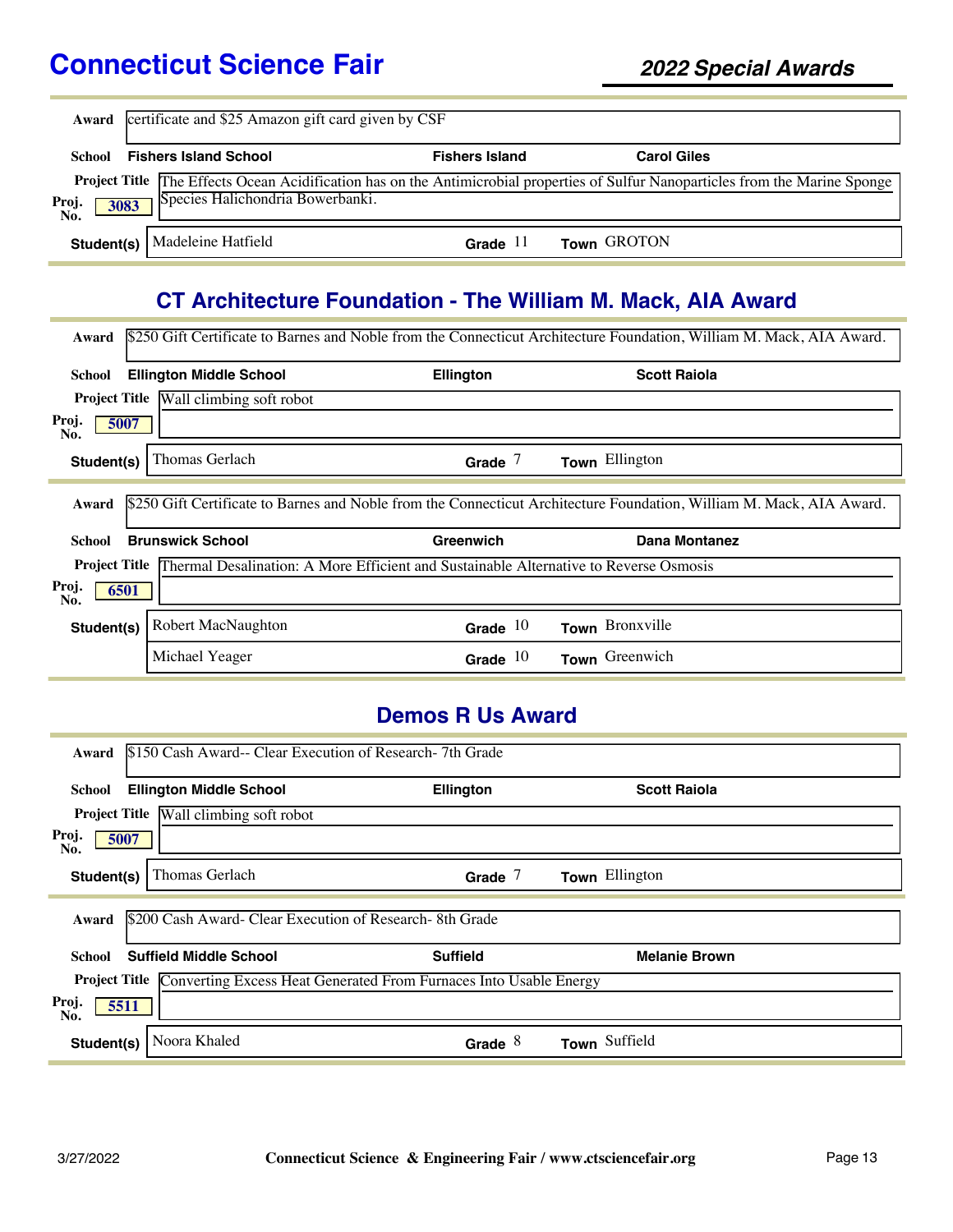#### **Dreams Unlimited Award**

| Award                | $$100$ Cash Award + Certificate to each student |                                                                               |                   |  |  |  |
|----------------------|-------------------------------------------------|-------------------------------------------------------------------------------|-------------------|--|--|--|
| School               | <b>St. Bridget School</b>                       | <b>Cheshire</b>                                                               | Michelle, Carroll |  |  |  |
|                      |                                                 | Project Title Coding an Affordable Goat Identification System for All Farmers |                   |  |  |  |
| Proj.<br>5011<br>No. |                                                 |                                                                               |                   |  |  |  |
| Student(s)           | Avery Fowler                                    | Grade                                                                         | Town Cheshire     |  |  |  |

#### **Fox Pest Control for Environmental Management**

|                      | <b>Award</b> \$150 Cash for Excellence in Environmental Management |           |                                                                                                                 |  |
|----------------------|--------------------------------------------------------------------|-----------|-----------------------------------------------------------------------------------------------------------------|--|
| School               | <b>Hamden Hall Country Day School</b>                              | Hamden    | Paulomi Aldo                                                                                                    |  |
| Proj.<br>No.<br>2509 | (Phytoremediation)                                                 |           | Project Title Copper Contamination of Freshwater sources which pollute and harm the ecosystem and its consumers |  |
|                      | <b>Student(s)</b> Sophia Vash                                      | Grade $8$ | Town Fairfield CT                                                                                               |  |

#### **Frank J. Link Family Award for Energy Related Research**

| Frank J. Link Award for Energy Related Research - \$50<br>Award                        |                 |                                                                                                                                       |  |  |  |  |
|----------------------------------------------------------------------------------------|-----------------|---------------------------------------------------------------------------------------------------------------------------------------|--|--|--|--|
| <b>Suffield Middle School</b><br>School                                                | <b>Suffield</b> | <b>Melanie Brown</b>                                                                                                                  |  |  |  |  |
| <b>Project Title Converting Excess Heat Generated From Furnaces Into Usable Energy</b> |                 |                                                                                                                                       |  |  |  |  |
| Proj.<br>5511<br>No.                                                                   |                 |                                                                                                                                       |  |  |  |  |
| Noora Khaled<br>Student(s)                                                             | Grade $8$       | Town Suffield                                                                                                                         |  |  |  |  |
| Frank J. Link Award for Energy Related Research - \$50<br>Award                        |                 |                                                                                                                                       |  |  |  |  |
| <b>King School</b><br>School                                                           | <b>Stamford</b> | Victoria Schulman                                                                                                                     |  |  |  |  |
|                                                                                        |                 | <b>Project Title</b> Electrochromism paired with Finite Difference Time Domain Modeling allows for the Successful Prediction of Color |  |  |  |  |
| Change Achieved by Electrochromic Reactions<br>Proj.<br>6028<br>No.                    |                 |                                                                                                                                       |  |  |  |  |
| Gouri Krishnan<br>Student(s)                                                           | -11<br>Grade    | Town Darien                                                                                                                           |  |  |  |  |

## **Frederick Olender USC Award in Memory of G. Robert Wisner**

|                      | Award \$250 Cash Award for HS student in USC school                                                                        |                   |                     |  |  |  |
|----------------------|----------------------------------------------------------------------------------------------------------------------------|-------------------|---------------------|--|--|--|
| School               | <b>Bridgeport Aquaculture Center</b>                                                                                       | <b>Bridgeport</b> | <b>Kirk Shadle</b>  |  |  |  |
|                      | <b>Project Title</b> Utilizing Rooftop Gardens as a Means of Geothermal Energy Through Ground to Air Heat Transfer Systems |                   |                     |  |  |  |
| Proj.<br>No.<br>6063 |                                                                                                                            |                   |                     |  |  |  |
| Student(s)           | Aidan King                                                                                                                 | Grade $12$        | <b>Town</b> Milford |  |  |  |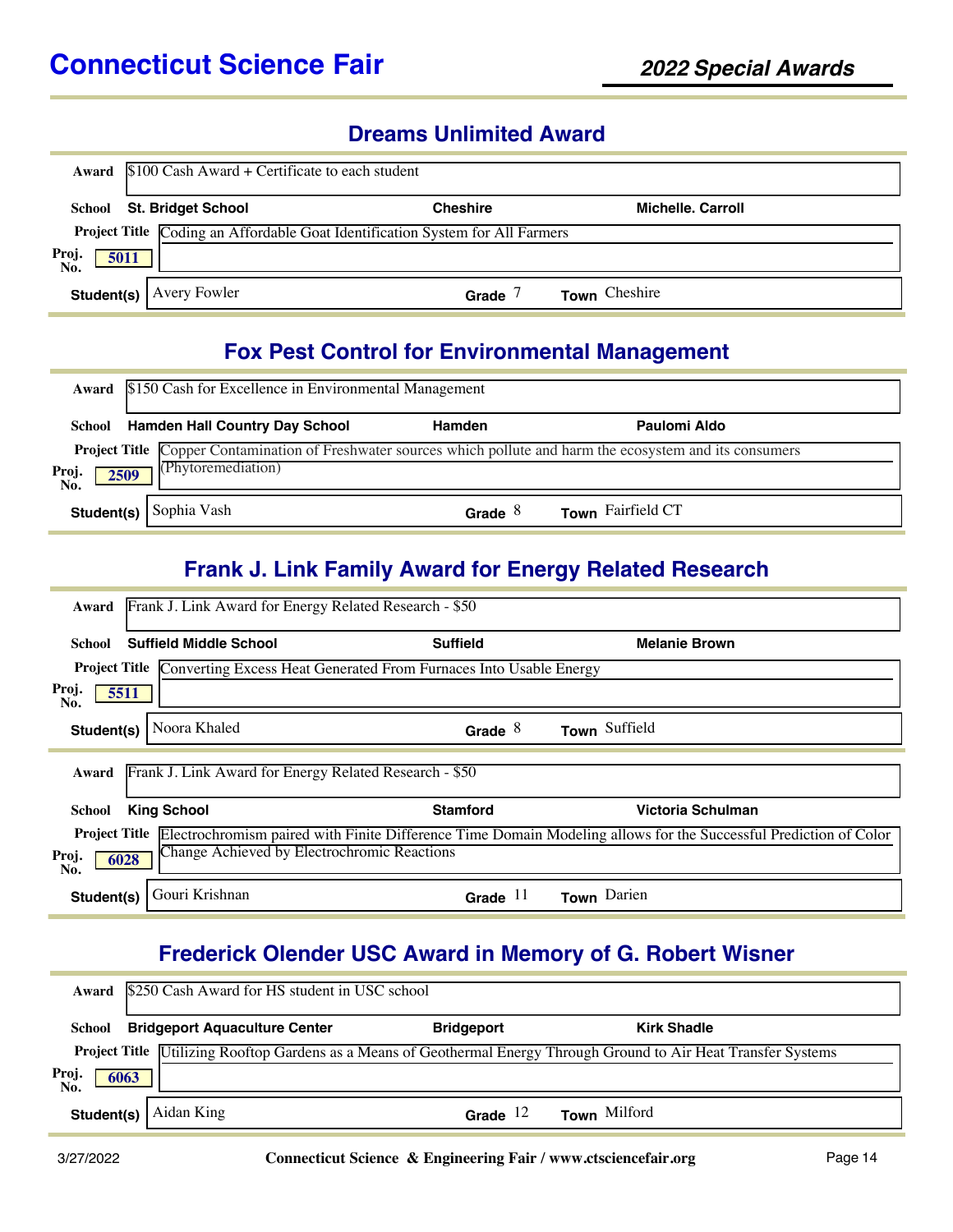# **GENIUS Olympiad**

| GENIUS Olympiad Competition for 1st Place HS Environmental Project with \$700 stipend<br>Award                         |                                                                                                                 |                   |                                                                                                                                            |  |  |
|------------------------------------------------------------------------------------------------------------------------|-----------------------------------------------------------------------------------------------------------------|-------------------|--------------------------------------------------------------------------------------------------------------------------------------------|--|--|
| <b>School</b>                                                                                                          | <b>Bridgeport Aquaculture Center</b>                                                                            | <b>Bridgeport</b> | <b>Kirk Shadle</b>                                                                                                                         |  |  |
|                                                                                                                        |                                                                                                                 |                   | <b>Project Title</b> A novel mitigation technique to control the spread of the invasive Spotted Lanternfly (L. Delicatula) through cardiac |  |  |
| Proj.<br>3061<br>No.                                                                                                   | glycoside extracts                                                                                              |                   |                                                                                                                                            |  |  |
| Student(s)                                                                                                             | Cooper Carr                                                                                                     | Grade $12$        | Town Fairfield                                                                                                                             |  |  |
| Award                                                                                                                  | GENIUS Olympiad Competition for 1st Place Technical High School with \$700 stipend                              |                   |                                                                                                                                            |  |  |
| <b>School</b>                                                                                                          | <b>Platt Technical High School</b>                                                                              | <b>Milford</b>    | <b>Sara Bruno</b>                                                                                                                          |  |  |
|                                                                                                                        | <b>Project Title</b> The Palingenesis Project                                                                   |                   |                                                                                                                                            |  |  |
| Proj.<br>3519<br>No.                                                                                                   |                                                                                                                 |                   |                                                                                                                                            |  |  |
| Student(s)                                                                                                             | <b>Ashley Ramos</b>                                                                                             | Grade $11$        | Town Bridgeport                                                                                                                            |  |  |
|                                                                                                                        | Bruno Valdivia                                                                                                  | Grade $11$        | Town West Haven                                                                                                                            |  |  |
|                                                                                                                        | Katelyn Zayas                                                                                                   | Grade $11$        | Town New Haven                                                                                                                             |  |  |
| Award                                                                                                                  | GENIUS Olympiad Competition for Highest Placing USC 8th grade Project with \$700 stipend                        |                   |                                                                                                                                            |  |  |
| School                                                                                                                 | <b>Westside Middle School Academy</b>                                                                           | <b>Danbury</b>    | <b>Jon Neuhausel</b>                                                                                                                       |  |  |
| Proj.<br>5514                                                                                                          | Project Title Model System Design For Technology-Assisted Insulin Regulation                                    |                   |                                                                                                                                            |  |  |
| No.                                                                                                                    |                                                                                                                 |                   |                                                                                                                                            |  |  |
| Student(s)                                                                                                             | <b>Sydney Borst</b>                                                                                             | Grade $8$         | Town Danbury                                                                                                                               |  |  |
| Award                                                                                                                  |                                                                                                                 |                   | GENIUS Olympiad Competition for HS Environmental, Energy, Ecology, or Biodiversity Project with \$700 stipend                              |  |  |
| School                                                                                                                 | <b>Bridgeport Aquaculture Center</b>                                                                            | <b>Bridgeport</b> | <b>Kirk Shadle</b>                                                                                                                         |  |  |
|                                                                                                                        | <b>Project Title</b> Quantifying the interspecific impacts of the native relationships of the Long Island Sound |                   |                                                                                                                                            |  |  |
| Proj.<br>3002<br>No.                                                                                                   |                                                                                                                 |                   |                                                                                                                                            |  |  |
|                                                                                                                        | Student(s) Sarah Davis                                                                                          | Grade $12$        | Town Trumbull                                                                                                                              |  |  |
| GENIUS Olympiad Competition for HS Environmental, Energy, Ecology, or Biodiversity Project with \$700 stipend<br>Award |                                                                                                                 |                   |                                                                                                                                            |  |  |
| School                                                                                                                 | <b>Greenwich High School</b>                                                                                    | Greenwich         | <b>Andrew Bramante</b>                                                                                                                     |  |  |
|                                                                                                                        | Crystal, Supramolecular Hydrogel Scaffolding                                                                    |                   | <b>Project Title</b> Eco-Friendly Remediation of Polycyclic Aromatic Hydrocarbons in Stormwater via Magnesium-Infused Calcite              |  |  |
| Proj.<br>6039<br>No.                                                                                                   |                                                                                                                 |                   |                                                                                                                                            |  |  |
| Student(s)                                                                                                             | Audrey Lin                                                                                                      | Grade $10$        | Town Riverside                                                                                                                             |  |  |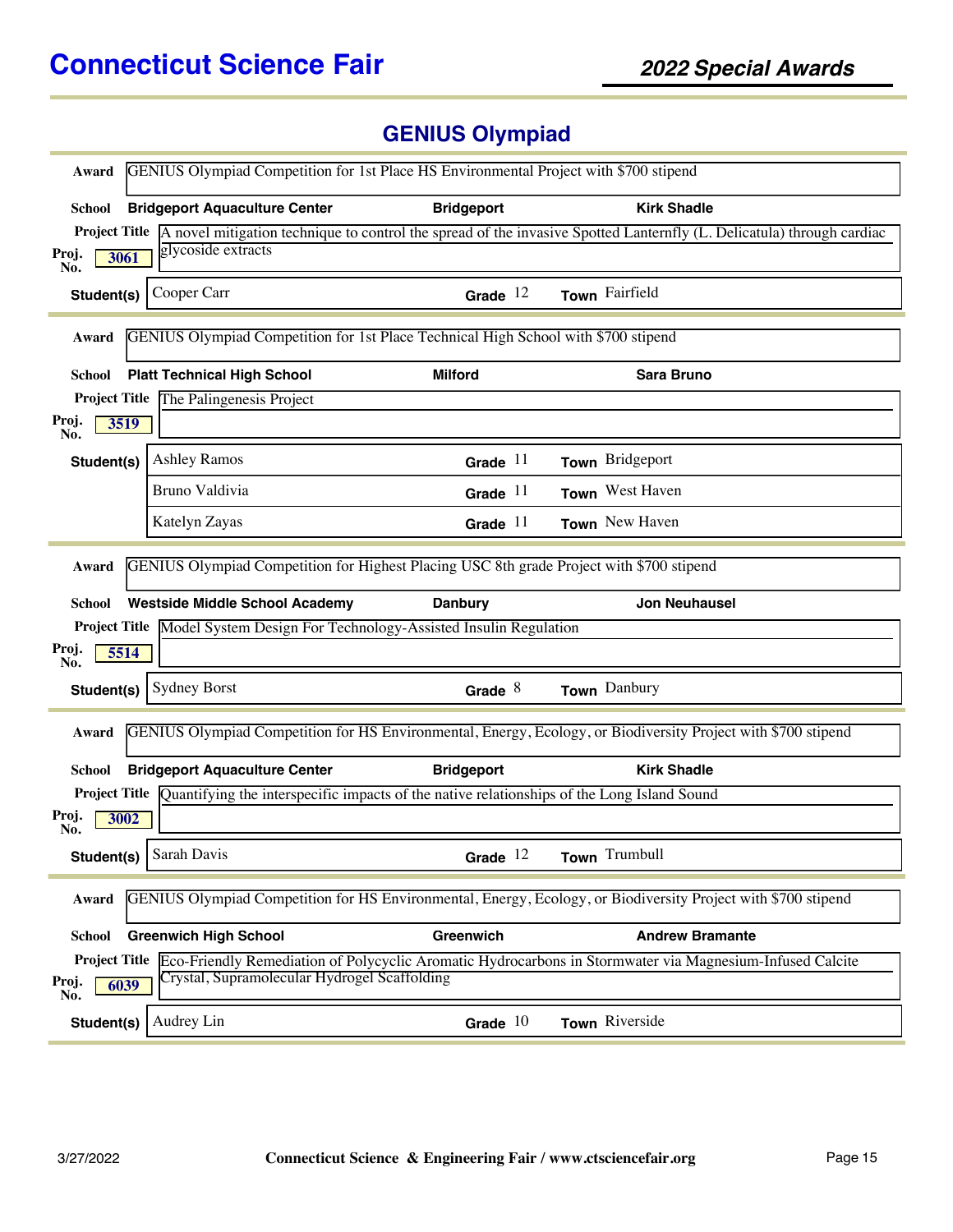|                      | Award GENIUS Olympiad Competition for 1st Place HS Future Sustainability with \$700 stipend |            |                        |  |  |  |
|----------------------|---------------------------------------------------------------------------------------------|------------|------------------------|--|--|--|
| School               | Academy of Aerospace & Engineering                                                          | Windsor    | Dr. Michelle Bellinger |  |  |  |
|                      | <b>Project Title</b> Piezoelectric Wind Harvesting Electrical Energy Conversion             |            |                        |  |  |  |
| Proj.<br>6505<br>No. |                                                                                             |            |                        |  |  |  |
| Student(s)           | Dylan Pueschel                                                                              | Grade $12$ | Town Hebron            |  |  |  |
|                      | John Watrous                                                                                | Grade $12$ | Town Hartford          |  |  |  |

## **Geology/Historic Project of Merit Award**

| Award                | \$100 - Earth Science - Field work with Geologic or historic value                                              |           |                        |  |  |  |
|----------------------|-----------------------------------------------------------------------------------------------------------------|-----------|------------------------|--|--|--|
| School               | <b>Madina Academy</b>                                                                                           | Windsor   | Mr. Coleman            |  |  |  |
| Proj.<br>No.<br>6059 | <b>Project Title</b> A Proposal to Use Cost Effective Eco-friendly and Stronger Bricks for Modern Construction: |           |                        |  |  |  |
| Student(s)           | Yameen Ahmed                                                                                                    | Grade $9$ | Town Vernon, Rockville |  |  |  |

#### **IEEE, Connecticut Section**

| Award                | \$100 Honorable Mention                                                                              |                 |                       |
|----------------------|------------------------------------------------------------------------------------------------------|-----------------|-----------------------|
| <b>School</b>        | <b>Christian Heritage School</b>                                                                     | <b>Trumbull</b> | <b>Mr Daniel Cote</b> |
| <b>Project Title</b> | The Luboni                                                                                           |                 |                       |
| Proj.<br>5508<br>No. | Electric Autonomous Ice Resurfacer                                                                   |                 |                       |
| Student(s)           | Lucille Presbrey                                                                                     | Grade $8$       | Town Ridgefield       |
| Award                | \$100 Honorable Mention                                                                              |                 |                       |
| School               | <b>Westside Middle School Academy</b>                                                                | <b>Danbury</b>  | <b>Jon Neuhausel</b>  |
|                      | Project Title Model System Design For Technology-Assisted Insulin Regulation                         |                 |                       |
| Proj.<br>5514<br>No. |                                                                                                      |                 |                       |
| Student(s)           | <b>Sydney Borst</b>                                                                                  | Grade $8$       | Town Danbury          |
| Award                | \$100 Honorable Mention                                                                              |                 |                       |
| <b>School</b>        | <b>Fields Memorial School</b>                                                                        | <b>Bozrah</b>   | Mr.Fish               |
| <b>Project Title</b> | Alerting Drivers That a Child was Forgotten in a Vehicle With a Circuit Sequence Alert System (CSAS) |                 |                       |
| Proj.<br>5521<br>No. |                                                                                                      |                 |                       |
| Student(s)           | <b>Andrew Pagnotta</b>                                                                               | Grade $8$       | Town Bozrah           |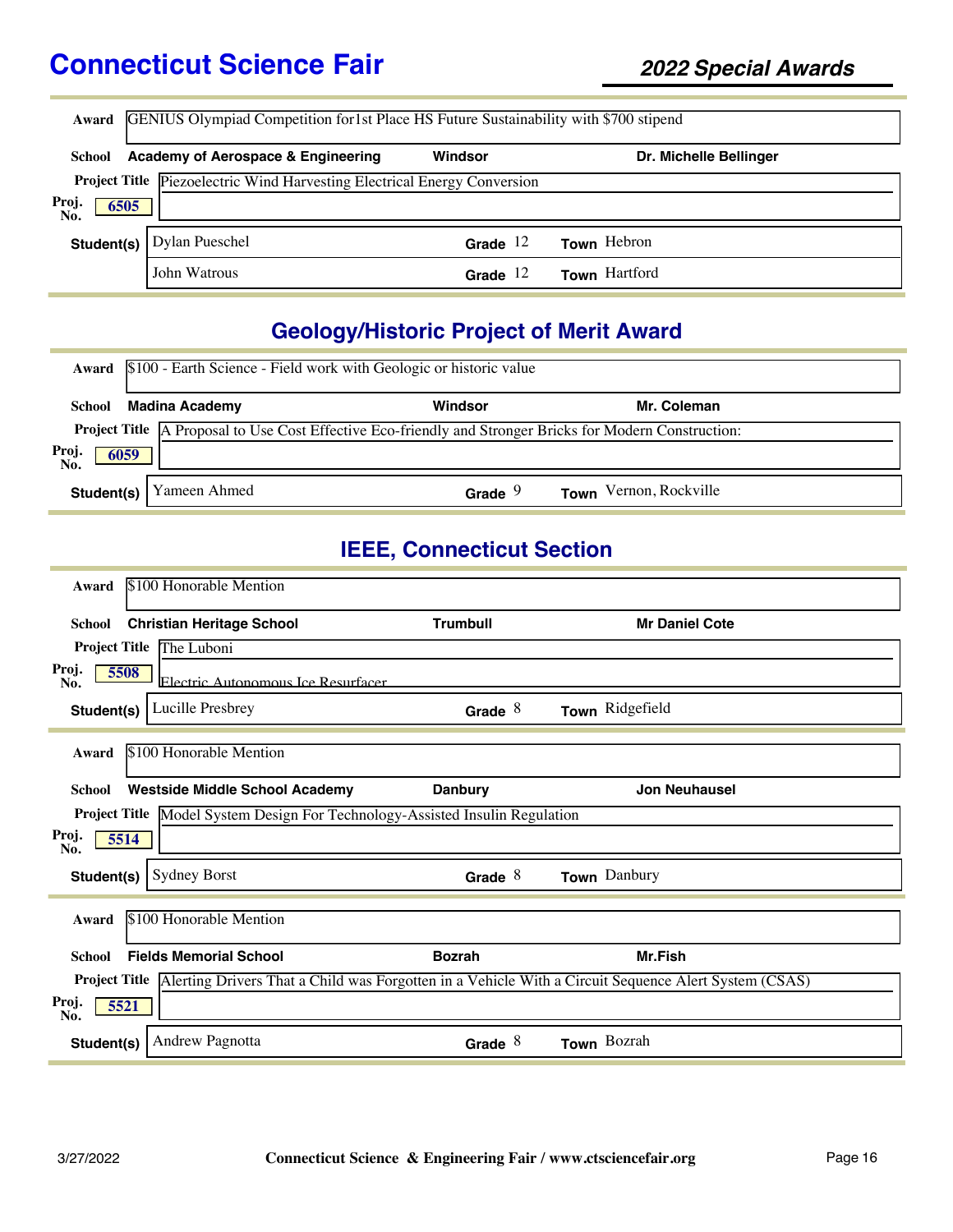| \$100 Honorable Mention<br>Award                       |                                                                                                            |                                                                                                                                 |
|--------------------------------------------------------|------------------------------------------------------------------------------------------------------------|---------------------------------------------------------------------------------------------------------------------------------|
| <b>Choate Rosemary Hall</b><br>School                  | Wallingford                                                                                                | <b>Jan Cook</b>                                                                                                                 |
|                                                        | Project Title Application of Soft Robots in Building Collapse Rescues                                      |                                                                                                                                 |
| Proj.<br>6011<br>No.                                   |                                                                                                            |                                                                                                                                 |
| Ann Song<br>Student(s)                                 | Grade $9$                                                                                                  | Town Farmington                                                                                                                 |
| \$100 Honorable Mention<br>Award                       |                                                                                                            |                                                                                                                                 |
| <b>Hopkins School</b><br>School                        | <b>New Haven</b>                                                                                           | Dr. Phillip Stewart                                                                                                             |
|                                                        |                                                                                                            | <b>Project Title</b> Real-Time Motion Tracking System and Data Analytics for Live Insects Using Three-Wheeled Servosphere Robot |
| Proj.<br>6054<br>No.                                   |                                                                                                            |                                                                                                                                 |
| Nicholas Lee<br>Student(s)                             | Grade $11$                                                                                                 | Town Trumbull                                                                                                                   |
| \$250 Honors Award -Senior<br>Award                    |                                                                                                            |                                                                                                                                 |
|                                                        |                                                                                                            |                                                                                                                                 |
| <b>Amity Regional High School</b><br><b>School</b>     | Woodbridge                                                                                                 | <b>Catherine Piscitelli</b>                                                                                                     |
| <b>Project Title</b>                                   | Theoretical Modelling and Parameterization of a Novel-Actuator-Based Transtibial Pediatric Prosthetic      |                                                                                                                                 |
| Proj.<br>6031<br>No.                                   |                                                                                                            |                                                                                                                                 |
| Aditi Bhattamishra<br>Student(s)                       | Grade $10$                                                                                                 | Town Orange                                                                                                                     |
| \$250 Honors Award -Junior<br>Award                    |                                                                                                            |                                                                                                                                 |
| <b>Westside Middle School Academy</b><br><b>School</b> | <b>Danbury</b>                                                                                             | <b>Jonathan Neuhausel</b>                                                                                                       |
|                                                        | Project Title Design and Testing of an Integrated 360 Degree Pi Camera System for Deep Well Rescue Mission |                                                                                                                                 |
| Proj.<br>5505<br>No.                                   |                                                                                                            |                                                                                                                                 |
| Sandhya Sudarsanam<br>Student(s)                       | Grade $8$                                                                                                  | Town Danbury                                                                                                                    |

## **Institute of Food Technologists, Nutmeg Section**

|             | <b>Award</b> $$100$ award + invitation to Awards Night Dinner with guest |       |                        |
|-------------|--------------------------------------------------------------------------|-------|------------------------|
| School      | <b>Engineering and Science University Magnet New Haven</b>               |       | <b>Roger Rushworth</b> |
|             | <b>Project Title</b> What do different baking ingredients do?            |       |                        |
| Proj<br>No. | 5001                                                                     |       |                        |
| Student(s)  | Titiladeoluwa Adeniran                                                   | Grade | Town Seymour           |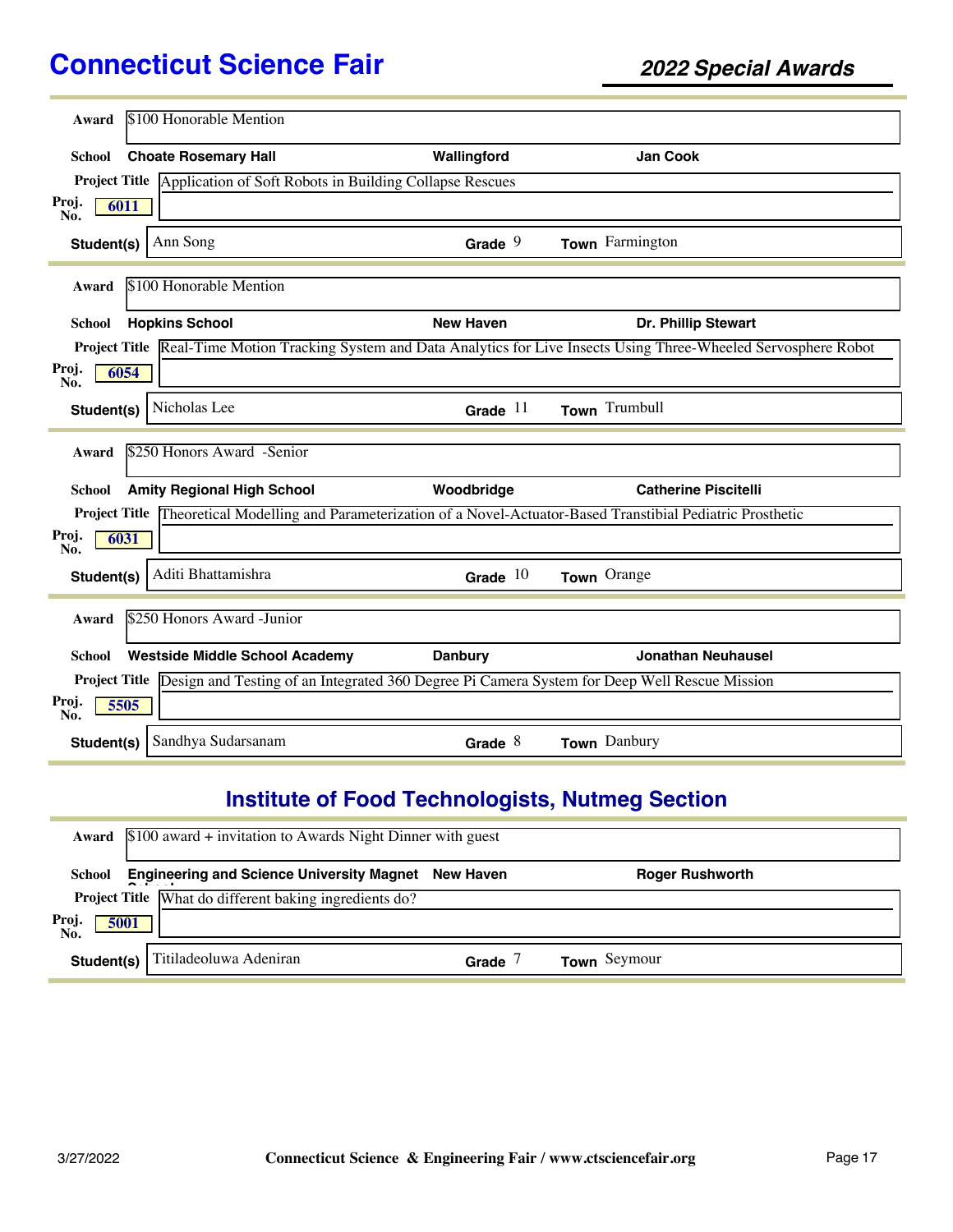| Award                | $$150$ award + invitation to Awards Night Dinner with guest                                                         |               |                       |  |
|----------------------|---------------------------------------------------------------------------------------------------------------------|---------------|-----------------------|--|
| School               | <b>Greenwich Country Day School</b>                                                                                 | Greenwich     | Nathan Haag           |  |
| <b>Project Title</b> | Could Hydroponics be the Solution to a Sustainable Food System?                                                     |               |                       |  |
| Proj.<br>3017<br>No. |                                                                                                                     |               |                       |  |
| Student(s)           | Isabella Brahmst                                                                                                    | Grade $12$    | Town South Salem      |  |
| Award                | \$50 award + invitation to Awards Night Dinner with guest                                                           |               |                       |  |
| School               | E.O. Smith High School                                                                                              | <b>Storrs</b> | <b>Cheryl Granger</b> |  |
|                      | <b>Project Title</b> How Cooking Different Kinds of Poultry at Different Temperatures Affects the Growth of E. Coli |               |                       |  |
| Proj.<br>3521<br>No. |                                                                                                                     |               |                       |  |
| Student(s)           | Mary Lynch                                                                                                          | Grade $9$     | Town Storrs           |  |
|                      | Mackenize Dahlen                                                                                                    | Grade $9$     | Town Mansfield Center |  |

## **J.A. Augustine Award**

| Award                | \$100 for excellence in biology                                              |                |                      |
|----------------------|------------------------------------------------------------------------------|----------------|----------------------|
| <b>School</b>        | <b>Middlebrook School</b>                                                    | Wilton         | <b>Carol Festa</b>   |
|                      | <b>Project Title</b> A novel way to solve coral bleaching                    |                |                      |
| Proj.<br>1012<br>No. |                                                                              |                |                      |
| Student(s)           | Preethi Vijay                                                                | Grade $8$      | Town Wilton          |
|                      | Trisha Prabhu                                                                | Grade $8$      | Town Wilton          |
| Award                | \$100 for excellence in physical sciences                                    |                |                      |
| School               | <b>Westside Middle School Academy</b>                                        | <b>Danbury</b> | <b>Jon Neuhausel</b> |
|                      | Project Title The Effects of Ice Mitigation Strategies on Livestock Waterers |                |                      |
| Proj.<br>5510<br>No. |                                                                              |                |                      |
| Student(s)           | Sophia Blumenreich                                                           | 8<br>Grade     | Danbury<br>Town      |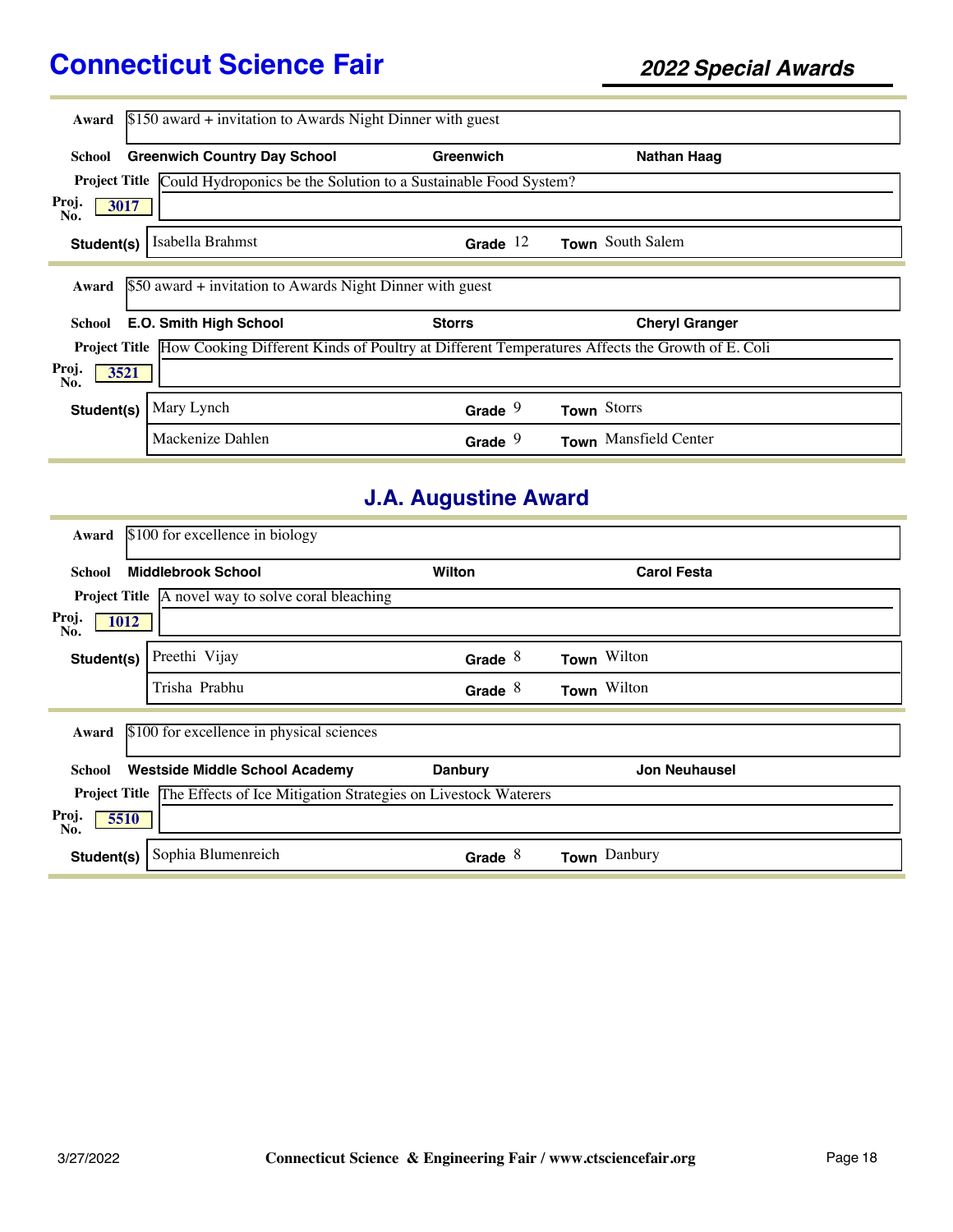## **John S. Kendall Memorial Awards**

| \$300 John S. Kendall Award for Excellence In Mechanical Engineering - Middle School<br>Award                                        |                                                                                                       |                |                        |
|--------------------------------------------------------------------------------------------------------------------------------------|-------------------------------------------------------------------------------------------------------|----------------|------------------------|
| School                                                                                                                               | <b>Westside Middle School Academy</b>                                                                 | <b>Danbury</b> | <b>Jon Neuhausel</b>   |
|                                                                                                                                      | <b>Project Title</b> Benefit of Granular and Mesh Filters on Concentrations of Microplastics in Water |                |                        |
| Proj.<br>4013<br>No.                                                                                                                 |                                                                                                       |                |                        |
| Student(s)                                                                                                                           | Krrish Brahmkshatriya                                                                                 | Grade $8$      | Town Danbury           |
|                                                                                                                                      | Benjamin Miller                                                                                       | Grade $8$      | Town Danbury           |
|                                                                                                                                      | Alexander Herzegovitch                                                                                | Grade $8$      | Town Danbury           |
| Award                                                                                                                                | \$500 John S. Kendall Award for Excellence In Mechanical Engineering - High School                    |                |                        |
| School                                                                                                                               | <b>Greenwich High School</b>                                                                          | Greenwich      | <b>Andrew Bramante</b> |
| Simple Remediation of Heavy Metal and Fertilizer Runoff Water Contaminants via Carbon Nanotube Infused Pinus<br><b>Project Title</b> |                                                                                                       |                |                        |
| Proj.<br>6027<br>No.                                                                                                                 | strobus Xylem Filtration                                                                              |                |                        |
| Student(s)                                                                                                                           | Justin Bernstein                                                                                      | Grade $9$      | Town Greenwich         |

#### **Jon Chapitis Memorial Award**

| John Chapitis Spirit of Innovation Award - HS \$200<br>Award                                                      |                   |                           |  |  |
|-------------------------------------------------------------------------------------------------------------------|-------------------|---------------------------|--|--|
| <b>Westover School</b><br>School                                                                                  | <b>Middlebury</b> | <b>Sydney Kadiyala</b>    |  |  |
| <b>Project Title</b> Flexible mechanical worm based on steering gear                                              |                   |                           |  |  |
| Proj.<br>6032<br>No.                                                                                              |                   |                           |  |  |
| Xinyi Xie<br>Student(s)                                                                                           | Grade $11$        | Town Middlebury           |  |  |
| John Chapitis Spirit of Innovation Award - MS \$100<br>Award                                                      |                   |                           |  |  |
| <b>Westside Middle School Academy</b><br><b>School</b>                                                            | <b>Danbury</b>    | <b>Jonathan Neuhausel</b> |  |  |
| <b>Project Title</b> Design and Testing of an Integrated 360 Degree Pi Camera System for Deep Well Rescue Mission |                   |                           |  |  |
| Proj.<br>5505<br>No.                                                                                              |                   |                           |  |  |
| Sandhya Sudarsanam<br>Student(s)                                                                                  | Grade $8$         | Town Danbury              |  |  |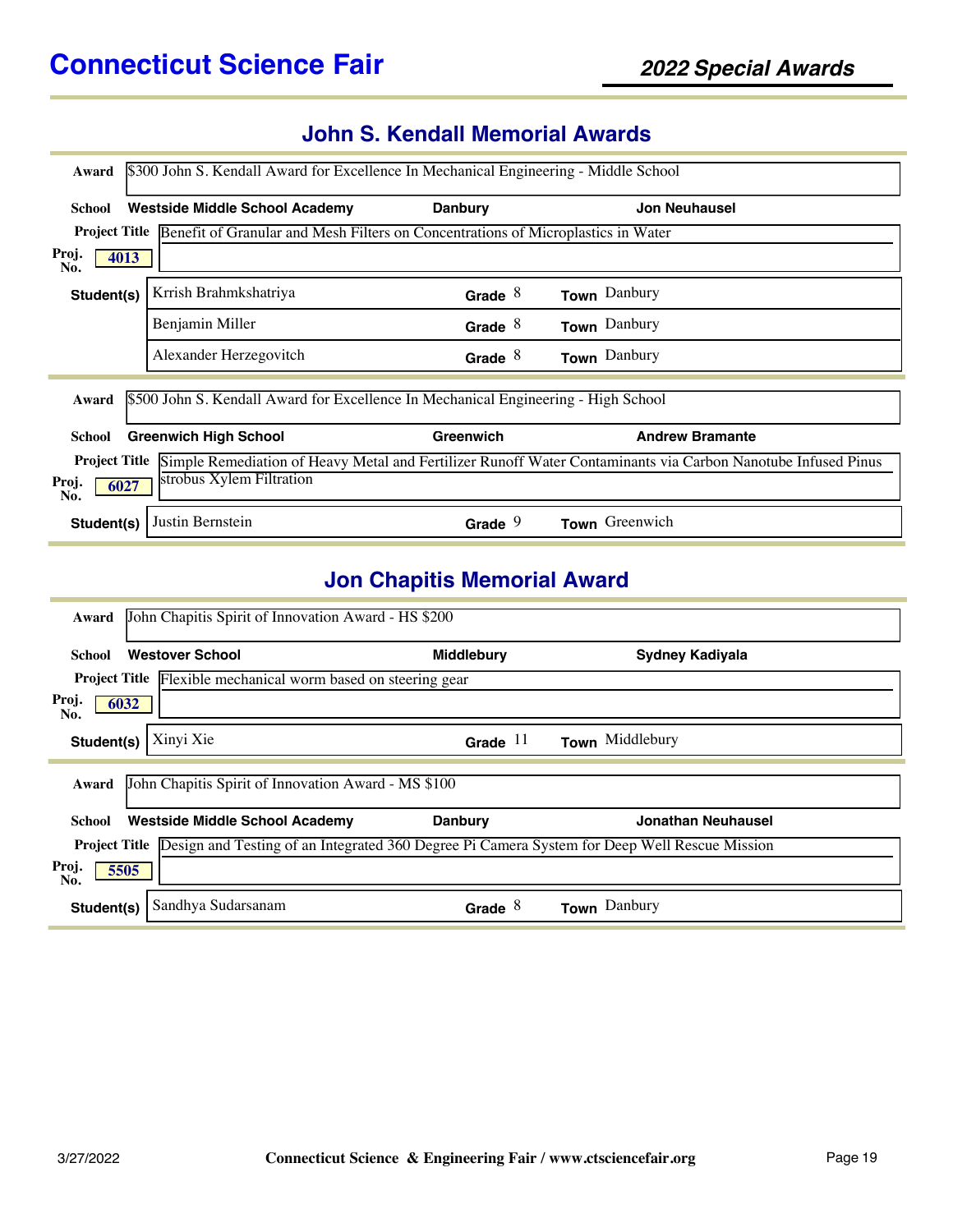#### **Jon Stone Memorial Award**

| Award                                                                                                                                     | Jon Stone Award for Innovative Engineering-\$100 |                 |                                                                                                       |  |
|-------------------------------------------------------------------------------------------------------------------------------------------|--------------------------------------------------|-----------------|-------------------------------------------------------------------------------------------------------|--|
| School                                                                                                                                    | <b>Greenwich High School</b>                     | Greenwich       | <b>Andrew Bramante</b>                                                                                |  |
| <b>Project Title</b>                                                                                                                      |                                                  |                 | Design of a Wearable, Skin-Specific UVB Sensor for Instantaneous Detection of Skin-Damaging Radiation |  |
| Proj.<br>3063<br>No.                                                                                                                      |                                                  |                 |                                                                                                       |  |
| Student(s)                                                                                                                                | Yurika Sakai                                     | Grade $11$      | Town Greenwich                                                                                        |  |
| Jon Stone Award for Innovative Engineering-\$100<br>Award                                                                                 |                                                  |                 |                                                                                                       |  |
| School                                                                                                                                    | <b>Cheshire High School</b>                      | <b>Cheshire</b> | <b>Julie Barker</b>                                                                                   |  |
| How Raspberry Pi Microcomputers and Computer Vision Artificial Intelligence Can Be Utilized to Provide Aid to the<br><b>Project Title</b> |                                                  |                 |                                                                                                       |  |
| Visually Impaired Community<br>Proj.<br>6030<br>No.                                                                                       |                                                  |                 |                                                                                                       |  |
| Student(s)                                                                                                                                | Siddhant Bhardwaj                                | Grade $11$      | Town Cheshire                                                                                         |  |

### **Kathleen & David Smith Awards**

| Award                                                                                                | Kathleen & David Smith Award for Innovative Concept - \$100 |                                                                        |                                                                                                                                   |
|------------------------------------------------------------------------------------------------------|-------------------------------------------------------------|------------------------------------------------------------------------|-----------------------------------------------------------------------------------------------------------------------------------|
| School                                                                                               | <b>Amity Regional High School</b>                           | Woodbridge                                                             | <b>Catherine Piscitelli</b>                                                                                                       |
|                                                                                                      |                                                             |                                                                        | <b>Project Title Creating a Systematic ESG (Environmental Social Governance) Scoring System using Social Network Analysis and</b> |
| Proj.<br>No.                                                                                         | 6015                                                        | Machine Learning to Influence Company Practices to be More Sustainable |                                                                                                                                   |
| Student(s)                                                                                           | Aarav Patel                                                 | Grade $10$                                                             | Town Orange                                                                                                                       |
|                                                                                                      |                                                             |                                                                        |                                                                                                                                   |
| Award                                                                                                | Kathleen & David Smith Award for Laser Application - \$100  |                                                                        |                                                                                                                                   |
| School                                                                                               | <b>Amity Regional High School</b>                           | Woodbridge                                                             | <b>Catherine Piscitelli</b>                                                                                                       |
| <b>Project Title</b> Designing and Optimizing a More Efficient Optical Component for Thermal Cameras |                                                             |                                                                        |                                                                                                                                   |
| Proj.<br>6044<br>No.                                                                                 |                                                             |                                                                        |                                                                                                                                   |
| Student(s)                                                                                           | Anthony Sharonov                                            | Grade $11$                                                             | Town Bethany                                                                                                                      |

#### **Lemelson Early Inventor Award**

|              | Award Certificate & \$100 cash award from Lemelson Foundation                   |           |                    |  |
|--------------|---------------------------------------------------------------------------------|-----------|--------------------|--|
| School       | <b>Hamden Hall Country Day School</b><br><b>Doctor Frank Gasparro</b><br>Hamden |           |                    |  |
|              | <b>Project Title</b> [AAA band (Impact-absorbing and alerting band)             |           |                    |  |
| Proj.<br>No. | 5515                                                                            |           |                    |  |
| Student(s)   | Ravindu Karunaratne                                                             | Grade $8$ | <b>Town</b> Hamden |  |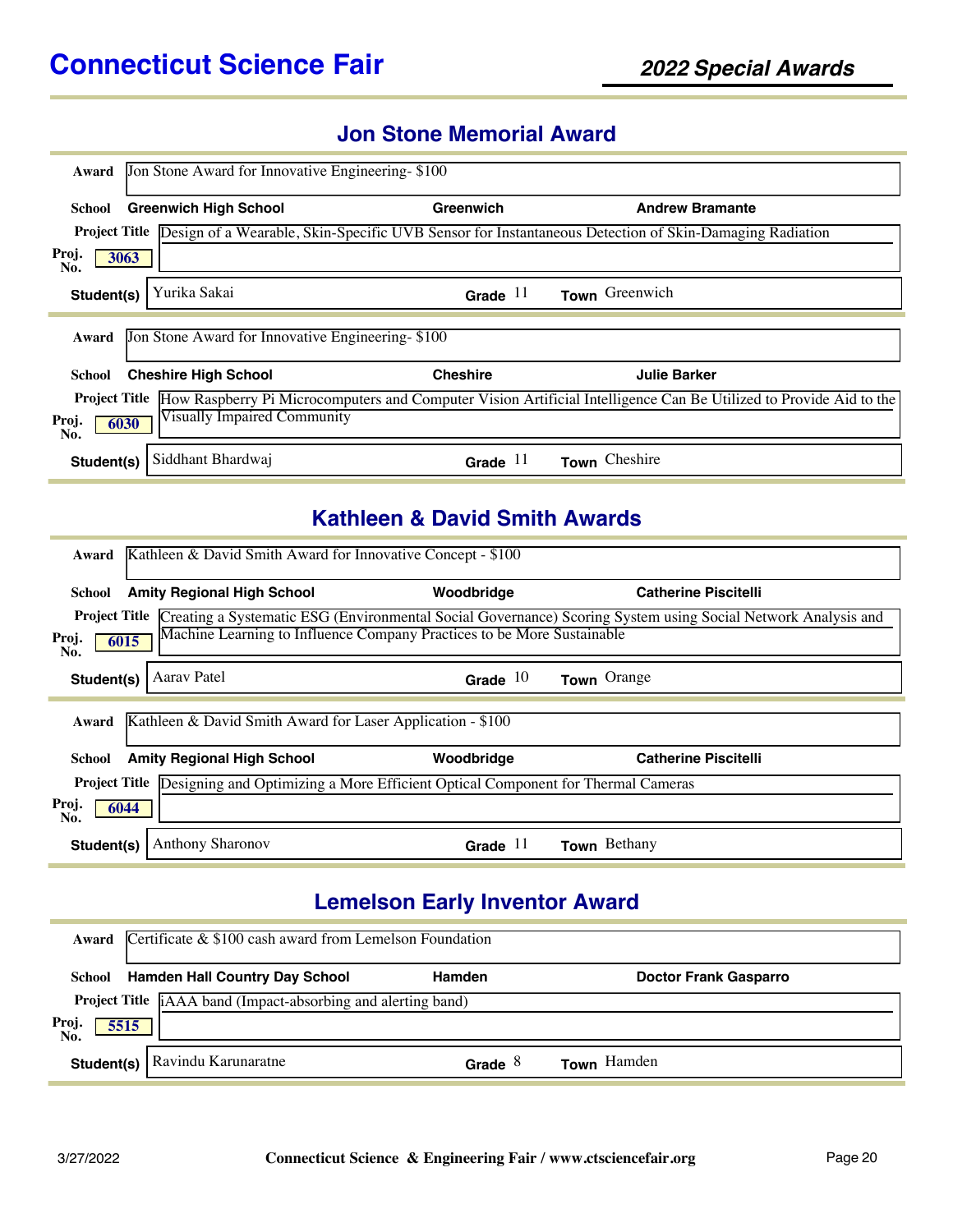#### **Lunch with a Patent Attorney**

|                      | <b>Award</b> Lunch with a Patent Attorney       |            |                                                                                                                       |
|----------------------|-------------------------------------------------|------------|-----------------------------------------------------------------------------------------------------------------------|
| School               | <b>Brunswick School</b>                         | Greenwich  | Dana Montanez                                                                                                         |
| Proj.<br>6061<br>No. | Vibrations and Heart Rate Variability Analysis. |            | Project Title Optimization of the Sleep Cycle by Activation of the Parasympathetic Nervous System Using Low-frequency |
|                      | Student(s)   Ryan Kulsakdinun                   | Grade $11$ | <b>Town</b> Armonk                                                                                                    |

#### **MapleSoft Awards for Applied Mathematics and Modeling**

| Award                                                                                  | For execlence in Mathematics and Modeling - Maple Software and T-shirt |                                                                                    |                        |  |
|----------------------------------------------------------------------------------------|------------------------------------------------------------------------|------------------------------------------------------------------------------------|------------------------|--|
| School                                                                                 | <b>Greenwich High School</b>                                           | Greenwich                                                                          | <b>Andrew Bramante</b> |  |
|                                                                                        |                                                                        | <b>Project Title The Influence of Social Capital on Covid-19 Vaccine Hesitancy</b> |                        |  |
| Proj.<br>No.                                                                           | 3059                                                                   |                                                                                    |                        |  |
| Student(s)                                                                             | Zara Haque                                                             | Grade $9$                                                                          | Town Riverside         |  |
| Award                                                                                  |                                                                        | For execlence in Mathematics and Modeling - Maple Software and T-shirt             |                        |  |
| School                                                                                 | <b>Darien High School</b>                                              | <b>Darien</b>                                                                      | <b>David Lewis</b>     |  |
| <b>Project Title</b> Cloud Identification in Mars Daily Global Maps with Deep Learning |                                                                        |                                                                                    |                        |  |
| Proj.<br>6071<br>No.                                                                   |                                                                        |                                                                                    |                        |  |
| Student(s)                                                                             | Sebastian Mengwall                                                     | Grade $12$                                                                         | Darien<br><b>Town</b>  |  |

#### **Milton Fisher Science Fair Award for Innovation and Creativity**

| For Excellence in Creativity and Innovation by a High School Student<br>Award   |                   |                                                                                                                                            |  |  |  |
|---------------------------------------------------------------------------------|-------------------|--------------------------------------------------------------------------------------------------------------------------------------------|--|--|--|
| <b>Bridgeport Aquaculture Center</b><br>School                                  | <b>Bridgeport</b> | <b>Kirk Shadle</b>                                                                                                                         |  |  |  |
|                                                                                 |                   | <b>Project Title</b> A novel mitigation technique to control the spread of the invasive Spotted Lanternfly (L. Delicatula) through cardiac |  |  |  |
| glycoside extracts<br>Proj.<br>3061<br>No.                                      |                   |                                                                                                                                            |  |  |  |
| Cooper Carr<br>Student(s)                                                       | Grade $12$        | Town Fairfield                                                                                                                             |  |  |  |
|                                                                                 |                   |                                                                                                                                            |  |  |  |
| For Excellence in Creativity and Innovation by a Middle School Student<br>Award |                   |                                                                                                                                            |  |  |  |
| Dodd Middle School<br>School                                                    | <b>Cheshire</b>   | <b>Clare Gonzalez</b>                                                                                                                      |  |  |  |
|                                                                                 |                   | <b>Project Title</b> A Domestic Violence Alerting Device Comprised of an Analog Sound Level Meter OLED Display and iOS Mobile              |  |  |  |
| App built using Swift<br>Proj.<br>5509<br>No.                                   |                   |                                                                                                                                            |  |  |  |
| Suchita Srinivasan<br>Student(s)                                                | Grade $8$         | Town Cheshire                                                                                                                              |  |  |  |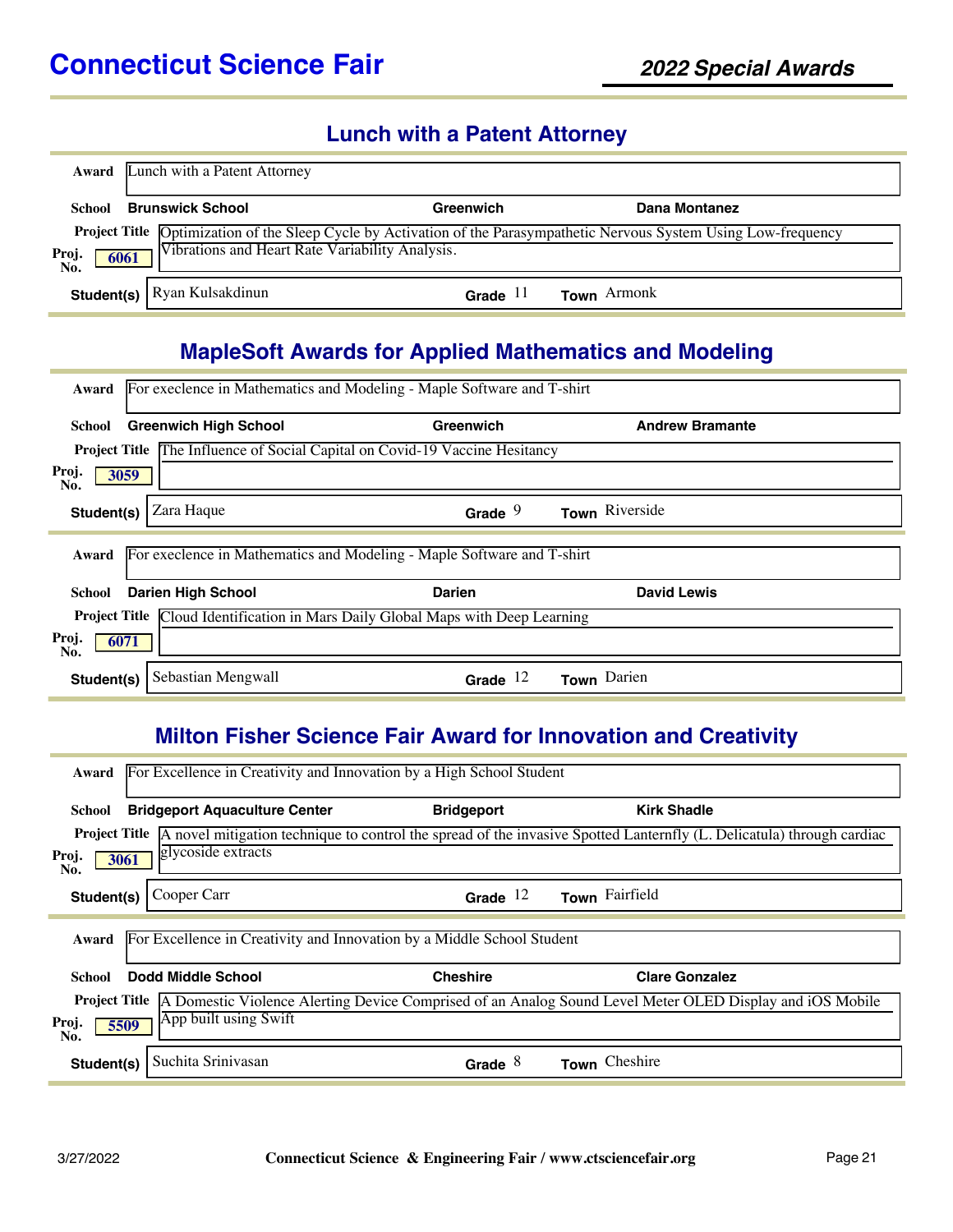#### **MIT Club of Hartford K-12 Initiative**

| Award                | For excellence in science & technology of energy related research, high school, \$100 cash award      |                       |                                                                                                                                       |
|----------------------|-------------------------------------------------------------------------------------------------------|-----------------------|---------------------------------------------------------------------------------------------------------------------------------------|
| School               | <b>King School</b>                                                                                    | <b>Stamford</b>       | Victoria Schulman                                                                                                                     |
|                      |                                                                                                       |                       | <b>Project Title</b> Electrochromism paired with Finite Difference Time Domain Modeling allows for the Successful Prediction of Color |
| Proj.<br>6028<br>No. | Change Achieved by Electrochromic Reactions                                                           |                       |                                                                                                                                       |
| Student(s)           | Gouri Krishnan                                                                                        | Grade $11$            | Town Darien                                                                                                                           |
|                      | For excellence in science $\&$ technology of energy related research, middle school, \$100 cash award |                       |                                                                                                                                       |
| Award                |                                                                                                       |                       |                                                                                                                                       |
| School               | <b>Suffield Middle School</b>                                                                         | <b>Suffield</b>       | <b>Melanie Brown</b>                                                                                                                  |
|                      | Project Title Converting Excess Heat Generated From Furnaces Into Usable Energy                       |                       |                                                                                                                                       |
| Proj.<br>5511<br>No. |                                                                                                       |                       |                                                                                                                                       |
| Student(s)           | Noora Khaled                                                                                          | Grade $8$             | Town Suffield                                                                                                                         |
|                      |                                                                                                       |                       |                                                                                                                                       |
|                      |                                                                                                       | <b>Mu Alpha Theta</b> |                                                                                                                                       |
| Award                | Certificate, \$25 gift card given by CSEF                                                             |                       |                                                                                                                                       |
| School               | <b>Suffield Academy</b>                                                                               | <b>Suffield</b>       | <b>Suika Liu</b>                                                                                                                      |
|                      | <b>Project Title</b> On the Casas-Alvero's Conjecture                                                 |                       |                                                                                                                                       |
| Proj.<br>6014<br>No. |                                                                                                       |                       |                                                                                                                                       |
| Student(s)           | Jiaxuan Su                                                                                            | Grade $10$            | Town Shanghai                                                                                                                         |
| Award                | Certificate, \$25 gift card given by CSEF                                                             |                       |                                                                                                                                       |
| School               | <b>Avon Old Farms School</b>                                                                          | Avon                  | Dan Ismailescu                                                                                                                        |
|                      | <b>Project Title</b> $\left[On\text{ the smallest }(n-1)\text{-gon containing a convex n-gon}\right]$ |                       |                                                                                                                                       |
| Proj.<br>6024<br>No. |                                                                                                       |                       |                                                                                                                                       |
|                      | Student(s)   Keun Hyong Kwak                                                                          |                       | Grade 11 Town Gangnam-gu                                                                                                              |
| Award                | Certificate, \$25 gift card given by CSEF                                                             |                       |                                                                                                                                       |
| School               | The Loomis Chaffee School                                                                             | Windsor               | Koby Osei-Mensah                                                                                                                      |
|                      |                                                                                                       |                       | Project Title Introduction to Surreal Numbers: Exploring Real, Infinite and Infinitesimal Values and Their Hackenbush Games           |
| Proj.<br>6079<br>No. |                                                                                                       |                       |                                                                                                                                       |
| Student(s)           | Yat Him Cyrus Wong                                                                                    | Grade $12$            | Town Hong Kong                                                                                                                        |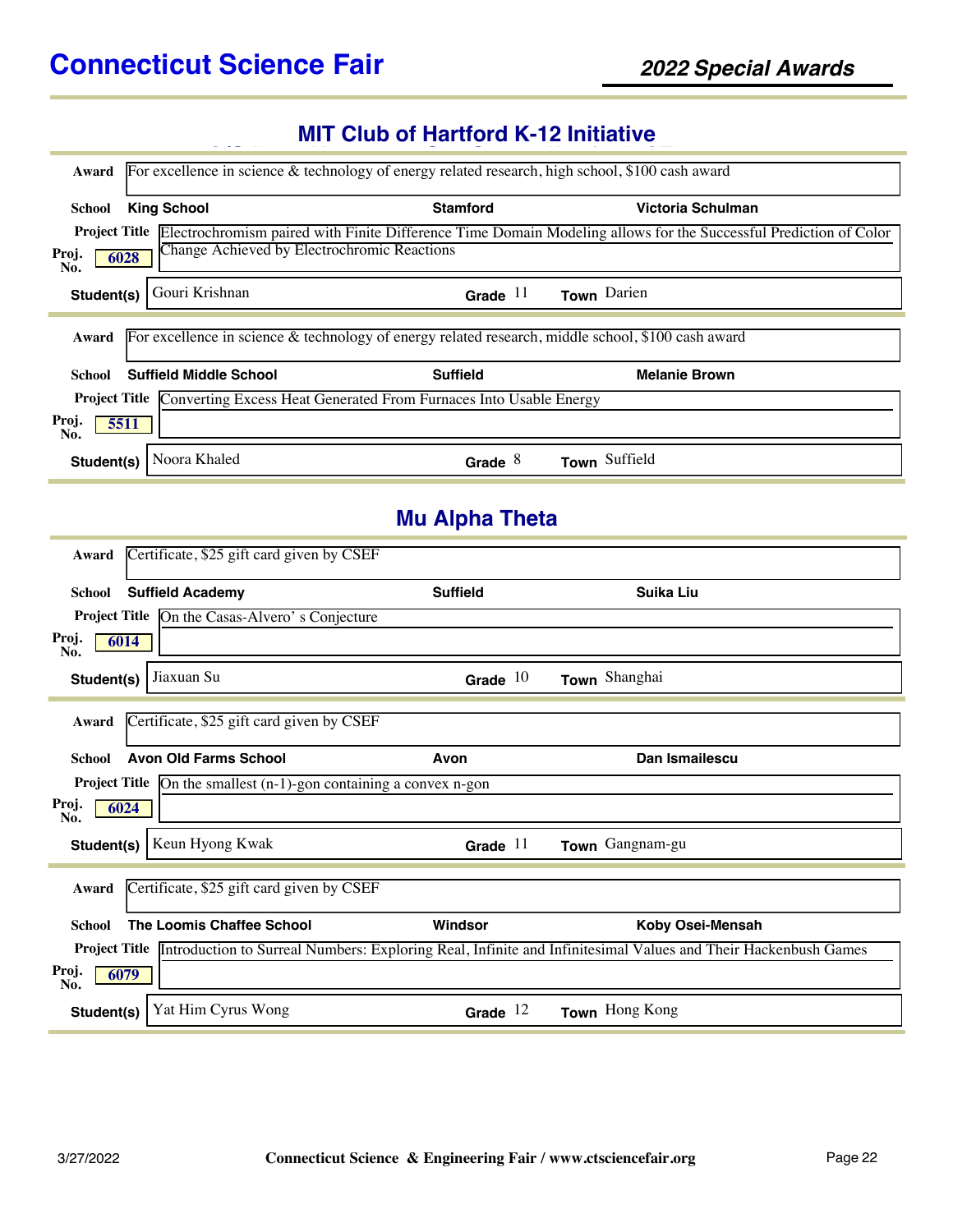## **NASA EARTH System Science Award**

| Award                | Certificate and \$25 gift card given by CSEF                                                             |            |                                                                                                              |  |  |
|----------------------|----------------------------------------------------------------------------------------------------------|------------|--------------------------------------------------------------------------------------------------------------|--|--|
| <b>School</b>        | <b>Talcott Mountain Academy</b>                                                                          | Avon       | <b>Brigette Zacharczenko</b>                                                                                 |  |  |
|                      | <b>Project Title How Ocean Acidification Affects Shelled Marine Life</b>                                 |            |                                                                                                              |  |  |
| Proj.<br>No.         | 2019                                                                                                     |            |                                                                                                              |  |  |
| Student(s)           | Rhea Doshi                                                                                               | Grade $7$  | Town Farmington                                                                                              |  |  |
| Award                | Certificate and \$25 gift card given by CSEF                                                             |            |                                                                                                              |  |  |
| <b>School</b>        | <b>Amity Regional High School</b>                                                                        | Woodbridge | <b>Catherine Piscitelli</b>                                                                                  |  |  |
| <b>Project Title</b> |                                                                                                          |            | Modeling Investigation on Amines and Sea-salt Aerosol Interactions to Assess Their Potential Climate Impacts |  |  |
| Proj.<br>No.         | 6041                                                                                                     |            |                                                                                                              |  |  |
| Student(s)           | Pranav Sundararajan                                                                                      | Grade $12$ | Town Orange                                                                                                  |  |  |
| Award                | Certificate and \$25 gift card given by CSEF                                                             |            |                                                                                                              |  |  |
| <b>School</b>        | <b>Amity Regional High School</b>                                                                        | Woodbridge | <b>Catherine Piscitelli</b>                                                                                  |  |  |
|                      | <b>Project Title</b><br>Developing a Machine Learning Algorithm to Accurately Predict Geomagnetic Storms |            |                                                                                                              |  |  |
| Proj.<br>No.         | 6081                                                                                                     |            |                                                                                                              |  |  |
| Student(s)           | Iris Yan                                                                                                 | Grade $10$ | Town Woodbridge                                                                                              |  |  |

# **National Center for Inquiry Learning**

| Award                                                                                                                 | Danielle & Maggie Award for Imagination - MS \$100              |                 |                          |  |  |  |
|-----------------------------------------------------------------------------------------------------------------------|-----------------------------------------------------------------|-----------------|--------------------------|--|--|--|
|                                                                                                                       |                                                                 |                 |                          |  |  |  |
| School                                                                                                                | <b>St. Bridget School</b>                                       | <b>Cheshire</b> | <b>Michelle, Carroll</b> |  |  |  |
| <b>Project Title</b>                                                                                                  | Coding an Affordable Goat Identification System for All Farmers |                 |                          |  |  |  |
| Proj.<br>5011<br>No.                                                                                                  |                                                                 |                 |                          |  |  |  |
| Student(s)                                                                                                            | Avery Fowler                                                    | Grade $7$       | Town Cheshire            |  |  |  |
| Award                                                                                                                 | Danielle & Maggie Award for Imagination - MS \$100              |                 |                          |  |  |  |
| School                                                                                                                | <b>Westside Middle School Academy</b>                           | <b>Danbury</b>  | <b>Jon Neuhausel</b>     |  |  |  |
| <b>Project Title</b> The effect that hours of the night have on magnitude per square arcsecond on a sky quality meter |                                                                 |                 |                          |  |  |  |
| Proj.<br>5501<br>No.                                                                                                  |                                                                 |                 |                          |  |  |  |
| Student(s)                                                                                                            | David Miller                                                    | Grade $8$       | Town Danbury             |  |  |  |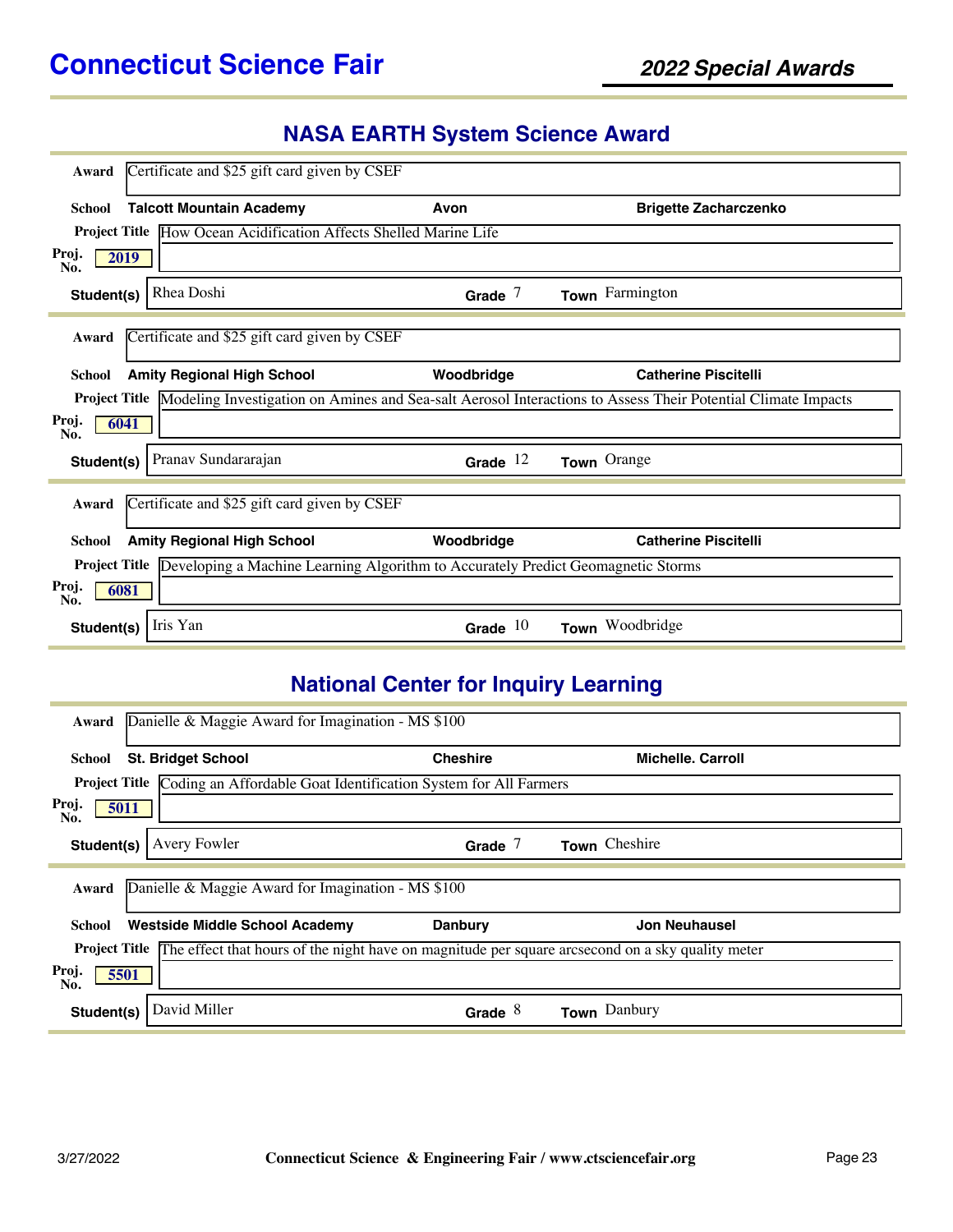### **National Geographic That's Geography! - Cultivating Empathy for the Earth**

| Award                | Certificate & \$100 Cash from Society for Science |                                                                   |                                                                                                                                     |  |  |  |
|----------------------|---------------------------------------------------|-------------------------------------------------------------------|-------------------------------------------------------------------------------------------------------------------------------------|--|--|--|
| School               | <b>Sacred Heart Greenwich</b>                     | Greenwich                                                         | Joan Fei                                                                                                                            |  |  |  |
| Proj.<br>No.<br>3004 |                                                   | to Wildlife and Borough and Environmental Racism in New York City | Project Title <i>Using NYC Parks Department</i> "Report a Sighting" Data to Investigate the Relationship Between Emotional Response |  |  |  |
|                      | Student(s)   Annie O'Connor                       | Grade $12$                                                        | <b>Town</b> $Rye$                                                                                                                   |  |  |  |

#### **National Oceanic and Atmospheric Administration**

| Award                | Certificate and \$25 gift card given by CSEF  |            |                                                                                                                            |
|----------------------|-----------------------------------------------|------------|----------------------------------------------------------------------------------------------------------------------------|
| <b>School</b>        | <b>Greenwich High School</b>                  | Greenwich  | <b>Andrew Bramante</b>                                                                                                     |
| <b>Project Title</b> |                                               |            | Simple Remediation of Heavy Metal and Fertilizer Runoff Water Contaminants via Carbon Nanotube Infused Pinus               |
| Proj.<br>No.         | strobus Xylem Filtration<br>6027              |            |                                                                                                                            |
| Student(s)           | Justin Bernstein                              | Grade $9$  | Town Greenwich                                                                                                             |
| Award                | Certificate and \$25 gift card given by CSEF  |            |                                                                                                                            |
| <b>School</b>        | <b>Greenwich High School</b>                  | Greenwich  | <b>Andrew Bramante</b>                                                                                                     |
|                      |                                               |            | Project Title Biomimetic Removal of Microspheres Water Contaminants, via Calcite-Infused, Coral-like Melamine Sponges      |
| Proj.<br>No.         | 6082                                          |            |                                                                                                                            |
| Student(s)           | Naomi Park                                    | Grade $10$ | Town Riverside                                                                                                             |
| Award                | Certificate and \$25 gift card given by CSEFF |            |                                                                                                                            |
| <b>School</b>        | <b>Amity Regional High School</b>             | Woodbridge | <b>Catherine Piscitelli</b>                                                                                                |
|                      |                                               |            | Project Title Modeling Investigation on Amines and Sea-salt Aerosol Interactions to Assess Their Potential Climate Impacts |
| Proj.<br>No.         | 6041                                          |            |                                                                                                                            |
| Student(s)           | Pranav Sundararajan                           | Grade $12$ | Town Orange                                                                                                                |

### **NYUC Pony Club Equine or Animal Science Award**

| Award                | \$100 Cash Award or excellence in equine studies    |                |              |  |  |
|----------------------|-----------------------------------------------------|----------------|--------------|--|--|
| School               | <b>Chiaravalle Academy</b>                          | <b>Enfield</b> | Mr. Coleman  |  |  |
|                      | Project Title Optimum Composting For Eisenia fetida |                |              |  |  |
| Proj.<br>1002<br>No. |                                                     |                |              |  |  |
| Student(s)           | Sage Pierce                                         | Grade $8$      | Town Enfield |  |  |
|                      | Catherine Wilcox                                    | Grade $8$      | Town Enfield |  |  |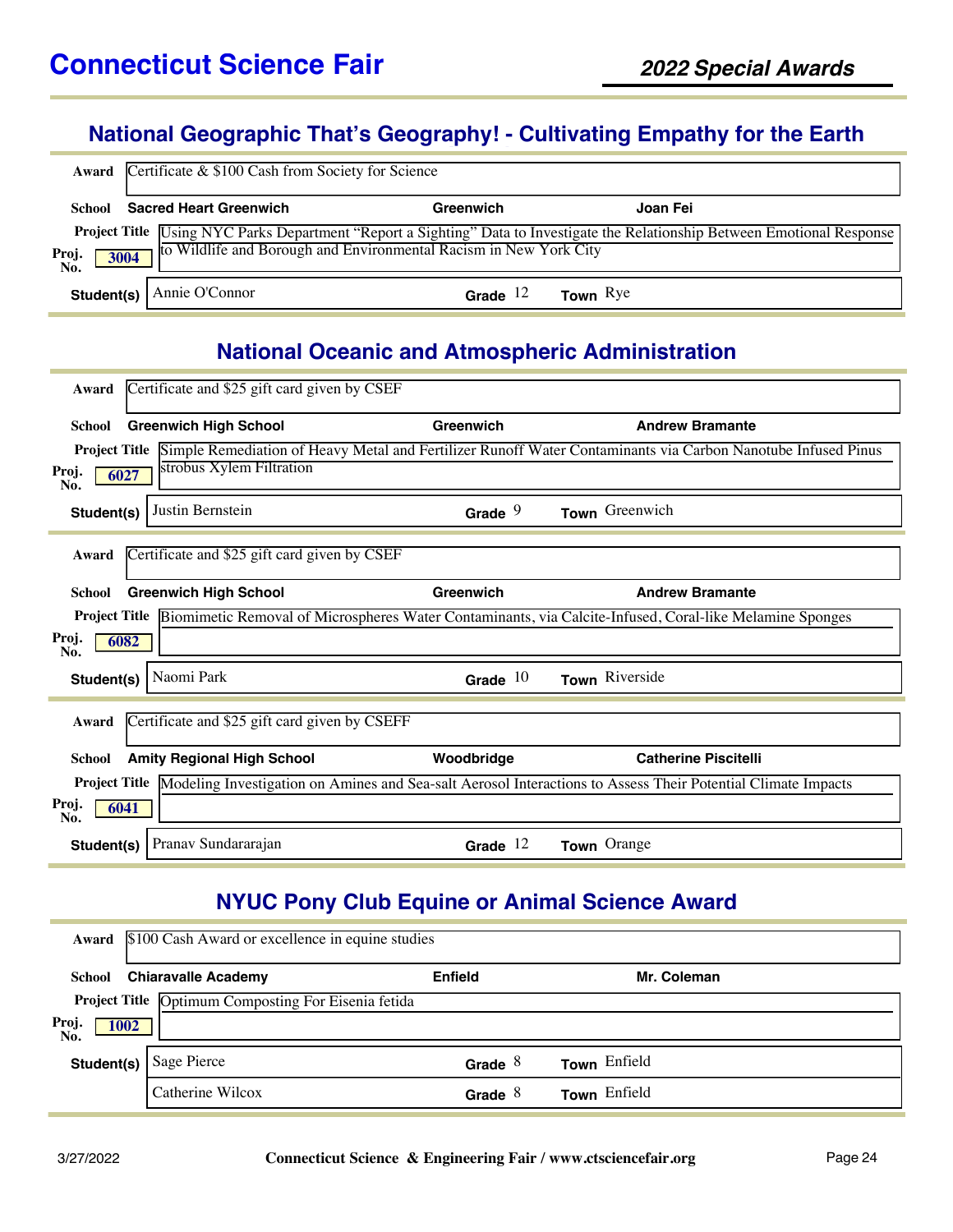## **Office of Naval Research- U.S. Navy / U.S. Marine Corps**

| Award                |                    | High School- Certificate, \$75.00 gift card given by ONR            |                 |                                                                                                                         |
|----------------------|--------------------|---------------------------------------------------------------------|-----------------|-------------------------------------------------------------------------------------------------------------------------|
|                      |                    |                                                                     |                 |                                                                                                                         |
| <b>School</b>        | <b>King School</b> |                                                                     | <b>Stamford</b> | Victoria Schulman                                                                                                       |
|                      |                    |                                                                     |                 | Project Title Passive Thermal Energy Storage for Air Conditioning Systems Utilizing Phase Change Material               |
| Proj.<br>No.         | 6026               |                                                                     |                 |                                                                                                                         |
| Student(s)           |                    | Adam Nomani                                                         | Grade $12$      | Town Stamford                                                                                                           |
| Award                |                    | High School- Certificate, \$75.00 gift card given by ONR            |                 |                                                                                                                         |
| <b>School</b>        |                    | <b>Christian Heritage School</b>                                    | <b>Trumbull</b> | <b>Daniel Cote</b>                                                                                                      |
| <b>Project Title</b> |                    | Combating Covid-19 through Programming using Scratch Software       |                 |                                                                                                                         |
| Proj.<br>No.         | 6037               |                                                                     |                 |                                                                                                                         |
| Student(s)           |                    | Aidan Bradley                                                       | Grade $11$      | Town Ansonia                                                                                                            |
| Award                |                    | High School- Certificate, \$75.00 gift card given by ONR            |                 |                                                                                                                         |
| <b>School</b>        |                    | <b>Amity Regional High School</b>                                   | Woodbridge      | <b>Catherine Piscitelli</b>                                                                                             |
|                      |                    |                                                                     |                 | Project Title The Manufacture and Expanded Function of a Locking Container to Eliminate the Distraction of Phones While |
| Proj.<br>No.         | 6058               | Driving                                                             |                 |                                                                                                                         |
| Student(s)           |                    | Scott Lowder                                                        | Grade $12$      | Town Orange                                                                                                             |
| Award                |                    | High School- Certificate, \$75.00 gift card given by ONR            |                 |                                                                                                                         |
| School               |                    | <b>Guilford High School</b>                                         | <b>Guilford</b> | Dr. James Carlson                                                                                                       |
|                      |                    | <b>Project Title</b> A New Hybrid: Harnessing the Power of Friction |                 |                                                                                                                         |
| Proj.<br>No.         | 6065               |                                                                     |                 |                                                                                                                         |
| Student(s)           |                    | Michael Neiss                                                       | Grade $11$      | Town Guilford                                                                                                           |
| Award                |                    | High School- Certificate, \$75.00 gift card given by ONR            |                 |                                                                                                                         |
| School               |                    | <b>Greenwich Country Day School</b>                                 | Greenwich       | <b>Nathan Haag</b>                                                                                                      |
|                      |                    | Project Title Prototype of a Cleaning Robot                         |                 |                                                                                                                         |
| Proj.<br>No.         | 6070               |                                                                     |                 |                                                                                                                         |
| Student(s)           |                    | Ellie Hochberg                                                      | Grade $11$      | Town Rye                                                                                                                |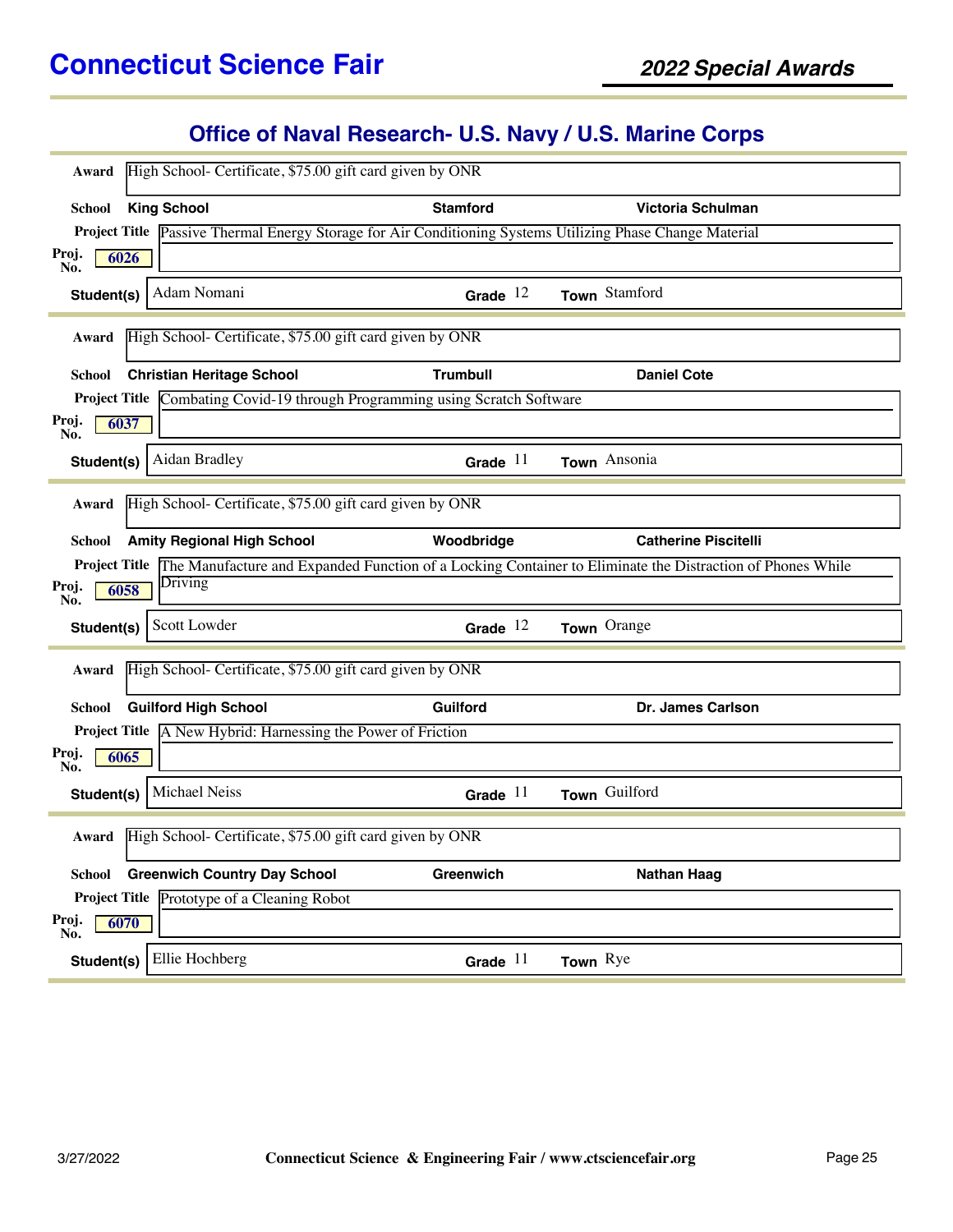| Award                | High School- Certificate, \$75.00 gift card given by ONR                                                   |                   |                                                                                                                   |
|----------------------|------------------------------------------------------------------------------------------------------------|-------------------|-------------------------------------------------------------------------------------------------------------------|
| School               | <b>Newtown High School</b>                                                                                 | <b>Sandy Hook</b> | <b>Tim Dejulio</b>                                                                                                |
|                      | Project Title Modular Robotic System for Multipurpose Robots                                               |                   |                                                                                                                   |
| Proj.<br>6077<br>No. |                                                                                                            |                   |                                                                                                                   |
| Student(s)           | Benjamin Ochs                                                                                              | Grade $12$        | Town Sandy Hook                                                                                                   |
| Award                | High School-Certificate, \$75.00 gift card given by ONR                                                    |                   |                                                                                                                   |
| School               | <b>Amity Regional High School</b>                                                                          | Woodbridge        | <b>Catherine Piscitelli</b>                                                                                       |
| <b>Project Title</b> |                                                                                                            |                   | The Optimization of a Ground Collision Avoidance System and Application to Inhibit Controlled Flight Into Terrain |
| Proj.<br>6090<br>No. | <b>Accidents For Single Engine Aircraft</b>                                                                |                   |                                                                                                                   |
| Student(s)           | Mason Beaudette                                                                                            | Grade $12$        | Town Orange                                                                                                       |
| Award                | Middle School- Certificate, \$25 gift card given by CSEF                                                   |                   |                                                                                                                   |
| School               | <b>Greenwich Catholic School</b>                                                                           | Greenwich         | Mrs. Carol Lutz                                                                                                   |
|                      | <b>Project Title House Elevation</b>                                                                       |                   |                                                                                                                   |
| Proj.<br>5010<br>No. |                                                                                                            |                   |                                                                                                                   |
| Student(s)           | Ornella Saviano                                                                                            | Grade $7$         | Town Stamford                                                                                                     |
| Award                | Middle School- Certificate, \$25 gift card given by CSEF                                                   |                   |                                                                                                                   |
| School               | <b>Westside Middle School Academy</b>                                                                      | <b>Danbury</b>    | <b>Jonathan Neuhausel</b>                                                                                         |
|                      | Project Title Design and Testing of an Integrated 360 Degree Pi Camera System for Deep Well Rescue Mission |                   |                                                                                                                   |
| Proj.<br>5505<br>No. |                                                                                                            |                   |                                                                                                                   |
| Student(s)           | Sandhya Sudarsanam                                                                                         | Grade $8$         | Town Danbury                                                                                                      |
| Award                | Middle School- Certificate, \$25 gift card given by CSEF                                                   |                   |                                                                                                                   |
| School               | <b>Suffield Middle School</b>                                                                              | <b>Suffield</b>   | <b>Melanie Brown</b>                                                                                              |
|                      | Project Title Converting Excess Heat Generated From Furnaces Into Usable Energy                            |                   |                                                                                                                   |
| Proj.<br>5511<br>No. |                                                                                                            |                   |                                                                                                                   |
| Student(s)           | Noora Khaled                                                                                               | Grade $8$         | Town Suffield                                                                                                     |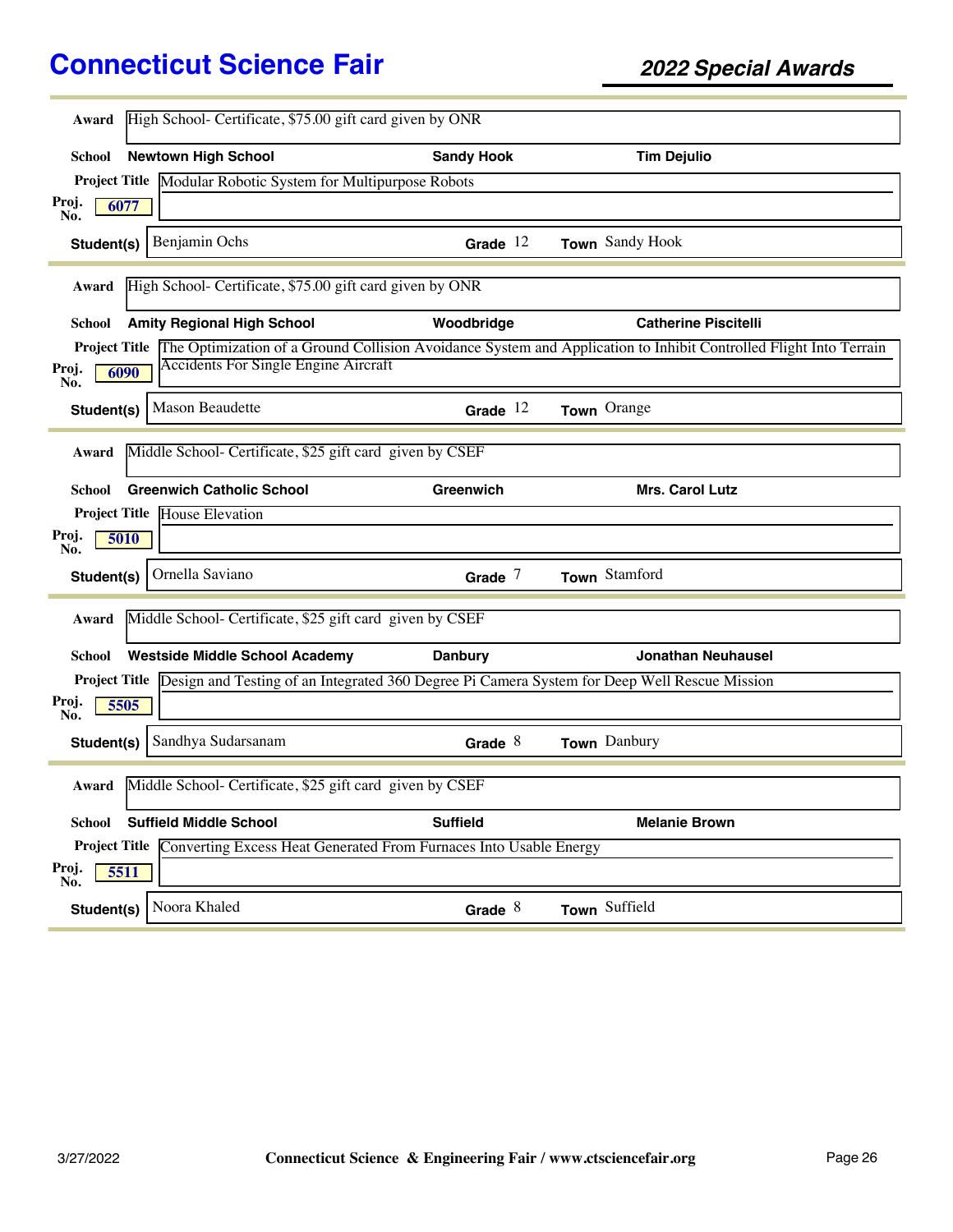#### **Otero Family Award**

| Award               | The Otero Family Award; \$250 cash |            |                                                                                                                            |
|---------------------|------------------------------------|------------|----------------------------------------------------------------------------------------------------------------------------|
| School              | <b>Amity Regional High School</b>  | Woodbridge | <b>Catherine Piscitelli</b>                                                                                                |
|                     |                                    |            | <b>Project Title Theoretical Modelling and Parameterization of a Novel-Actuator-Based Transtibial Pediatric Prosthetic</b> |
| Proj<br>6031<br>No. |                                    |            |                                                                                                                            |
| Student(s)          | Aditi Bhattamishra                 | Grade $10$ | <b>Town</b> Orange                                                                                                         |

### **Project Oceanology**

| Individual - 1 Ocean Camp slot + T-Shirt & cap, First Place Junior<br>Award |                                                            |                                                                    |                                                                                                                                                 |  |  |  |
|-----------------------------------------------------------------------------|------------------------------------------------------------|--------------------------------------------------------------------|-------------------------------------------------------------------------------------------------------------------------------------------------|--|--|--|
| School                                                                      | <b>St. Michael School</b>                                  | <b>Pawcatuck</b>                                                   | <b>Anna-Helene Grossomanides</b>                                                                                                                |  |  |  |
|                                                                             | Project Title American Juvenile Horseshoe Crab Aquaculture |                                                                    |                                                                                                                                                 |  |  |  |
| Proj.<br>2012<br>No.                                                        |                                                            |                                                                    |                                                                                                                                                 |  |  |  |
| Student(s)                                                                  | Gianna Giovanelli                                          | Grade $7$                                                          | Town Westerly                                                                                                                                   |  |  |  |
| Award                                                                       |                                                            | Individual - 1 Ocean Camp slot + T-Shirt & cap, First Place Senior |                                                                                                                                                 |  |  |  |
| School                                                                      | <b>Darien High School</b>                                  | <b>Darien</b>                                                      | David Lewis                                                                                                                                     |  |  |  |
|                                                                             |                                                            |                                                                    | <b>Project Title</b> The effect of microplastic ingestion on the health of parasites (Cryptocotyle lingua) in periwinkles (Littorina littorea). |  |  |  |
| Proj.<br>3097<br>No.                                                        |                                                            |                                                                    |                                                                                                                                                 |  |  |  |
| Student(s)                                                                  | <b>Alison Enters</b>                                       | Grade $12$                                                         | Town Darien                                                                                                                                     |  |  |  |

#### **Regeneron Biomedical Science Award**

|                      | Award Certificate & \$500.00 cash                                                              |                   |                   |  |
|----------------------|------------------------------------------------------------------------------------------------|-------------------|-------------------|--|
| School               | Miss Porter's School                                                                           | <b>Farmington</b> | <b>Betty Wang</b> |  |
| Proj.<br>No.<br>3078 | Project Title <i>Using Single-Cell Analysis</i> to Explore Prognostic Genes in Prostate Cancer |                   |                   |  |
| Student(s)           | Junyue Ma                                                                                      | Grade $11$        | Town Farmington   |  |

## **Ricoh Americas Corporation**

|                      | Award Certificate, \$25 gift card given by CSEF            |                  |                           |  |  |
|----------------------|------------------------------------------------------------|------------------|---------------------------|--|--|
| School               | <b>St. Michael School</b>                                  | <b>Pawcatuck</b> | Anna-Helene Grossomanides |  |  |
|                      | Project Title American Juvenile Horseshoe Crab Aquaculture |                  |                           |  |  |
| Proj.<br>No.<br>2012 |                                                            |                  |                           |  |  |
|                      | <b>Student(s)</b>   Gianna Giovanelli                      | Grade            | <b>Town</b> Westerly      |  |  |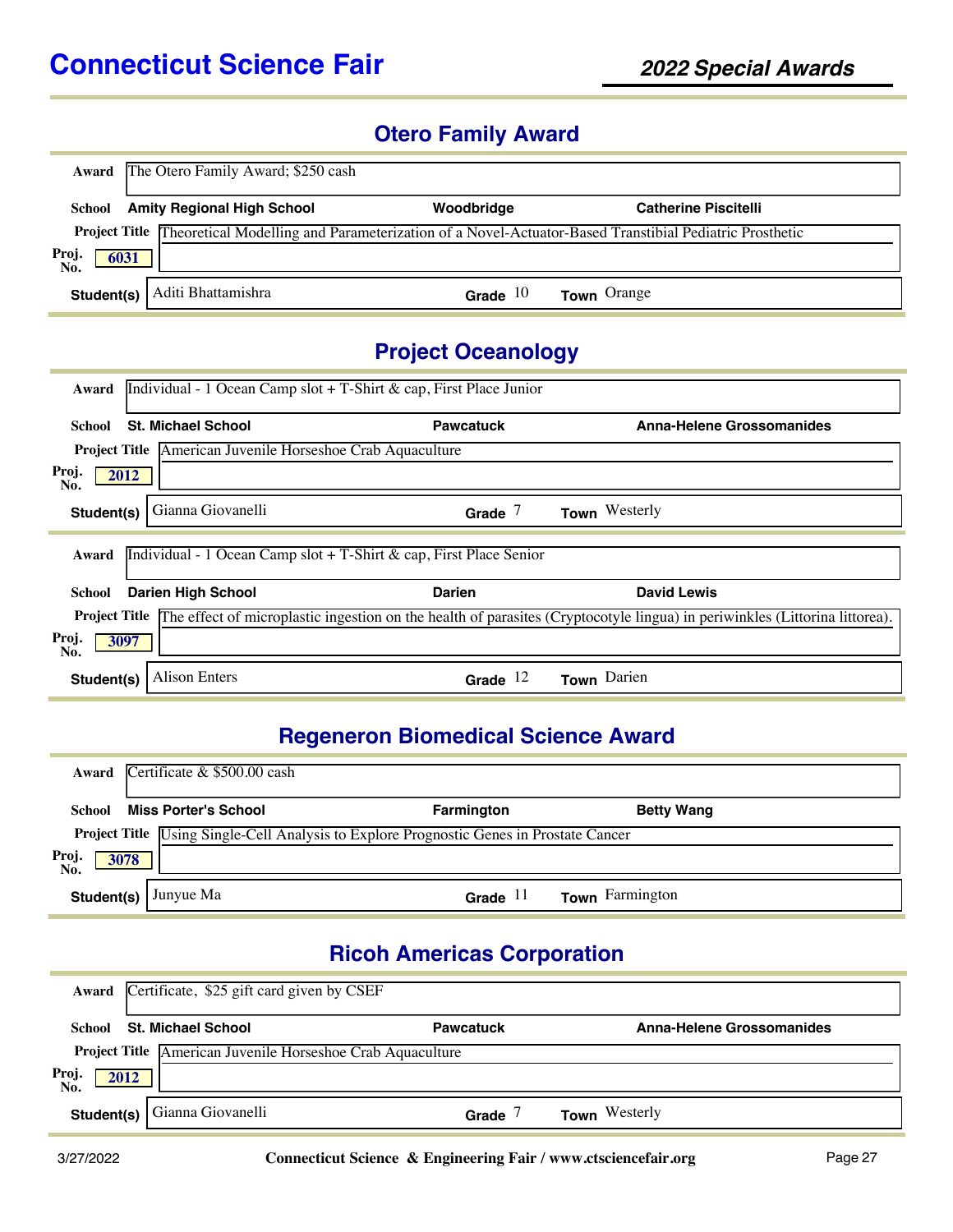| Award                | Certificate, \$25 gift card given by CSEF                                |                   |                              |
|----------------------|--------------------------------------------------------------------------|-------------------|------------------------------|
| School               | <b>Talcott Mountain Academy</b>                                          | Avon              | <b>Brigette Zacharczenko</b> |
|                      | <b>Project Title How Ocean Acidification Affects Shelled Marine Life</b> |                   |                              |
| Proj.<br>No.         | 2019                                                                     |                   |                              |
| Student(s)           | Rhea Doshi                                                               | Grade $7$         | Town Farmington              |
| Award                | Certificate, \$25 gift card given by CSEF                                |                   |                              |
| School               | <b>John Winthrop School</b>                                              | <b>Bridgeport</b> | Ms. Beres                    |
| <b>Project Title</b> | Which Filtration Material Leads to the Best Drinking Water?              |                   |                              |
| Proj.<br>No.         | 2516                                                                     |                   |                              |
| Student(s)           | Wayne Lewis                                                              | Grade $8$         | Town Bridgeport              |

### **Robert Francoeur Memorial Award**

| Award                                                                                     | Creative or innovative project in engineering or computer science by female students - \$100 |                                                                                              |                                                                                                          |  |  |  |
|-------------------------------------------------------------------------------------------|----------------------------------------------------------------------------------------------|----------------------------------------------------------------------------------------------|----------------------------------------------------------------------------------------------------------|--|--|--|
| School                                                                                    | <b>Dodd Middle School</b>                                                                    | <b>Cheshire</b>                                                                              | <b>Clare Gonzalez</b>                                                                                    |  |  |  |
| <b>Project Title</b>                                                                      |                                                                                              |                                                                                              | A Domestic Violence Alerting Device Comprised of an Analog Sound Level Meter OLED Display and iOS Mobile |  |  |  |
| Proj.<br>No.                                                                              | App built using Swift<br>5509                                                                |                                                                                              |                                                                                                          |  |  |  |
| Student(s)                                                                                | Suchita Srinivasan                                                                           | Grade $8$                                                                                    | Town Cheshire                                                                                            |  |  |  |
|                                                                                           |                                                                                              |                                                                                              |                                                                                                          |  |  |  |
| Award                                                                                     |                                                                                              | Creative or innovative project in engineering or computer science by female students - \$100 |                                                                                                          |  |  |  |
| School                                                                                    | <b>Suffield Middle School</b>                                                                | <b>Suffield</b>                                                                              | <b>Melanie Brown</b>                                                                                     |  |  |  |
| Converting Excess Heat Generated From Furnaces Into Usable Energy<br><b>Project Title</b> |                                                                                              |                                                                                              |                                                                                                          |  |  |  |
| Proj.<br>No.                                                                              | 5511                                                                                         |                                                                                              |                                                                                                          |  |  |  |
| Student(s)                                                                                | Noora Khaled                                                                                 | Grade $8$                                                                                    | Town Suffield                                                                                            |  |  |  |

# **Robotics And Beyond**

|              | Award Middle School- For excellence in engineering design; \$200 toward Robotics And Beyond STEM and Design summer<br>camp, \$50 cash if cannot attend camp. Certificate. |           |                       |  |  |
|--------------|---------------------------------------------------------------------------------------------------------------------------------------------------------------------------|-----------|-----------------------|--|--|
|              | School Christian Heritage School                                                                                                                                          | Trumbull  | <b>Mr Daniel Cote</b> |  |  |
|              | Project Title The Luboni                                                                                                                                                  |           |                       |  |  |
| Proj.<br>No. | 5508<br>Electric Autonomous Ice Resurfacer                                                                                                                                |           |                       |  |  |
|              | <b>Student(s)</b>   Lucille Presbrey                                                                                                                                      | Grade $8$ | Town Ridgefield       |  |  |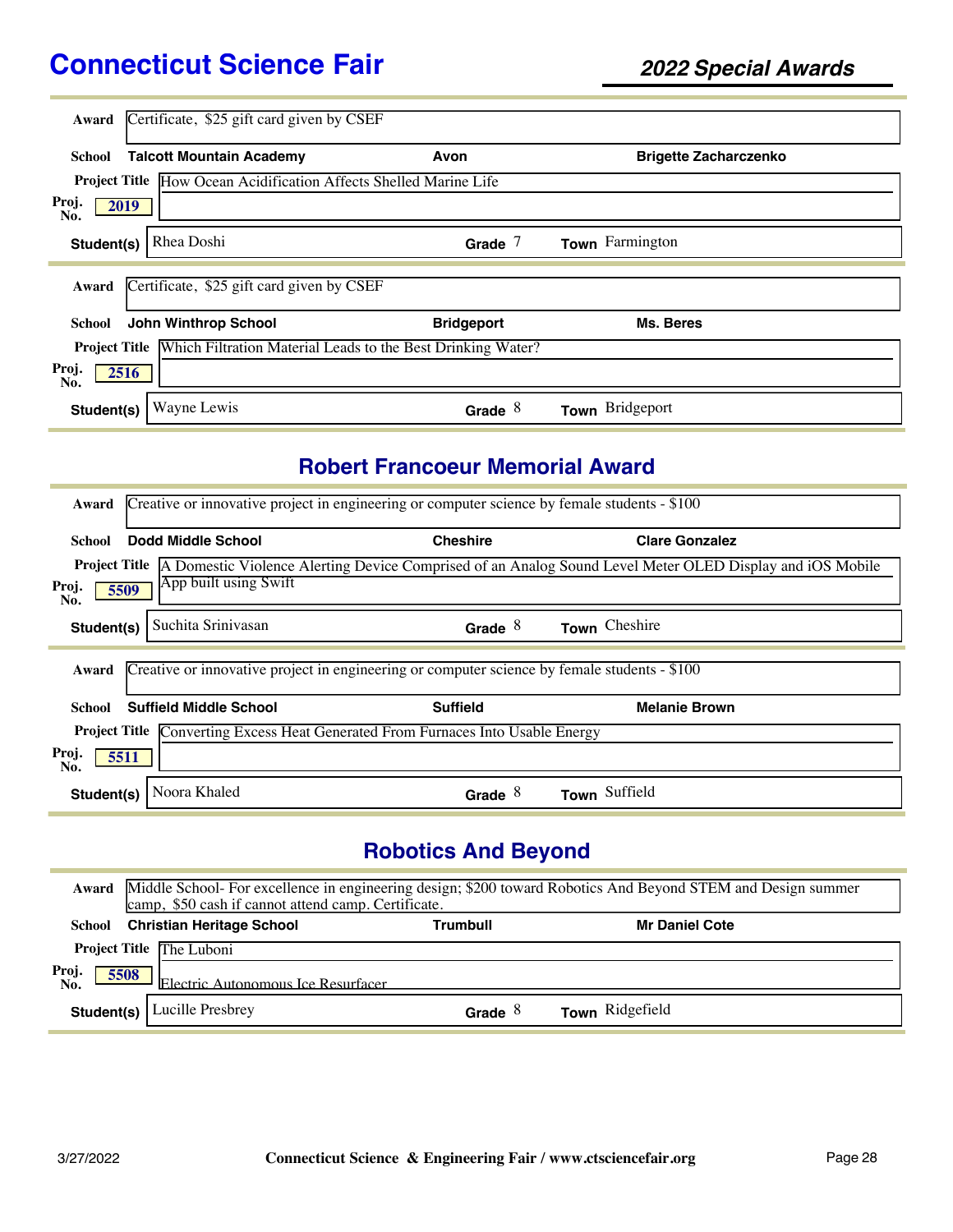#### **Samantha Freeman Award for Excellence in Sports Science or Engineering**

| For Excellence in Sports Science or Engineering by a High School student, \$150 cash<br>Award |                                                                 |                                                                                        |                        |  |  |
|-----------------------------------------------------------------------------------------------|-----------------------------------------------------------------|----------------------------------------------------------------------------------------|------------------------|--|--|
| School                                                                                        | <b>Sacred Heart Academy</b>                                     | <b>Hamden</b>                                                                          | <b>Pamela Brownell</b> |  |  |
|                                                                                               | <b>Project Title Grass vs. Turf Fields: The Effects of Heat</b> |                                                                                        |                        |  |  |
| Proj.<br>6507<br>No.                                                                          |                                                                 |                                                                                        |                        |  |  |
| Student(s)                                                                                    | Addison Galaski                                                 | Grade $10$                                                                             | Town North Haven       |  |  |
|                                                                                               | Rebecca Zelaya                                                  | Grade $10$                                                                             | Town Wallingford       |  |  |
| Award                                                                                         |                                                                 | For Excellence in Sports Science or Engineering by a Middle School student, \$100 cash |                        |  |  |
| <b>School</b>                                                                                 | <b>St. James School</b>                                         | <b>Manchester</b>                                                                      | <b>Ellen Oei</b>       |  |  |
|                                                                                               | <b>Project Title Power to the Puck</b>                          |                                                                                        |                        |  |  |
| Proj.<br>5005<br>No.                                                                          |                                                                 |                                                                                        |                        |  |  |
| Student(s)                                                                                    | Jameson Fisher                                                  | Grade $7$                                                                              | Town EAST HARTFORD     |  |  |

#### **Schoepfer Award for Excellence in Local Aquatic Science**

|                     | <b>Award</b> For excellence in a local water quality study, \$100 cash                                    |       |                        |  |  |
|---------------------|-----------------------------------------------------------------------------------------------------------|-------|------------------------|--|--|
| School              | <b>Engineering and Science University Magnet New Haven</b>                                                |       | <b>Roger Rushworth</b> |  |  |
| Proj<br>2001<br>No. | <b>Project Title The Effects of Run-off Pollutants on the Harmful Algal Bloom (HAB) model C. Vulgaris</b> |       |                        |  |  |
| Student(s)          | l Adithi Variar                                                                                           | Grade | Town Wallingford       |  |  |

#### **Society for In Vitro Biology**

| Certificate and \$25 gift card given by CSEF<br>Award                                                                         |                 |                        |  |  |  |
|-------------------------------------------------------------------------------------------------------------------------------|-----------------|------------------------|--|--|--|
| <b>Greenwich High School</b><br>School                                                                                        | Greenwich       | <b>Andrew Bramante</b> |  |  |  |
| <b>Project Title</b> Design of a Novel, Dual-Functioning Tissue Plasminogen Activator and Anticoagulant Therapeutic for Rapid |                 |                        |  |  |  |
| <b>Ischemic Stroke Treatment</b><br>Proj.<br>3030<br>No.                                                                      |                 |                        |  |  |  |
| Ambika Grover<br>Student(s)                                                                                                   | Grade $11$      | Town Riverside         |  |  |  |
|                                                                                                                               |                 |                        |  |  |  |
| Certificate and \$25 gift card given by CSEF<br>Award                                                                         |                 |                        |  |  |  |
| <b>King School</b><br>School                                                                                                  | <b>Stamford</b> | Victoria Schulman      |  |  |  |
| The use of Prime Editing to Induce and Correct the CFTR-F508del mutation in iPSCs.<br><b>Project Title</b>                    |                 |                        |  |  |  |
| Proj.<br>3038<br>No.                                                                                                          |                 |                        |  |  |  |
| Benjamin Persily<br>Student(s)                                                                                                | Grade $11$      | Town Scarsdale         |  |  |  |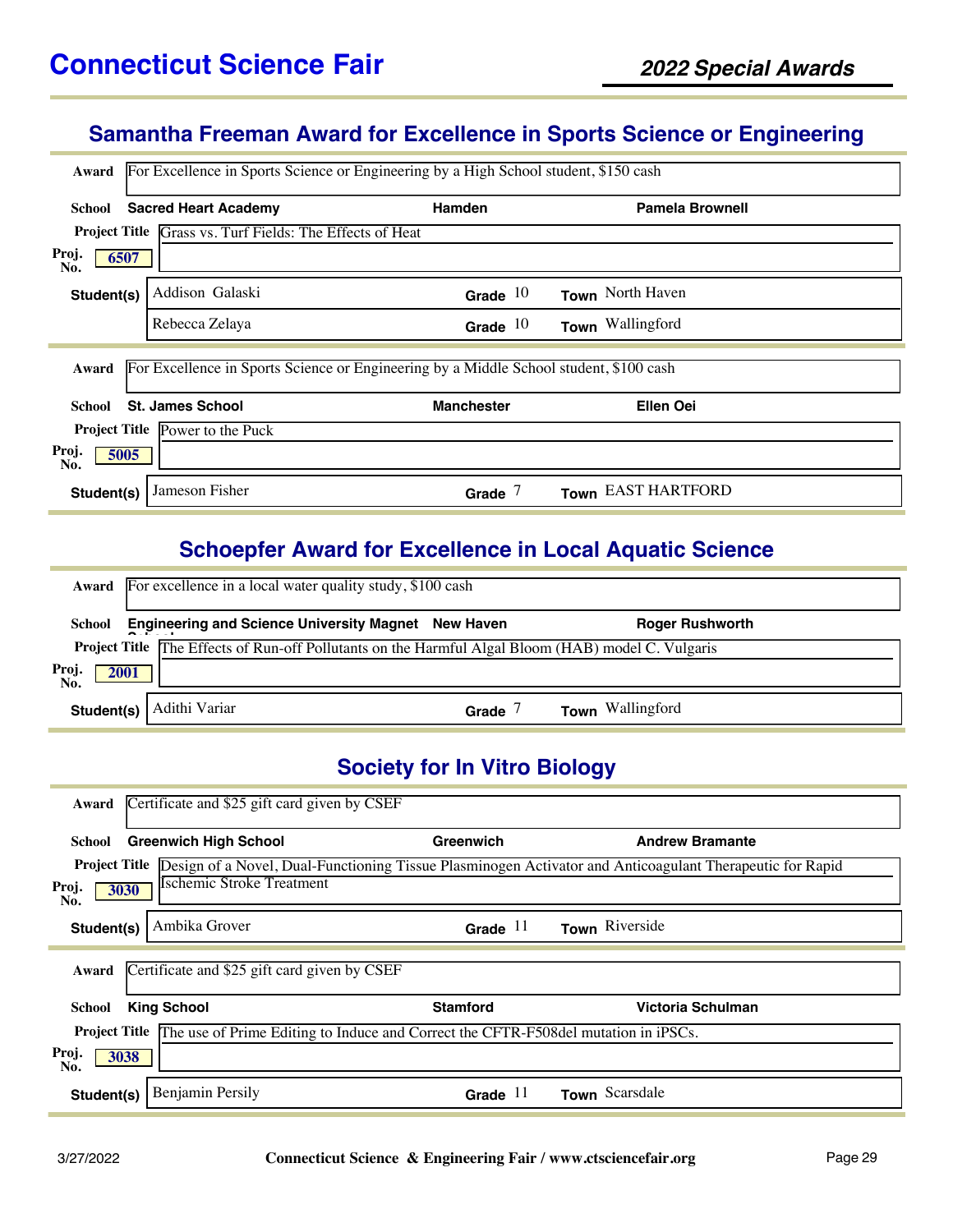|                      | Award Certificate and \$25 gift card given by CSEF |             |                                                                                                                          |  |  |
|----------------------|----------------------------------------------------|-------------|--------------------------------------------------------------------------------------------------------------------------|--|--|
| School               | <b>Choate Rosemary Hall</b>                        | Wallingford | Murali Chiravuri                                                                                                         |  |  |
| Proj.<br>No.<br>3117 | Failure.                                           |             | Project Title Development of a Home N-Terminal Pro-Brain Natriuretic Peptide Assay for the Diagnosis of Congestive Heart |  |  |
|                      | Student(s)   Maya Chiravuri                        | Grade $11$  | Town Bridgeport                                                                                                          |  |  |

## **Society of Women Engineers - Hartford Section**

| Award                | Scientific Calculator           |                                                                                 |                                                                                                                                   |
|----------------------|---------------------------------|---------------------------------------------------------------------------------|-----------------------------------------------------------------------------------------------------------------------------------|
| School               | <b>Dodd Middle School</b>       | <b>Cheshire</b>                                                                 | <b>Clare Gonzalez</b>                                                                                                             |
|                      | App built using Swift           |                                                                                 | <b>Project Title</b> A Domestic Violence Alerting Device Comprised of an Analog Sound Level Meter OLED Display and iOS Mobile     |
| Proj.<br>No.         | 5509                            |                                                                                 |                                                                                                                                   |
| Student(s)           | Suchita Srinivasan              | Grade $8$                                                                       | Town Cheshire                                                                                                                     |
| Award                | Scientific Calculator           |                                                                                 |                                                                                                                                   |
| School               | <b>Suffield Middle School</b>   | <b>Suffield</b>                                                                 | <b>Melanie Brown</b>                                                                                                              |
|                      |                                 | Project Title Converting Excess Heat Generated From Furnaces Into Usable Energy |                                                                                                                                   |
| Proj.<br>5511<br>No. |                                 |                                                                                 |                                                                                                                                   |
| Student(s)           | Noora Khaled                    | Grade $8$                                                                       | Town Suffield                                                                                                                     |
| Award                | Scientific Calculator           |                                                                                 |                                                                                                                                   |
|                      |                                 |                                                                                 |                                                                                                                                   |
| School               | <b>Fields Memorial School</b>   | <b>Bozrah</b>                                                                   | Mr.Fish                                                                                                                           |
| Proj.<br>5521        |                                 |                                                                                 | <b>Project Title</b> Alerting Drivers That a Child was Forgotten in a Vehicle With a Circuit Sequence Alert System (CSAS)         |
| No.                  |                                 |                                                                                 |                                                                                                                                   |
| Student(s)           | <b>Andrew Pagnotta</b>          | Grade $8$                                                                       | Town Bozrah                                                                                                                       |
| Award                | Scientific Calculator           |                                                                                 |                                                                                                                                   |
| <b>School</b>        | <b>Talcott Mountain Academy</b> | Avon                                                                            | Lydia Gibb                                                                                                                        |
|                      | <b>Binary Image Processing</b>  |                                                                                 | <b>Project Title</b> Pellet-"O"-Trap: Capturing Plastic Pellets Through a Multi-Filter System & Analyzing Their Progression Using |
| Proj.<br>5525<br>No. |                                 |                                                                                 |                                                                                                                                   |
| Student(s)           | Sia Reddy                       | Grade $8$                                                                       | Town Avon                                                                                                                         |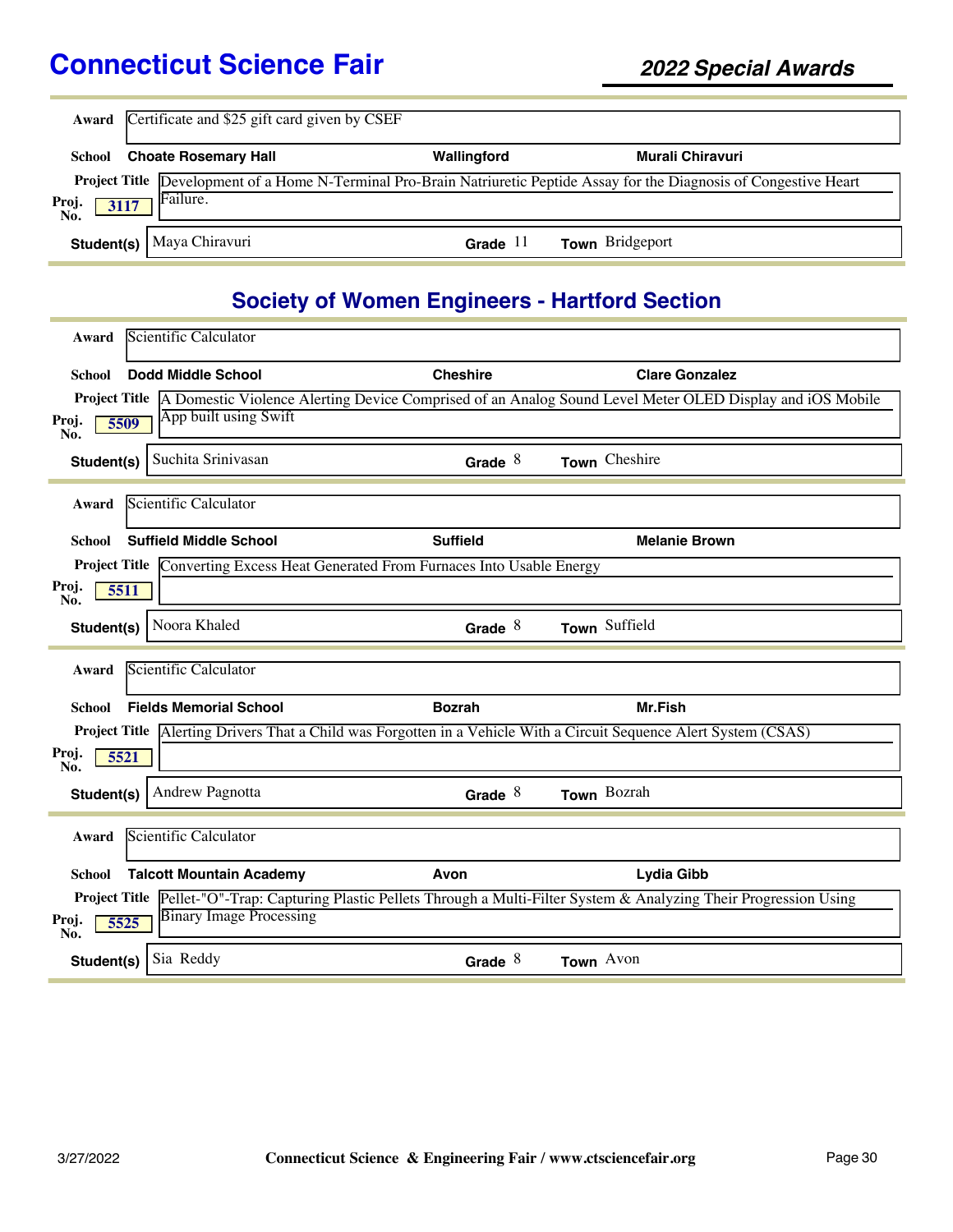#### **Southeastern New England Marine Educators (SENEME)**

| $$100$ award and membership in SENEME - 1st Place Junior & T-Shirt<br>Award                                                  |                                                                   |                                  |  |  |  |
|------------------------------------------------------------------------------------------------------------------------------|-------------------------------------------------------------------|----------------------------------|--|--|--|
| <b>St. Michael School</b><br>School                                                                                          | <b>Pawcatuck</b>                                                  | <b>Anna-Helene Grossomanides</b> |  |  |  |
| <b>Project Title</b><br>American Juvenile Horseshoe Crab Aquaculture                                                         |                                                                   |                                  |  |  |  |
| Proj.<br>2012<br>No.                                                                                                         |                                                                   |                                  |  |  |  |
| Gianna Giovanelli<br>Student(s)                                                                                              | Grade $7$                                                         | Town Westerly                    |  |  |  |
| Award                                                                                                                        | \$100 award and membership in SENEME - 1st Place Senior & T-Shirt |                                  |  |  |  |
| <b>Greenwich High School</b><br>School                                                                                       | Greenwich                                                         | <b>Andrew Bramante</b>           |  |  |  |
| <b>Project Title</b> Biomimetic Removal of Microspheres Water Contaminants, via Calcite-Infused, Coral-like Melamine Sponges |                                                                   |                                  |  |  |  |
| Proj.<br>6082<br>No.                                                                                                         |                                                                   |                                  |  |  |  |
| Naomi Park<br>Student(s)                                                                                                     | Grade $10$                                                        | Town Riverside                   |  |  |  |

#### **Stockholm Junior Water Prize**

| Award                                                                                 | Certificate, \$25 gift card by CSEF, possible advance to further competition |            |                                                                                                                              |  |  |  |
|---------------------------------------------------------------------------------------|------------------------------------------------------------------------------|------------|------------------------------------------------------------------------------------------------------------------------------|--|--|--|
| School                                                                                | <b>Greenwich High School</b>                                                 | Greenwich  | <b>Andrew Bramante</b>                                                                                                       |  |  |  |
|                                                                                       |                                                                              |            | Project Title Remediation of Fire-Foam PFAs from Contaminated Water Using an Eco-Friendly and Reusable Water Filtration      |  |  |  |
| Proj.<br>No.                                                                          | System<br>6080                                                               |            |                                                                                                                              |  |  |  |
| Student(s)                                                                            | Adam Kleshchelski                                                            | Grade $11$ | Town Cos Cob                                                                                                                 |  |  |  |
| Award                                                                                 | Certificate, \$25 gift card by CSEF, possible advance to further competition |            |                                                                                                                              |  |  |  |
| School                                                                                | <b>Greenwich High School</b>                                                 | Greenwich  | <b>Andrew Bramante</b>                                                                                                       |  |  |  |
|                                                                                       |                                                                              |            | Project Title Biomimetic Removal of Microspheres Water Contaminants, via Calcite-Infused, Coral-like Melamine Sponges        |  |  |  |
| Proj.<br>No.                                                                          | 6082                                                                         |            |                                                                                                                              |  |  |  |
| Student(s)                                                                            | Naomi Park                                                                   | Grade $10$ | Town Riverside                                                                                                               |  |  |  |
| Certificate, \$25 gift card by CSEF, possible advance to further competition<br>Award |                                                                              |            |                                                                                                                              |  |  |  |
| <b>School</b>                                                                         | <b>Sacred Heart Greenwich</b>                                                | Greenwich  | Joan Fei                                                                                                                     |  |  |  |
|                                                                                       |                                                                              |            | Project Title  Designing and Testing an Activated Carbon Cloth Storm Drain Filter to Reduce the Prevalence of Phosphates and |  |  |  |
| Proj.<br>No.                                                                          | Nitrates in the Long Island Sound<br>6091                                    |            |                                                                                                                              |  |  |  |
| Student(s)                                                                            | Abby Barnett                                                                 | Grade $12$ | Town Darien                                                                                                                  |  |  |  |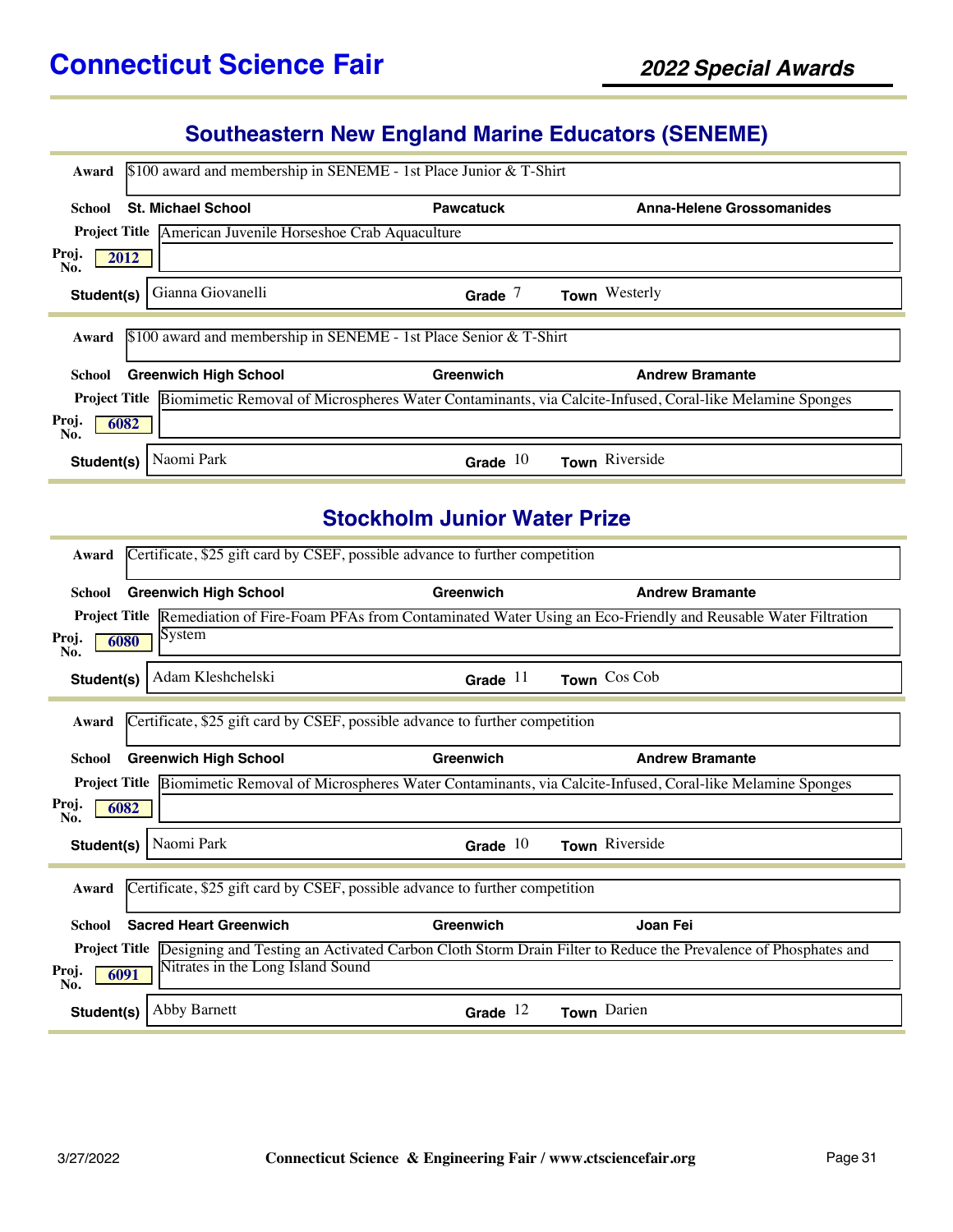| Award                | Certificate, \$25 gift card by CSEF, possible advance to further competition                               |            |                 |  |  |
|----------------------|------------------------------------------------------------------------------------------------------------|------------|-----------------|--|--|
| School               | <b>Brunswick School</b>                                                                                    | Greenwich  | Dana Montanez   |  |  |
|                      | <b>Project Title Thermal Desalination: A More Efficient and Sustainable Alternative to Reverse Osmosis</b> |            |                 |  |  |
| Proj.<br>6501<br>No. |                                                                                                            |            |                 |  |  |
| Student(s)           | <b>Robert MacNaughton</b>                                                                                  | Grade $10$ | Town Bronxville |  |  |
|                      | Michael Yeager                                                                                             | Grade $10$ | Town Greenwich  |  |  |

## **Susan and Stanley Lessoff Memorial**

| Award                                                                                         | Susan and Stanley Lessoff Memorial Award - \$250 Cash and Plaque HS |                                                                    |                                                                                                                              |  |  |
|-----------------------------------------------------------------------------------------------|---------------------------------------------------------------------|--------------------------------------------------------------------|------------------------------------------------------------------------------------------------------------------------------|--|--|
| School                                                                                        | <b>Bridgeport Aquaculture Center</b>                                | <b>Bridgeport</b>                                                  | <b>Kirk Shadle</b>                                                                                                           |  |  |
|                                                                                               |                                                                     |                                                                    | <b>Project Title</b> Using Prytheruem extract from Chrysanthemum cinerariifolium as a natural insecticide against Grylloidea |  |  |
| Proj.<br>No.                                                                                  | 3007                                                                |                                                                    |                                                                                                                              |  |  |
| Student(s)                                                                                    | Albert Capodanno                                                    | Grade $12$                                                         | Town Fairfield                                                                                                               |  |  |
| Award                                                                                         |                                                                     | Susan and StanleyLessoff Memorial Award - \$250 Cash and Plaque MS |                                                                                                                              |  |  |
|                                                                                               |                                                                     |                                                                    |                                                                                                                              |  |  |
| School                                                                                        | <b>Middlebrook School</b>                                           | Wilton                                                             | <b>Carol Festa</b>                                                                                                           |  |  |
| <b>Project Title Revolutionary 3D-Printed Shoes to Change the Way We Think about Footwear</b> |                                                                     |                                                                    |                                                                                                                              |  |  |
| Proj.<br>5503<br>No.                                                                          |                                                                     |                                                                    |                                                                                                                              |  |  |
| Student(s)                                                                                    | William Olmstead                                                    | Grade $8$                                                          | Wilton<br>Town                                                                                                               |  |  |

## **Talcott Mountain Science Center & Academy**

| Founder's Award - \$450 Saturday Mentorship Course at TMSC - Middle School Life Science<br>Award  |                 |                          |  |  |  |
|---------------------------------------------------------------------------------------------------|-----------------|--------------------------|--|--|--|
| <b>Renzulli Academy</b><br>School                                                                 | <b>Hartford</b> | <b>Foifon Teawdatwan</b> |  |  |  |
| <b>Project Title</b> Extracting DNA from strawberries                                             |                 |                          |  |  |  |
| Proj.<br>2008<br>No.                                                                              |                 |                          |  |  |  |
| Damaris Reynoso<br>Student(s)                                                                     | Grade $7$       | Town Hartford            |  |  |  |
| Founder's Award - \$450 Saturday Mentorship Course at TMSC - Middle School Phys Science<br>Award  |                 |                          |  |  |  |
| Westside Middle School Academy<br>School                                                          | <b>Danbury</b>  | Jonathan Neuhausel       |  |  |  |
| <b>Project Title</b> Impact of prediction methods on the percentage accuracy of a stock forecast. |                 |                          |  |  |  |
| Proj.<br>5009<br>No.                                                                              |                 |                          |  |  |  |
| Alejandro Mayorga<br>Student(s)                                                                   | Grade           | Danbury                  |  |  |  |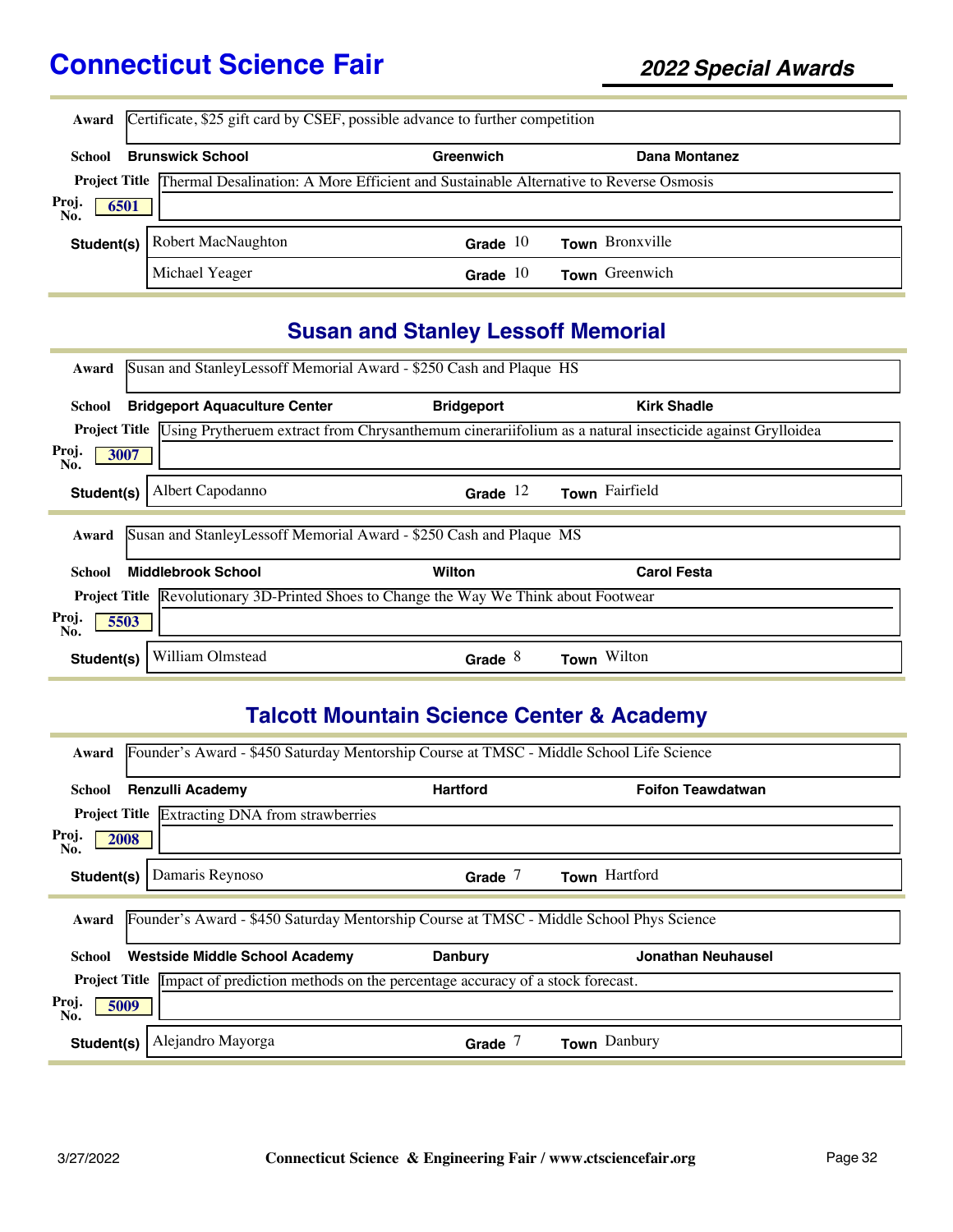#### **The Community Foundation for Greater New Haven Ecology, Environmental, and**

| Award                | Urban Public School Environmental / Energy Award-\$459                                                    |       |                  |  |  |  |  |
|----------------------|-----------------------------------------------------------------------------------------------------------|-------|------------------|--|--|--|--|
| School               | Engineering and Science University Magnet New Haven<br><b>Roger Rushworth</b>                             |       |                  |  |  |  |  |
|                      | <b>Project Title</b> The Effects of Run-off Pollutants on the Harmful Algal Bloom (HAB) model C. Vulgaris |       |                  |  |  |  |  |
| Proj.<br>No.<br>2001 |                                                                                                           |       |                  |  |  |  |  |
| Student(s)           | Adithi Variar                                                                                             | Grade | Town Wallingford |  |  |  |  |

#### **The Goodwin-Niering Center for the Environment**

|                                                                                                                                                                                | Award \$100 for "Excellence in Environmental Conservation Studies" |            |                        |  |
|--------------------------------------------------------------------------------------------------------------------------------------------------------------------------------|--------------------------------------------------------------------|------------|------------------------|--|
| School                                                                                                                                                                         | <b>Greenwich High School</b>                                       | Greenwich  | <b>Andrew Bramante</b> |  |
| Project Title Controlled Delivery of Sulfoxaflor Pesticide via Cinnamaldehyde-infused Hydrogels to Reduce Toxicity to Honey<br>and Wild Bee Pollinators<br>Proj<br>6042<br>No. |                                                                    |            |                        |  |
|                                                                                                                                                                                | <b>Student(s)</b>   Elizabeth Wallace                              | Grade $11$ | Town Old Greenwich     |  |

#### **TurnKey Compliance Solutions Environmental Awards**

| \$200 Cash Award Middle School- For excellence in environmental sciences<br>Award                                                             |                   |                              |  |  |
|-----------------------------------------------------------------------------------------------------------------------------------------------|-------------------|------------------------------|--|--|
| <b>Talcott Mountain Academy</b><br>School                                                                                                     | Avon              | <b>Brigette Zacharczenko</b> |  |  |
| Project Title How Ocean Acidification Affects Shelled Marine Life                                                                             |                   |                              |  |  |
| Proj.<br>2019<br>No.                                                                                                                          |                   |                              |  |  |
| Rhea Doshi<br>Student(s)                                                                                                                      | Grade $7$         | Town Farmington              |  |  |
| \$300 Cash Award High School- For excellence in environmental sciences                                                                        |                   |                              |  |  |
| Award                                                                                                                                         |                   |                              |  |  |
| <b>Bridgeport Aquaculture Center</b><br>School                                                                                                | <b>Bridgeport</b> | <b>Kirk Shadle</b>           |  |  |
| A novel mitigation technique to control the spread of the invasive Spotted Lanternfly (L. Delicatula) through cardiac<br><b>Project Title</b> |                   |                              |  |  |
| glycoside extracts<br>Proj.<br>3061<br>No.                                                                                                    |                   |                              |  |  |
| Cooper Carr<br>Student(s)                                                                                                                     | Grade $12$        | Town Fairfield               |  |  |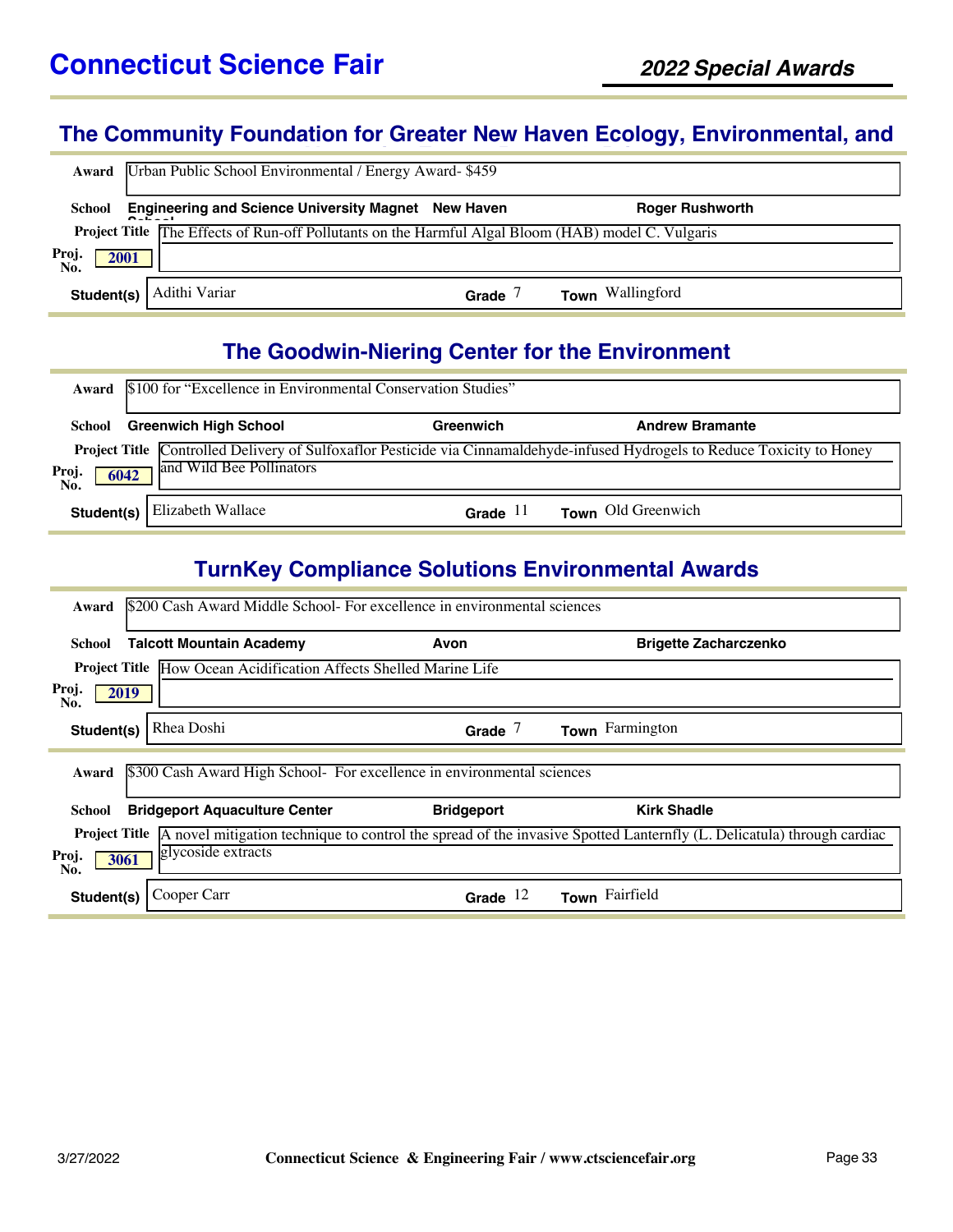| Award                | Certificate and \$25 gift card given by CSEF                                                              |                 |                          |
|----------------------|-----------------------------------------------------------------------------------------------------------|-----------------|--------------------------|
| <b>School</b>        | <b>Chiaravalle Academy</b>                                                                                | <b>Enfield</b>  | <b>Timothy Coleman</b>   |
| <b>Project Title</b> | Sodium Bicarbonate as a Cost Effective Method for Raising the pH of Soil                                  |                 |                          |
| Proj.<br>1014<br>No. |                                                                                                           |                 |                          |
| Student(s)           | Lainey Czerwiec                                                                                           | Grade $8$       | Town Feeding Hills       |
|                      | Olivia Keise                                                                                              | Grade $8$       | Town South Windsor       |
|                      | <b>Bridget Kelly</b>                                                                                      | Grade $8$       | Town Enfield             |
| Award                | Certificate and \$25 gift card given by CSEF                                                              |                 |                          |
| <b>School</b>        | <b>Bi-Cultural Hebrew Academy</b>                                                                         | <b>Stamford</b> | Mr. Graseck              |
|                      | Project Title How Do Small Amounts of Sodium Chloride Affect the Growth of Brassica Rapa (Mustard Plants) |                 |                          |
| Proj.<br>2014<br>No. |                                                                                                           |                 |                          |
| Student(s)           | Joshua Schwartz                                                                                           | Grade $7$       | Town Stamford            |
| Award                | Certificate and \$25 gift card given by CSEF                                                              |                 |                          |
| <b>School</b>        | <b>Farmington Valley Academy Montessori</b>                                                               | Avon            | <b>Bobbi Jo Woodbury</b> |
|                      | Project Title Potential Single-Use Plastic Substitute                                                     |                 |                          |
| Proj.<br>2505<br>No. |                                                                                                           |                 |                          |
| Student(s)           | Sean Leahy                                                                                                | Grade $8$       | Town Simsbury            |

### **U.S. Air Force**

| Award                                                                                                                        | Certificate & \$25 gift card from CSEF                                        |                 |                          |  |
|------------------------------------------------------------------------------------------------------------------------------|-------------------------------------------------------------------------------|-----------------|--------------------------|--|
| School                                                                                                                       | <b>Renzulli Academy</b>                                                       | <b>Hartford</b> | <b>Foifon Teawdatwan</b> |  |
|                                                                                                                              | <b>Project Title</b> $\overline{\text{It's not a pro}, \text{It's a robot?}}$ |                 |                          |  |
| Proj.<br>5006<br>No.                                                                                                         |                                                                               |                 |                          |  |
| Student(s)                                                                                                                   | Gavin Dusel                                                                   | Grade $7$       | Town Newington           |  |
| Certificate & \$25 gift card from CSEF<br>Award                                                                              |                                                                               |                 |                          |  |
| School                                                                                                                       | <b>Fields Memorial School</b>                                                 | <b>Bozrah</b>   | Mr.Fish                  |  |
| Alerting Drivers That a Child was Forgotten in a Vehicle With a Circuit Sequence Alert System (CSAS)<br><b>Project Title</b> |                                                                               |                 |                          |  |
| Proj.<br>5521<br>No.                                                                                                         |                                                                               |                 |                          |  |
| Student(s)                                                                                                                   | <b>Andrew Pagnotta</b>                                                        | Grade $8$       | Town Bozrah              |  |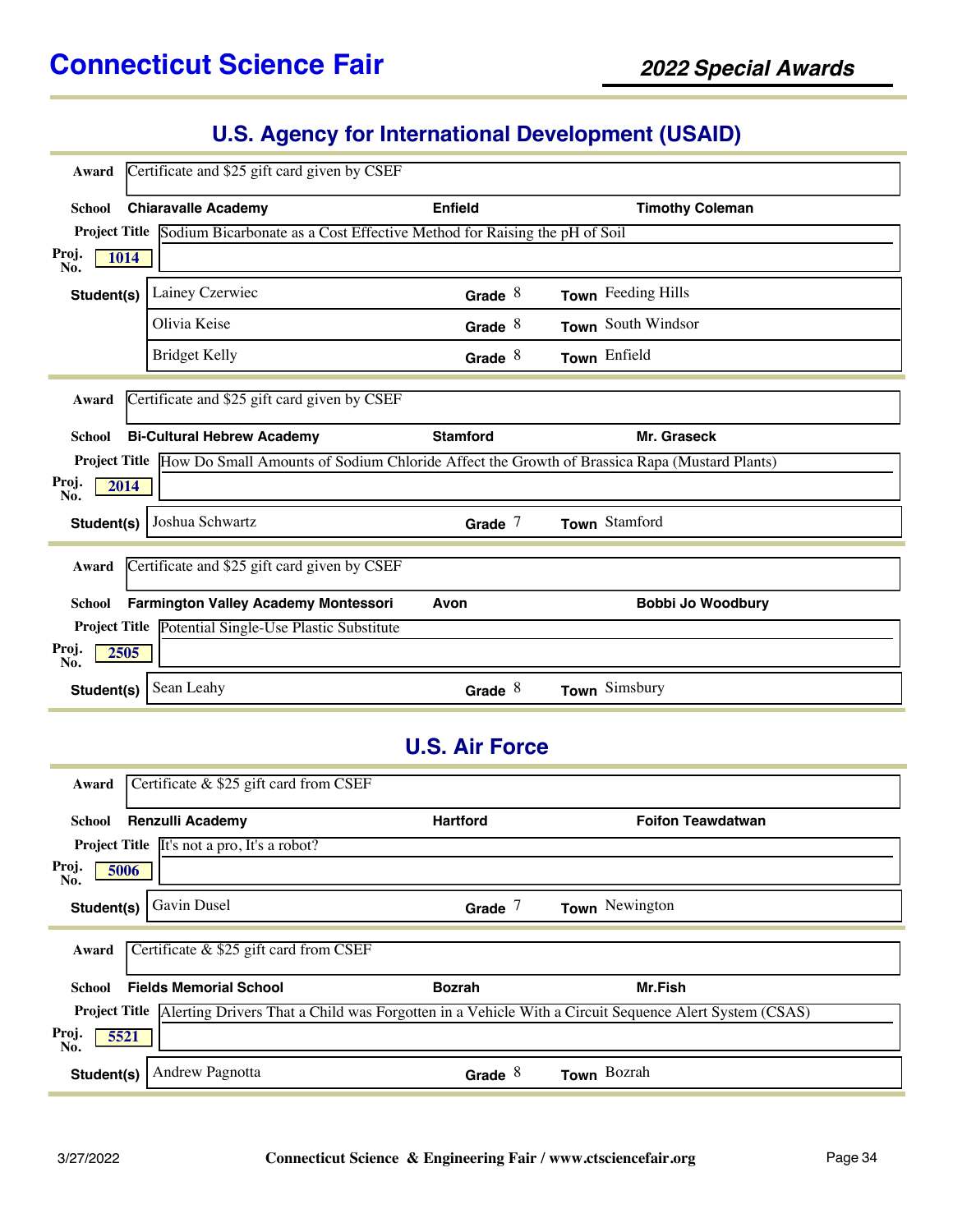|                      | <b>Award</b> Certificate $\&$ $\sqrt{25}$ gift card from CSEF                                           |            |                  |  |
|----------------------|---------------------------------------------------------------------------------------------------------|------------|------------------|--|
| <b>School</b>        | The Loomis Chaffee School                                                                               | Windsor    | Koby Osei-Mensah |  |
|                      | <b>Project Title</b> Analysis of Leading-Edge Devices on Aerodynamic Lift at Different Angles of Attack |            |                  |  |
| Proj.<br>No.<br>6089 |                                                                                                         |            |                  |  |
| Student(s)           | Ting-Yo Tan                                                                                             | Grade $12$ | Town Taipei      |  |

#### **U.S. Metric Association**

| Award         | Certificate $&$ \$25 gift card given by CSEF                                                                               |             |                        |
|---------------|----------------------------------------------------------------------------------------------------------------------------|-------------|------------------------|
| <b>School</b> | <b>Choate Rosemary Hall</b>                                                                                                | Wallingford | <b>Sunny Kim</b>       |
|               | Project Title Development of LMMD (Lower Methane, More Degradable) Bag Using Marine Bio-Waste Sargassum                    |             |                        |
| Proj.<br>No.  | 3119                                                                                                                       |             |                        |
| Student(s)    | Ryan Yoon Ha Lee                                                                                                           | Grade $10$  | Town Wallingford       |
| Award         | Certificate $\&$ \$25 gift card given by CSEF                                                                              |             |                        |
|               |                                                                                                                            |             |                        |
| School        | <b>Greenwich High School</b>                                                                                               | Greenwich   | <b>Andrew Bramante</b> |
|               | Project Title Design of a Novel, Dual-Functioning Tissue Plasminogen Activator and Anticoagulant Therapeutic for Rapid     |             |                        |
| Proj.<br>No.  | <b>Ischemic Stroke Treatment</b><br>3030                                                                                   |             |                        |
| Student(s)    | Ambika Grover                                                                                                              | Grade $11$  | Town Riverside         |
|               |                                                                                                                            |             |                        |
| Award         | Certificate $\&$ \$25 gift card given by CSEF                                                                              |             |                        |
| <b>School</b> | <b>Greenwich High School</b>                                                                                               | Greenwich   | <b>Andrew Bramante</b> |
|               | <b>Project Title</b> Design of a Wearable, Skin-Specific UVB Sensor for Instantaneous Detection of Skin-Damaging Radiation |             |                        |
| Proj.<br>No.  | 3063                                                                                                                       |             |                        |
| Student(s)    | Yurika Sakai                                                                                                               | Grade $11$  | Town Greenwich         |

# **University of Connecticut - Early College Experience**

|                      | Award UCONN Early College Experience Program: Frontiers in Science - Co-Op \$100 Gift Certificate |            |                                                                                                              |  |
|----------------------|---------------------------------------------------------------------------------------------------|------------|--------------------------------------------------------------------------------------------------------------|--|
|                      | <b>School</b> Staples High School                                                                 | Westport   | Nick Morgan                                                                                                  |  |
|                      |                                                                                                   |            | Project Title Finding Gravitationally Lensed Quasar Systems by using a Polar Shapelet Decomposition Approach |  |
| Proj.<br>No.<br>6016 |                                                                                                   |            |                                                                                                              |  |
| Student(s)           | Ishan Prasad                                                                                      | Grade $12$ | <b>Town</b> Westport                                                                                         |  |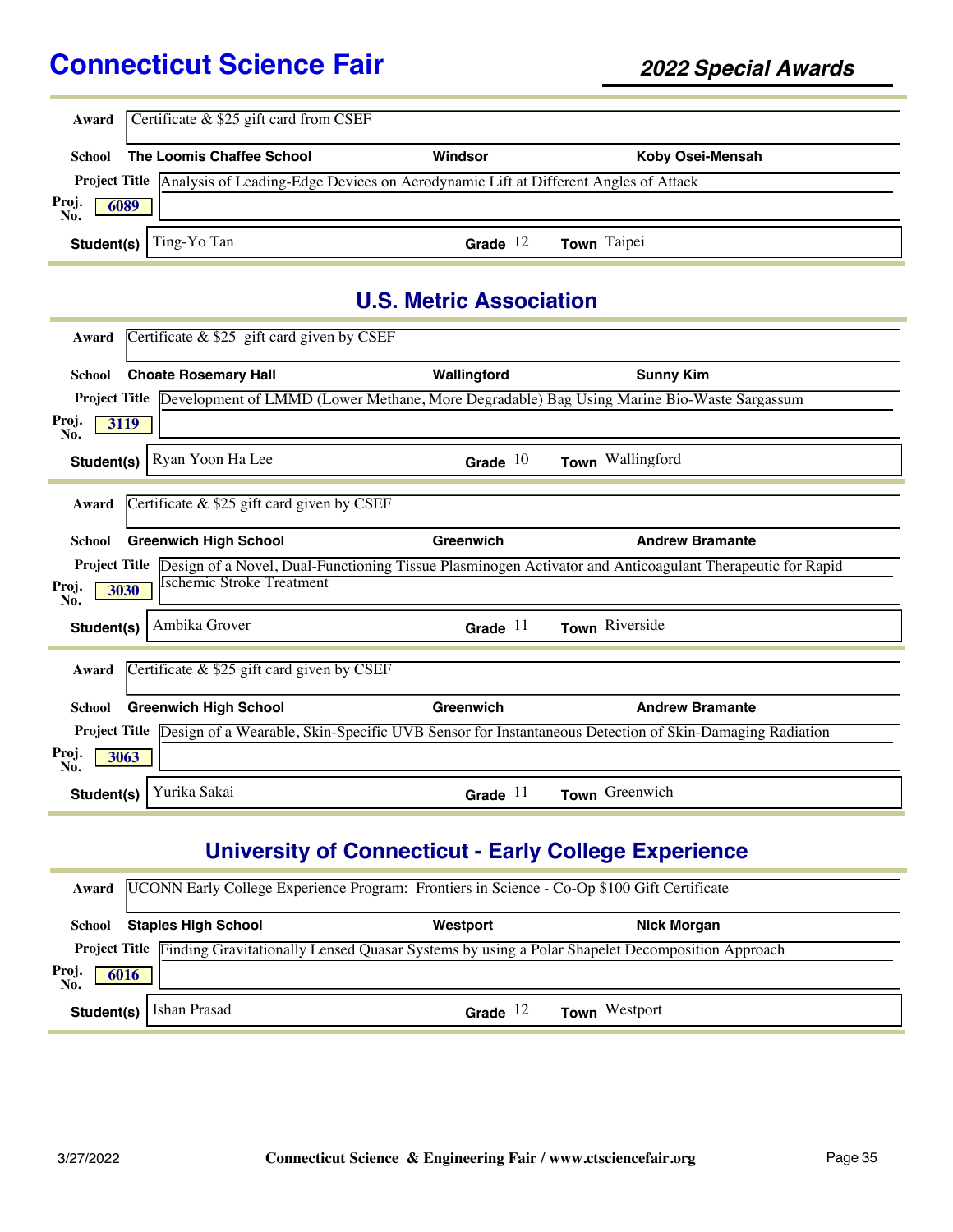| Award                                                                          | UCONN Early College Experience Program: Life Sciences - Co-Op \$100 Gift Certificate    |                 |                      |  |
|--------------------------------------------------------------------------------|-----------------------------------------------------------------------------------------|-----------------|----------------------|--|
| School                                                                         | <b>Pomfret School</b>                                                                   | <b>Pomfret</b>  | <b>Deary Timothy</b> |  |
| <b>Project Title</b>                                                           | A novel vascular 3D-printing approach assisted by cardiac single cell transcriptomics   |                 |                      |  |
| Proj.<br>6073<br>No.                                                           |                                                                                         |                 |                      |  |
| Student(s)                                                                     | Zhoutong Qi                                                                             | Grade $10$      | Town Montgomery      |  |
| Award                                                                          | UCONN Early College Experience Program: Physical Sciences - Co-Op \$100 Gift Certificat |                 |                      |  |
| School                                                                         | <b>Suffield High School</b>                                                             | <b>Suffield</b> | <b>Melanie Brown</b> |  |
| <b>Project Title</b> Post FDM 3D Printing Processes to Improve Layer Adhesion. |                                                                                         |                 |                      |  |
| Proj.<br>6074<br>No.                                                           |                                                                                         |                 |                      |  |
| Student(s)                                                                     | Jack Shanks                                                                             | Grade $12$      | Town Suffield        |  |

#### **University of Connecticut Academic Excellence Scholarship**

| Award                | Academic Excellence Life Sciences scholarship |            |                                                                                                                            |  |
|----------------------|-----------------------------------------------|------------|----------------------------------------------------------------------------------------------------------------------------|--|
| School               | <b>Greenwich High School</b>                  | Greenwich  | <b>Andrew Bramante</b>                                                                                                     |  |
|                      |                                               |            | <b>Project Title</b> Design of a Wearable, Skin-Specific UVB Sensor for Instantaneous Detection of Skin-Damaging Radiation |  |
| Proj.<br>No.<br>3063 |                                               |            |                                                                                                                            |  |
| Student(s)           | Yurika Sakai                                  | Grade $11$ | Town Greenwich                                                                                                             |  |

## **University of Hartford Scholarships**

| Award                | [University of Hartford Scholarship- For Excellence in Engineering, or Technology, \$30,000 (\$7,500 per year) |            |                                                                                                                   |  |
|----------------------|----------------------------------------------------------------------------------------------------------------|------------|-------------------------------------------------------------------------------------------------------------------|--|
| School               | <b>Greenwich High School</b>                                                                                   | Greenwich  | <b>Andrew Bramante</b>                                                                                            |  |
| <b>Project Title</b> |                                                                                                                |            | Increasing Elasticity, Durability, and Function of Wearable PANI-Sense pH Health Monitors via a Superhydrophobic, |  |
| Proj.<br>6060<br>No. | Textile Framework                                                                                              |            |                                                                                                                   |  |
| Student(s)           | Madeline Minichetti                                                                                            | Grade $11$ | Town Greenwich                                                                                                    |  |
| Award                |                                                                                                                |            | University of Hartford Scholarship- For Excellence in Engineering, or Technology, \$30,000 (\$7,500 per year)     |  |
|                      |                                                                                                                |            |                                                                                                                   |  |
| School               | <b>Greenwich High School</b>                                                                                   | Greenwich  | <b>Andrew Bramante</b>                                                                                            |  |
| <b>Project Title</b> |                                                                                                                |            | Remediation of Fire-Foam PFAs from Contaminated Water Using an Eco-Friendly and Reusable Water Filtration         |  |
| Proj.<br>No.         | System<br>6080                                                                                                 |            |                                                                                                                   |  |
| Student(s)           | Adam Kleshchelski                                                                                              | Grade $11$ | Town Cos Cob                                                                                                      |  |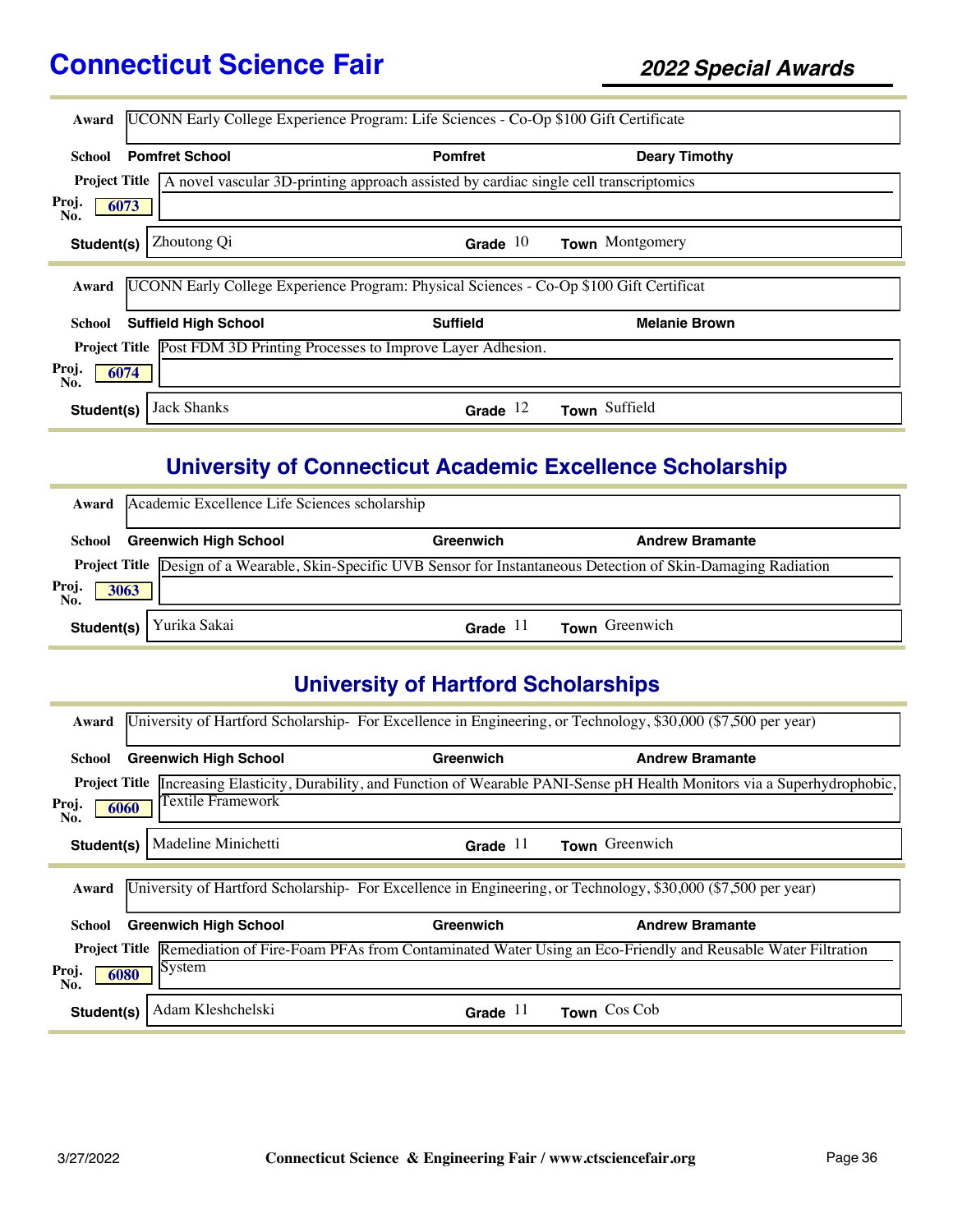| Award                                |                                           |                                                                          | University of Hartford Scholarship- For Excellence in Science or Mathematics \$30,000 (\$7,500 per year)      |
|--------------------------------------|-------------------------------------------|--------------------------------------------------------------------------|---------------------------------------------------------------------------------------------------------------|
| School                               | <b>Ridgefield High School</b>             | Ridgefield                                                               | <b>Aine Kapell</b>                                                                                            |
| <b>Project Title</b>                 |                                           | Assessing the efficacy of botanical repellents against blacklegged ticks |                                                                                                               |
| Proj.<br>No.                         | 3106                                      |                                                                          |                                                                                                               |
| Student(s)                           | Ava Anderson                              | Grade $11$                                                               | Town Ridgefield                                                                                               |
| Award                                |                                           |                                                                          | University of Hartford Scholarship-For Excellence in Science or Mathematics \$30,000 (\$7,500 per year)       |
| School                               | <b>Amity Regional High School</b>         | Woodbridge                                                               | <b>Catherine Piscitelli</b>                                                                                   |
| <b>Project Title</b><br>Proj.<br>No. | Spread of Mosquito-Borne Diseases<br>3021 |                                                                          | Creating a Frequency-Emitting Program to Enhance Mosquito Capture and Surveillance Efforts in Response to the |
| Student(s)                           | Daniel Liu                                | Grade $11$                                                               | Woodbridge<br><b>Town</b>                                                                                     |

## **University of New Haven Scholarship Awards**

| Award         | University of New Haven 4 year scholarship - \$96,000 (\$24,000 per year) |                    |                                      |                                                                                                            |           |                         |
|---------------|---------------------------------------------------------------------------|--------------------|--------------------------------------|------------------------------------------------------------------------------------------------------------|-----------|-------------------------|
| <b>School</b> |                                                                           |                    | <b>Norwich Technical High School</b> | <b>Norwich</b>                                                                                             |           | Tiffani Kaminski        |
|               |                                                                           |                    |                                      | Project Title Biodegradation of Polystyrene by Bacteria Found in The Gut of Tenebrio Molitor Larvae        |           |                         |
| Proj.<br>No.  | 3515                                                                      |                    |                                      |                                                                                                            |           |                         |
| Student(s)    |                                                                           | Tori Simmons       |                                      | Grade $11$                                                                                                 |           | Town Norwich            |
|               |                                                                           | Sara Smith         |                                      | Grade $11$                                                                                                 |           | Town New London         |
| Award         |                                                                           |                    |                                      | University of New Haven 4 year scholarship - \$96,000 (\$24,000 per year)                                  |           |                         |
| <b>School</b> |                                                                           |                    | <b>Norwich Technical High School</b> | <b>Norwich</b>                                                                                             |           | <b>Tiffani Kaminski</b> |
|               |                                                                           |                    |                                      | Project Title Biodegradation of Polystyrene by Bacteria Found in The Gut of Tenebrio Molitor Larvae        |           |                         |
| Proj.<br>No.  | 3515                                                                      |                    |                                      |                                                                                                            |           |                         |
| Student(s)    |                                                                           | Tori Simmons       |                                      | Grade $11$                                                                                                 |           | Town Norwich            |
|               |                                                                           | Sara Smith         |                                      | Grade $11$                                                                                                 |           | Town New London         |
| Award         |                                                                           |                    |                                      | University of New Haven 4 year scholarship - \$96,000 (\$24,000 per year)                                  |           |                         |
| <b>School</b> |                                                                           | <b>Kent School</b> |                                      | Kent                                                                                                       |           | <b>Jesse Klingebiel</b> |
|               |                                                                           |                    |                                      | Project Title Flexibility with Flying: Replicable and Attachable Aerial Robot with Multi-Degree-of-Freedom |           |                         |
| Proj.<br>No.  | 6003                                                                      |                    |                                      |                                                                                                            |           |                         |
| Student(s)    |                                                                           | Siyi Lu            |                                      | Grade $11$                                                                                                 | Town Kent |                         |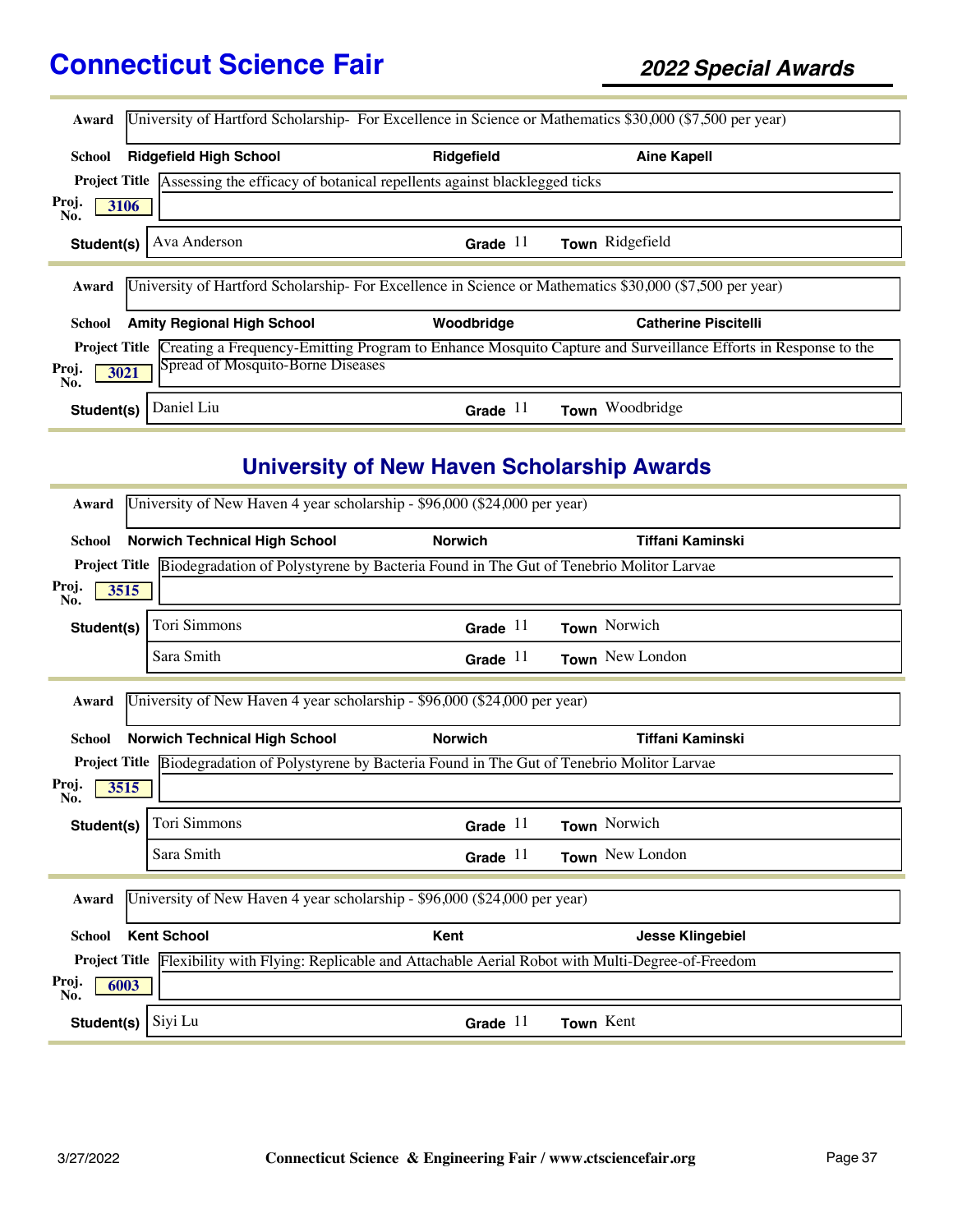|                                   | Award University of New Haven 4 year scholarship - \$96,000 (\$24,000 per year) |            |                   |  |
|-----------------------------------|---------------------------------------------------------------------------------|------------|-------------------|--|
| School                            | <b>Guilford High School</b>                                                     | Guilford   | Dr. James Carlson |  |
|                                   | <b>Project Title</b> A New Hybrid: Harnessing the Power of Friction             |            |                   |  |
| Proj.<br>No.<br>$\overline{6065}$ |                                                                                 |            |                   |  |
|                                   | <b>Student(s)</b> Michael Neiss                                                 | Grade $11$ | Town Guilford     |  |

#### **Urban School Challenge 1st Place Middle School Awards**

|                      | Award   USC Highest Placing 7th grader-Project Oceanology's Ocean Camp |       |                        |  |  |
|----------------------|------------------------------------------------------------------------|-------|------------------------|--|--|
| School               | <b>Engineering and Science University Magnet New Haven</b>             |       | <b>Roger Rushworth</b> |  |  |
|                      | <b>Project Title Catalace</b>                                          |       |                        |  |  |
| Proj.<br>No.<br>2006 |                                                                        |       |                        |  |  |
| Student(s)           | Ethan Joseph                                                           | Grade | <b>Town</b> West Haven |  |  |

## **Vanderbilt Chemicals, LLC**

|                     | <b>Award</b> \$150 Vanderbilt Chemicals Award for Excellence in Tribology and Sustainable Lubrication |            |                   |  |
|---------------------|-------------------------------------------------------------------------------------------------------|------------|-------------------|--|
| School              | <b>Guilford High School</b>                                                                           | Guilford   | Dr. James Carlson |  |
|                     | Project Title A New Hybrid: Harnessing the Power of Friction                                          |            |                   |  |
| Proj<br>No.<br>6065 |                                                                                                       |            |                   |  |
|                     | <b>Student(s)</b> Michael Neiss                                                                       | Grade $11$ | Town Guilford     |  |

#### **Westinghouse Electric Company/New England Chapter of North American Young**

| Award                | 1st place, Excellence in Energy Research, \$100 cash award                                            |            |                             |  |
|----------------------|-------------------------------------------------------------------------------------------------------|------------|-----------------------------|--|
| School               | <b>Amity Regional High School</b>                                                                     | Woodbridge | <b>Catherine Piscitelli</b> |  |
|                      | <b>Project Title</b> Developing a Machine Learning Algorithm to Accurately Predict Geomagnetic Storms |            |                             |  |
| Proj.<br>No.<br>6081 |                                                                                                       |            |                             |  |
| Student(s)           | Hris Yan                                                                                              | Grade $10$ | Town Woodbridge             |  |

## **Wisner Chairman's Award**

| Award                | \$500 cash & Plaque HS                                                                                                     |            |                             |  |
|----------------------|----------------------------------------------------------------------------------------------------------------------------|------------|-----------------------------|--|
| School               | <b>Amity Regional High School</b>                                                                                          | Woodbridge | <b>Catherine Piscitelli</b> |  |
|                      | <b>Project Title Theoretical Modelling and Parameterization of a Novel-Actuator-Based Transtibial Pediatric Prosthetic</b> |            |                             |  |
| Proj.<br>No.<br>6031 |                                                                                                                            |            |                             |  |
|                      | Student(s)   Aditi Bhattamishra                                                                                            | Grade $10$ | <b>Town</b> Orange          |  |